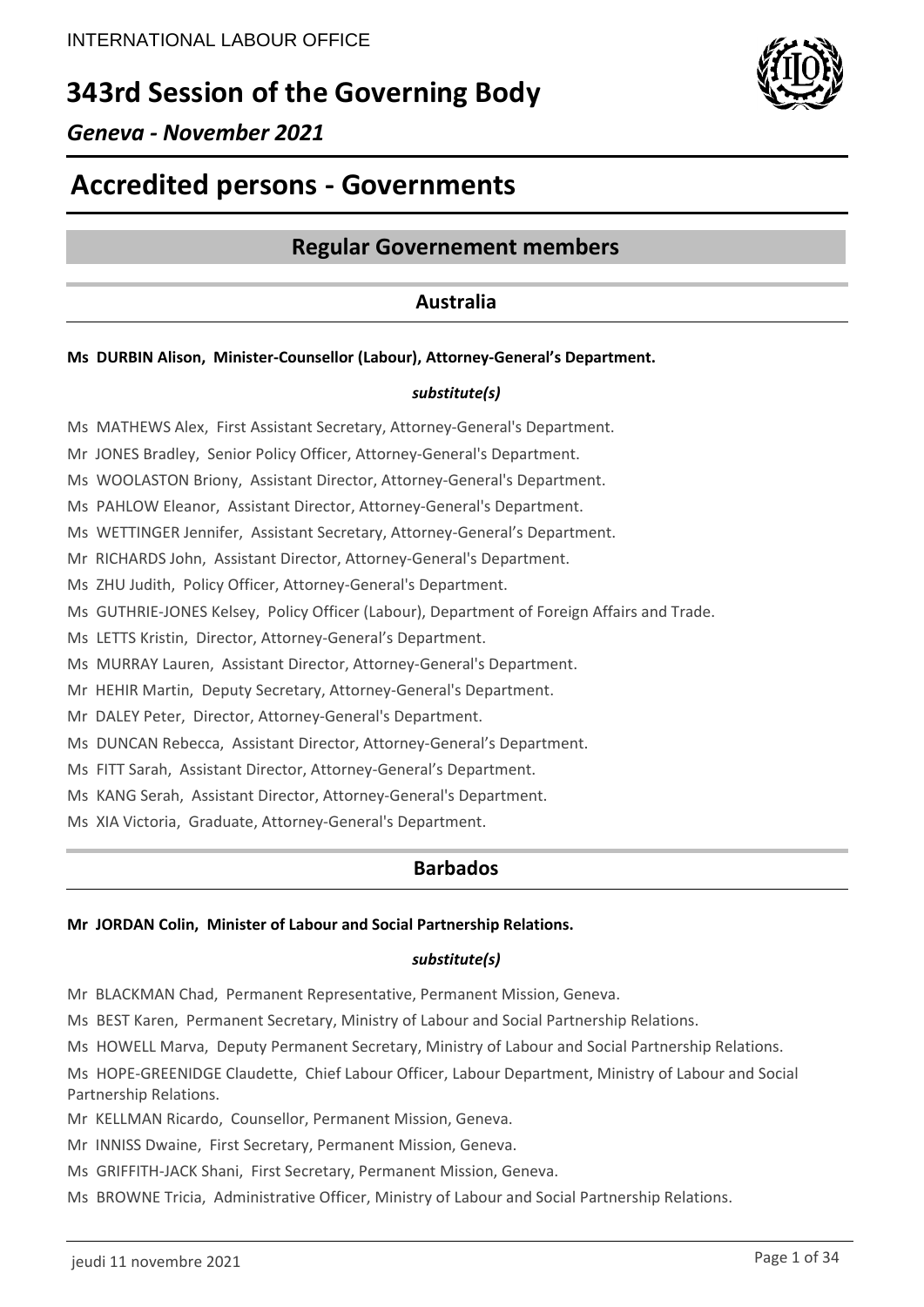Ms BURKE Psyche, Senior Economist, Ministry of Labour and Social Partnership Relations.

### **Brazil**

#### **Mr DA SILVA NUNES Tovar, Embajador, Representante Permanente, Misión Permanente, Ginebra.**

#### *substitute(s)*

Ms ESCOREL DE MORAES Maria Luisa, Embajadora, Representante Permanente Adjunta, Misión Permanente, Ginebra.

Mr HERMANN Breno, Ministro-Consejero, Misíon Permanente, Ginebra.

Mr BRAGA COSTA PEREIRA Pablo, Coordinador-General de Relaciones Internacionales, Ministerio del Trabajo.

Ms BORGES BRANCO Louise, Subjefe de la División de Ciudadanía, Ministerio de las Relaciones Exteriores.

Mr RAVAGNANI Vismar, Segundo-Secretario, Misión Permanente, Ginebra.

Ms DA COSTA NOGUEIRA Ana Clara, Coordinadora de Asuntos Internacionales de Trabajo, Ministerio del Trabajo.

### **Cameroon**

#### **Mr OWONA Grégoire, Ministre du Travail et de la Sécurité sociale.**

#### *substitute(s)*

Mr EHETH Salomon, Ambassadeur, Représentant permanent, Mission permanente, Genève.

Ms NKONO Balbine Elisabeth, Directrice des Relations professionnelles, Ministère du Travail et de la Sécurité sociale.

Mr BOSSE Théophile Olivier, Deuxième Conseiller, Mission permanente, Genève.

Ms MBOUZIE AHANDA ÉPOUSE ABAH Angélique, Chef de la Division des Normes internationales du Travail, Ministère du Travail et de la Sécurité sociale.

Ms ANGONEMANE MVONDO Corine Elsa, Chef de la Cellule des Normes internationales du Travail, Ministère du Travail et de la Sécurité sociale.

Mr NJOYA SALAM Yen, Chargé d'Etudes, Assistant no. 1, Cellule des Nomes internationales du Travail.

Ms BAUKET Nahbila Yvonne, Chargée d'Etudes, Assistant no. 2, Cellule des Normes internationales du Travail, Ministère du Travail.

### **Chile**

#### **Mr TRESSLER Frank, Embajador, Representante Permanente, Misión Permanente, Ginebra.**

#### *substitute(s)*

Mr CARVAJAL Francisco, Consejero, Ministerio de Relaciones Exteriores.

Mr SILVA Pedro Pablo, Jefe de la Unidad de Asuntos Internacionales, Ministerio del Trabajo y Previsión Social.

Mr FERNÁNDEZ Cristóbal, Ministerio de Relaciones Exteriores.

Mr GILABERT Maximiliano, Asesor de la Unidad de Asuntos Internacionales, Ministerio del Trabajo y Previsión Social.

Mr SCHAEFFER Juan Pablo, Agregado Laboral, Misión Permanente, Ginebra.

### **China**

#### **Mr LI Song, Charge d'affaires, Ambassador, Deputy Permanent Representative, Permanent Mission, Geneva.**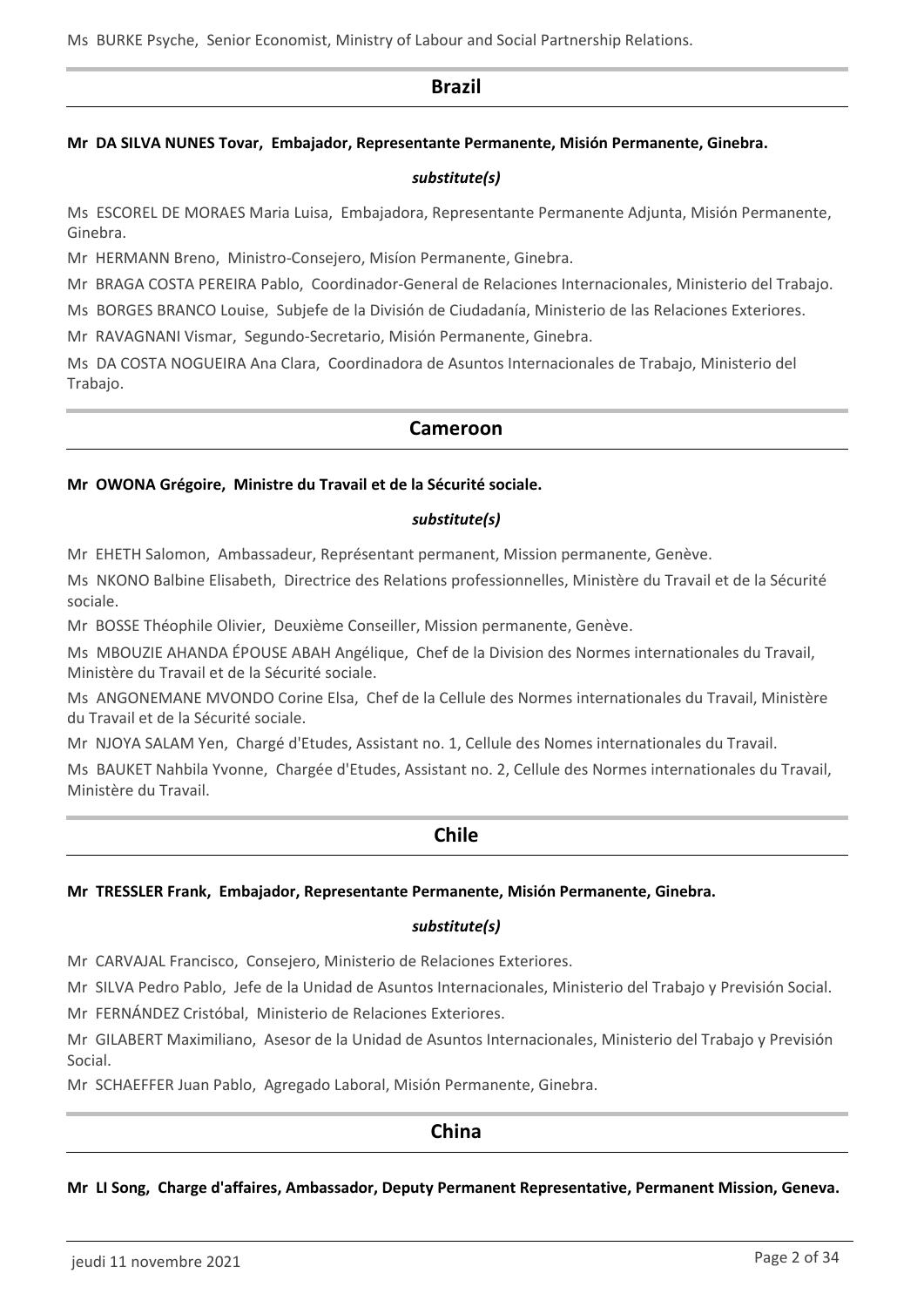### *substitute(s)*

Mr HAO Bin, Director-General, Department of International Cooperation, Ministry of Human Resources and Social Security.

Mr ZHANG Yangwu, Minister-Counsellor, Permanent Mission, Geneva.

Ms QIAN Xiaoyan, Deputy Director-General, Department of International Cooperation, Ministry of Human Resources and Social Security.

Mr WANG Tao, Counsellor, Permanent Mission, Geneva.

Mr JIA Jie, Director, Department of International Cooperation, Ministry of Human Resources and Social Security.

Mr GAO Si, First Secretary, Permanent Mission, Geneva.

Ms LI Feixia, Senior Consultant, Department of International Cooperation, Ministry of Human Resources and Social Security.

Ms HE Leibin, Senior Officer, Department of International Cooperation, Ministry of Human Resources and Social Security.

Ms DUAN Meifeng, Third Secretary, Permanent Mission, Geneva.

Mr WANG Jingnan, Junior Officer, Department of International Cooperation, Ministry of Human Resources and Social Security.

### **Colombia**

### **Ms ARANGO Alicia, Embajadora, Representante Permanente, Misión Permanente, Ginebra.**

#### *substitute(s)*

Ms MUÑOZ Andrea, Viceministra de Relaciones Laborales e Inspección, Ministerio de Trabajo.

Ms GAVIRIA Gloria, Jefe de Cooperación y Relaciones Internacionales, Ministerio del Trabajo.

Mr AYALA Álvaro , Embajador, Representante Permanente Alterno, Misión Permanente, Ginebra.

Ms FORERO María Fernanda, Consejera, Misión Permanente, Ginebra.

Ms GARRIDO Ximena, Consejera, Misión Permanente, Ginebra.

# **Czechia**

### **Mr BALEK Vaclav, Ambassador, Permanent Representative, Permanent Mission, Geneva.**

### *substitute(s)*

Ms ZAJAROSOVÁ Zuzana, Director, Department for the European Union and International Co-operation, Ministry of Labour and Social Affairs.

Mr FUCHS Miroslav, Deputy-Director, Department for the European Union and International Co-operation, Ministry of Labour and Social Affairs.

Mr BULÁNEK Martin, First Secretary, Permanent Mission, Geneva.

Mr JANECEK Pavel, Head of International Co-operation Unit, Ministry of Labour and Social Affairs.

Mr POKORNÝ Pavel, Expert, International Co-operation Unit, Ministry of Labour and Social Affairs.

Mr MARTINEK Petr, Desk Officer, Department of Multilateral Economic Relations, Ministry of Foreign Affairs.

### **Eswatini**

#### **Mr BUTHELEZI Phila, Minister of Labour and Social Security.**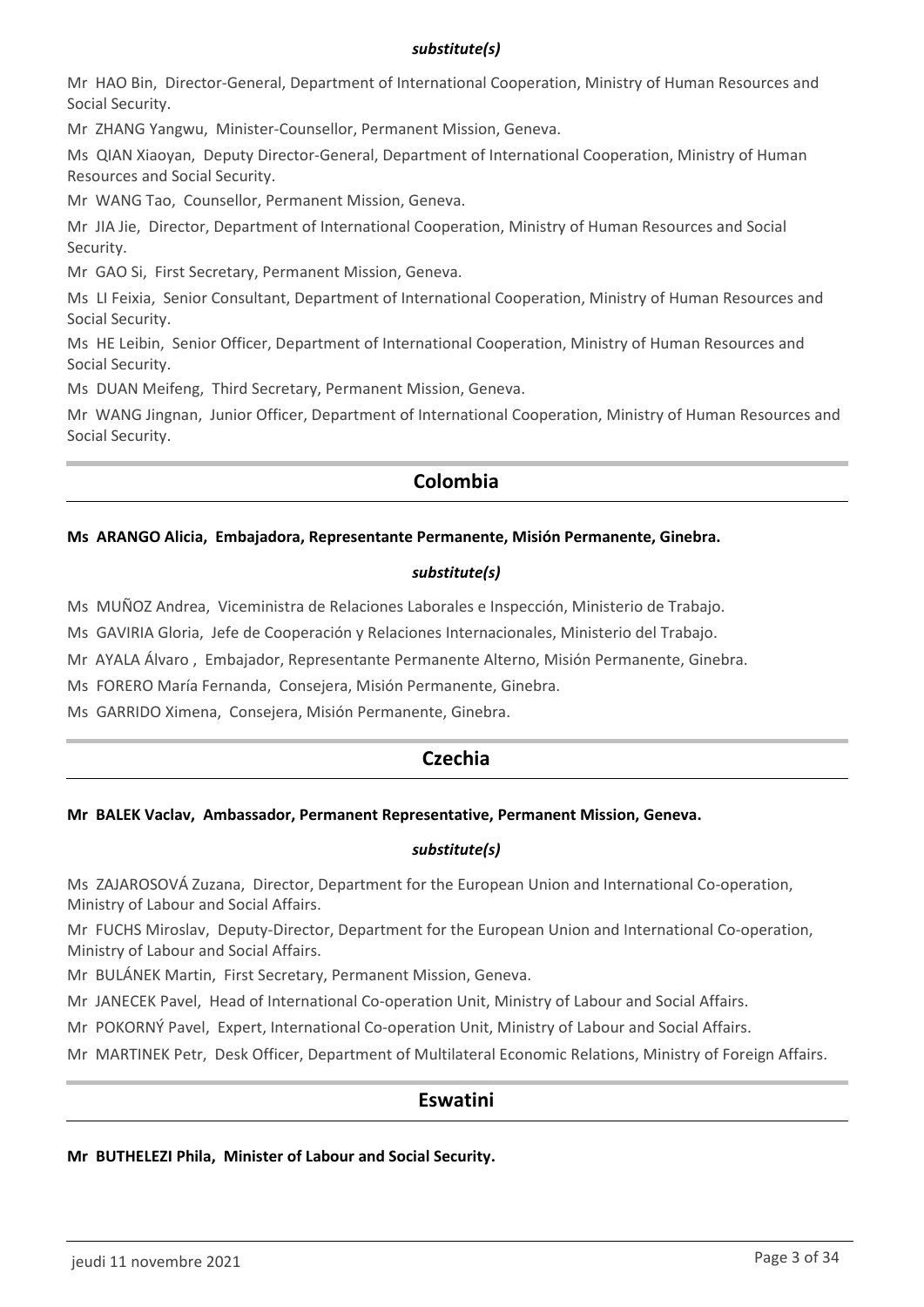### *substitute(s)*

Mr HLOPHE John, Principal Secretary, Ministry of Labour and Social Security.

Mr SHABANGU Mthunzi, Commissioner of Labour, Ministry of Labour and Social Security.

Mr MKHALIPHI Thulani, Principal Secretary, Ministry of Public Works and Transport.

### **France**

### **Mr BONNAFONT Jérôme, Ambassadeur, Représentant permanent, Mission permanente, Genève.**

### *substitute(s)*

Ms KARVAR Anousheh, Déléguée du Gouvernement au Conseil d'administration du BIT.

Mr SAINT-DENIS Antoine, Délégué aux Affaires européennes et internationales, Ministère du Travail, de l'Emploi, de l'Insertion.

Ms LACHAUSSÉE Emmanuelle, Représentante permanente adjointe, Mission permanente, Genève.

Mr PETIT Jérémie, Chef de Pôle, Ministère de l'Europe et des Affaires étrangères.

Mr KUNZ Stéphane, Chef, Ministère du Travail, de l'Emploi, de l'Insertion.

Mr DUMAS Nicolas, Chargé de mission, Ministère du Travail, de l'Emploi, de l'Insertion.

Ms HERESON Josette, Conseillère politique, Mission permanente, Genève.

Mr DEDIEU Thierry, Conseiller pour les Affaires sociales, Mission permanente, Genève.

Mr DENIS Martin, Conseiller de la Déléguée du Gouvernement de la France, Ministère du Travail, de l'Emploi, de l'Insertion.

Ms BOURREAU-DE-GANTES Marie, Conseillère Presse et Communication, Mission permanente, Genève.

Mr TRAUTMANN Ludovic, Attaché, Mission permanente, Genève.

### **Germany**

### **Mr STENDER Carsten, Director-General for European and International Employment and Social Policy, ESF, Federal Ministry of Labour and Social Affairs.**

#### *substitute(s)*

Ms BAUN Sabine, Director of International Employment and Social Policy Section, Federal Ministry of Labour and Social Affairs.

Ms STASCH Katharina, Ambassador, Permanent Representative, Permanent Mission, Geneva.

Mr JUGEL Hans-Peter, Ambassador, Deputy Permanent Representative, Permanent Mission, Geneva.

Ms NEU-BRANDENBURG Kirsten, Head of ILO and UN Division, Federal Ministry of Labour and Social Affairs.

Ms FOHGRUB Svenja, Counsellor for Labour and Social Affairs, Permanent Mission, Geneva.

Ms GOHLA Ute, Policy Advisor, Federal Ministry of Labour and Social Affairs.

Mr EGGERT Erik, Legal Policy Advisor, Federal Ministry of Labour and Social Affairs.

Mr BRÄUER Hannes, Permanent Mission, Geneva.

# **Guatemala**

### **Mr RODRÍGUEZ PELLECER Rafael Eugenio, Ministro de Trabajo y Previsión Social.**

### *substitute(s)*

Ms RODRÍGUEZ MANCIA Carla María, Embajadora, Representante Permanente, Misión Permanente, Ginebra. Ms SALAZAR URRUTIA María Isabel, Viceministra de Administración del Trabajo, Ministerio de Trabajo y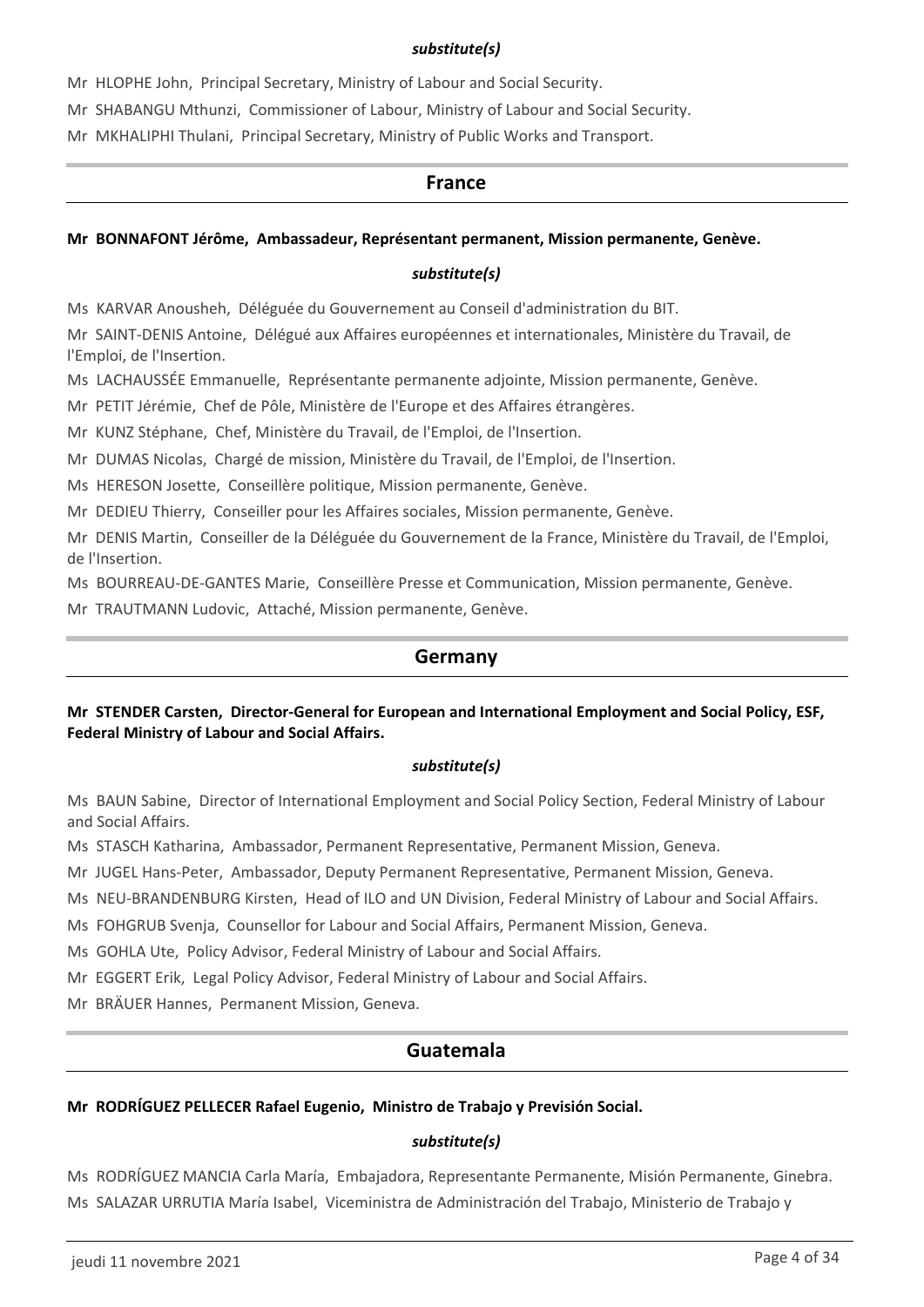Previsión Social.

Ms ESCRIBÁ MAZARIEGOS Eleonora, Directora de Asuntos Internacionales del Trabajo, Ministerio de Trabajo y Previsión Social.

Ms SOTO GONZÁLEZ Sara Sofía, Consejera, Misión Permanente, Ginebra.

### **India**

### **Mr BARTHWAL Sunil, Secretary (Vice-Minister), Ministry of Labour & Employment.**

#### *substitute(s)*

Mr PANDEY Indra Mani, Ambassador, Permanent Representative, Permanent Mission, Geneva.

Mr AGRAWAL Puneet, Ambassador, Deputy Permanent Representative, Permanent Mission, Geneva.

Mr GUPTA Ram Kumar, Joint Secretary, Ministry of Labour and Employment.

Mr THAKUR Rupesh Kumar, Director, Ministry of Labour and Employment.

Ms TAMRAKAR Barkha, First Secretary, Permanent Mission, Geneva.

Ms SARRAF Priya, Deputy Director, Ministry of Labour and Employment.

### **Indonesia**

#### **Ms WERDANINGTYAS Grata Endah, Ambassador, Chargé d'Affaires, Permanent Mission, Geneva.**

### *substitute(s)*

Ms HERASATI Penny D., Director for Socio-Cultural Affairs and International Organization of Developing Countries, Ministry of Foreign Affairs.

Mr HIDAYAT Muhammad Arif, Head of Cooperation Bureau, Secretariat General, Ministry of Manpower.

Ms ADRIANI ., Director of Mediator for Industrial Relations, Directorate General of Industrial Relations and Worker's Social Security, Ministry of Manpower.

Mr ROSANDRY Indra, Minister-Counsellor, Permanent Mission, Geneva.

Ms MURTI Gita Loka, Coordinator for Socio-Cultural Affairs, Ministry of Foreign Affairs.

Ms DEWI Amelia Diatri Tuangga, Coordinator for Wages Standardization and Facilitation, Directorate General of Industrial Relations and Worker's Social Security, Ministry of Manpower.

Mr ASTONO Sudi, Senior Labour Inspector, Director General for Labour Inspection and OSH Development, Ministry of Manpower.

Ms FARIDA Anndalussia Firda, Policy Analyst, Director General for Labour Inspection and OSH Development, Ministry of Manpower.

Ms HASAN Isnarti, Coordinator for Legislation and Cooperation, Directorate General for Manpower Placement and Employment Expansion Development, Ministry of Manpower.

Ms ADRIANA Lena, Staff for International Cooperation Compiler, Directorate General of Training and Productivity Devel, Ministry of Manpower.

Ms LESTARI Sri, Coordinator for Multilateral and Bilateral Cooperation , Ministry of Manpower.

Mr WIJAYA Hendry, Coordinator for Legal Consideration, Advocacy, Documentation and Legal Information, Legal Bureau, Ministry of Manpower.

Ms RAKHMATIA Nara Masista, First Secretary, Permanent Mission, Geneva.

Mr MANDALIKA Rizky, Sub Coordinator for International Evaluation Convention, Legal Bureau, Ministry of Manpower.

Mr SOEMANTRI Pragusdiniyanto Prakasa, Staff for Socio Cultural Affairs, Ministry of Foreign Affairs.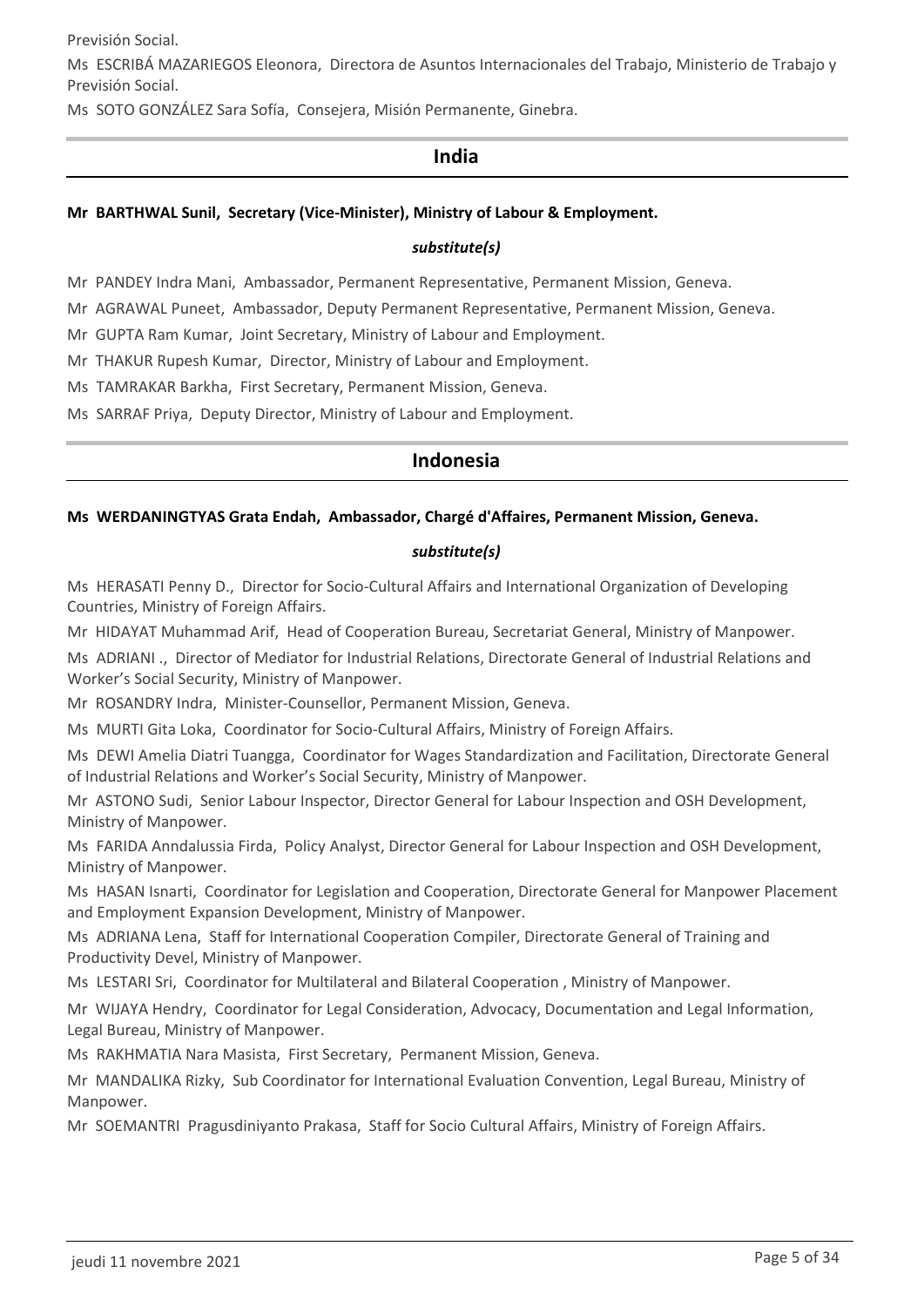### **Italy**

#### **Mr CORNADO Gian Lorenzo, Ambassador, Permanent Representative, Permanent Mission, Geneva.**

#### *substitute(s)*

Ms CORINTO Maria Concetta, Executive, Directorate-General for Working Relationship and Industrial Relations, Ministry of Labour and Social Policies.

Ms CALLIGARO Laura Ulda, Counsellor, Permanent Mission, Geneva.

Ms GUERRERA Stefania, Officer, Directorate-General for Working Relationship and Industrial Relations, Ministry of Labour and Social Policies.

Ms IANNELLO Caterina, Officer, Directorate-General for Working Relationship and Industrial Relations, Ministry of Labour and Social Policies.

Ms LAZAR Irina Ilona, Officer, Directorate-General for Working Relationship and Industrial Relations, Ministry of Labour and Social Policies.

Mr MEROLLI Ivano, Officer, Directorate-General for Working Relationship and Industrial Relations, Ministry of Labour and Social Policies.

Mr ALAMARI Davide, Attaché, Permanent Mission, Geneva.

Ms GALLI Alessia, Permanent Mission, Geneva.

#### **Japan**

#### **Mr YAMAZAKI Kazuyuki, Ambassador Extraordinary and Plenipotentiary, Permanent Representative, Permanent Mission, Geneva.**

#### *substitute(s)*

Mr TAGAYA Nobunao, Senior Assistant Minister, Minister's Secretariat, Ministry of Health, Labour and Welfare.

Mr HONSEI Kouzou, Ambassador, Deputy Permanent Representative, Permanent Mission, Geneva.

Mr SAITA Yukio, Minister, Permanent Mission, Geneva.

Mr HIRASHIMA Masakuni, Deputy Assistant Minister for International Policy Planning, International Affairs Division, Ministry of Health, Labour and Welfare.

Mr NAKAJIMA Akihiro, Counsellor, Permanent Mission, Geneva.

Ms CHIYA-FUJII Mamiko, Director, International Labour and Cooperation Office, International Affairs Division, Ministry of Health, Labour and Welfare.

Mr NAGATA Mazakazu, Counsellor, Permanent Mission, Geneva.

Mr FUJII Kento, Deputy Director, International Labour and Cooperation Office, International Affairs Division, Ministry of Health, Labour and Welfare.

Ms OKAZAKI Yuri, Deputy Director, Specialized Agencies Division, International Cooperation Bureau, Ministry of Foreign Affairs.

Ms INOUE Ryoko, Section Chief, International Labour and Cooperation Office, International Affairs Division, Ministry of Health, Labour and Welfare.

Ms ASANUMA-KAWASE Yuri, Senior officer, International Labour and Cooperation Office, International Affairs Division, Ministry of Health, Labour and Welfare.

Ms NOGUCHI Kiho, Senior officer, International Labour and Cooperation Office, International Affairs Division, Ministry of Health, Labour and Welfare.

Mr IKEDA Jun, Official, International Labour and Cooperation Office, International Affairs Division, Ministry of Health, Labour and Welfare.

Ms YANOI-SEKI Megumi, Official, International Labour and Cooperation Office, International Affairs Division, Ministry of Health, Labour and Welfare.

Mr MIZUNO Hikaru, Official, International Labour and Cooperation Office, International Affairs Division, Ministry of Health, Labour and Welfare.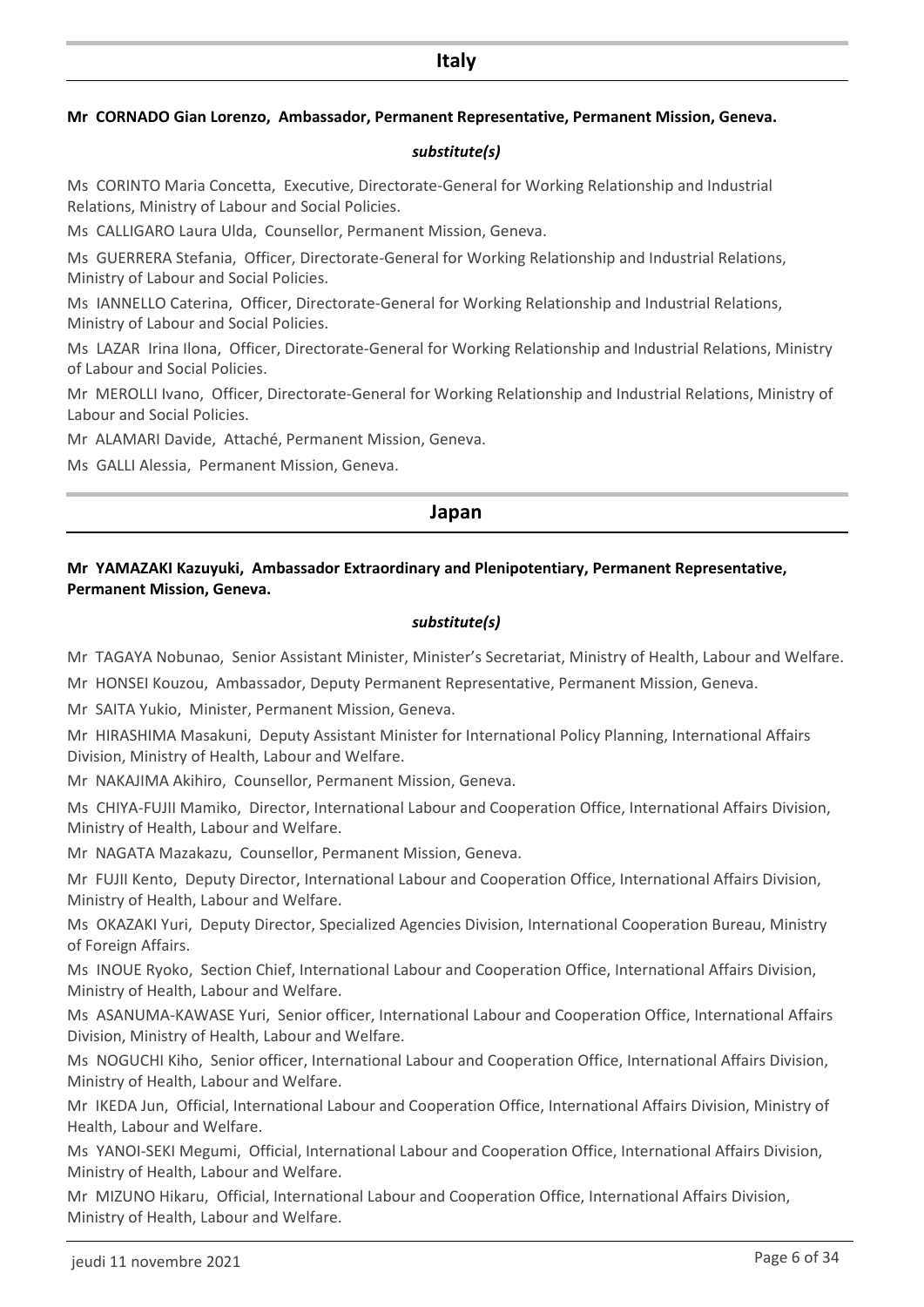### **Mexico**

#### **Ms MARTÍNEZ LIÉVANO Érika Gabriela, Ministra, Encargada de Negocios, a.i. , Misión Permanente, Ginebra.**

### *substitute(s)*

Mr ENCINAS NÁJERA Alejandro, Titular de la Unidad de Política Laboral y Relaciones Institucionales.

Ms CEBALLOS GAYSTARDO Ingrid Amalia, Directora General de Relaciones Institucionales, Secretaría del Trabajo y Previsión Social.

Mr VARGAS JUÁREZ Raúl, Primer Secretario, Misión Permanente, Ginebra.

Ms LUNA CAMACHO Sara Gabriela, Segunda Secretaria, Misión Permanente, Ginebra.

Ms SALAZAR MONREAL Mara Angélica, Directora de Asuntos Hemisféricos, Secretaría del Trabajo y Previsión Social.

Ms ORTEGA DÁVILA Janet, Subdirectora de Cooperación Laboral, Secretaría del Trabajo y Previsión Social.

Ms MORALES AGUILAR Rocío, Subdirectora para la OIT, Secretaría del Trabajo y Previsión Social.

Mr SEGOVIA GARCÍA Álvaro Ernesto, Jefe de Departamento de Cooperación Multilateral, Secretaría del Trabajo y Previsión Social.

Ms CEBALLOS ZAPATA Paulina, Asesora, Misión Permanente, Ginebra.

Mr HERNÁNDEZ VEGA José Antonio, Asesor, Misión Permanente, Ginebra.

### **Morocco**

### **Mr SEKKOURI Younes, Ministre de l'Inclusion économique, de la petite Entreprise, de l'Emploi et des Compétences.**

### *substitute(s)*

Mr ZNIBER Omar, Ambassadeur, Représentant permanent, Mission permanente, Genève.

Mr DAHBI Khalid, Conseiller, Mission permanente, Genève.

Mr SAMSAM Ottman, Conseiller, Mission permanente, Genève.

Mr ISBAYENE Abdelkrim, Directeur de la Coopération Internationale et du Partenariat, Ministère de l'Inclusion économique, de la petite Entreprise, de l'Emploi et des Compétences.

Ms ADMI Salima, Directrice du Travail, Ministère de l'Inclusion économique, de la petite Entreprise, de l'Emploi et des Compétences.

Mr BOUHOUCHE Taib, Directeur de la Protection sociale des Travailleurs, Ministère de l'Inclusion économique, de la petite entreprise, de l'Emploi et des Compétences.

Ms AOUAB Fatine, Chef de la Division du Partenariat et du Suivi des Activités et Manifestations lnternationales, Ministère de l'Inclusion économique, de la petite entreprise, de l'Emploi et des Compétences.

Mr ITRI Abdeljebbar, Chef de Service des Normes internationales du Travail, Ministère de l'Inclusion économique, de la petite entreprise, de l'Emploi et des Compétences.

Ms AHROUCH Naima, Chef de Service des Conventions bilatérales de la Protection Sociale, Ministère de l'Inclusion économique, de la petite Entreprise, de l'Emploi et des Compétences.

Ms TOUILE Khadija, Chef de Service de l'Encouragement de l'Auto Emploi, Ministère de l'Inclusion économique, de la petite Entreprise, de l'Emploi et des Compétences.

Ms JTITOU Asmae, Service de la Promotion de l'Emploi et des programmes d'Insertion Professionnelle, Ministère de l'Inclusion économique, de la petite entreprise, de l'Emploi et des Compétences.

# **Nigeria**

### **Mr NGIGE Chris, Minister of Labour and Employment.**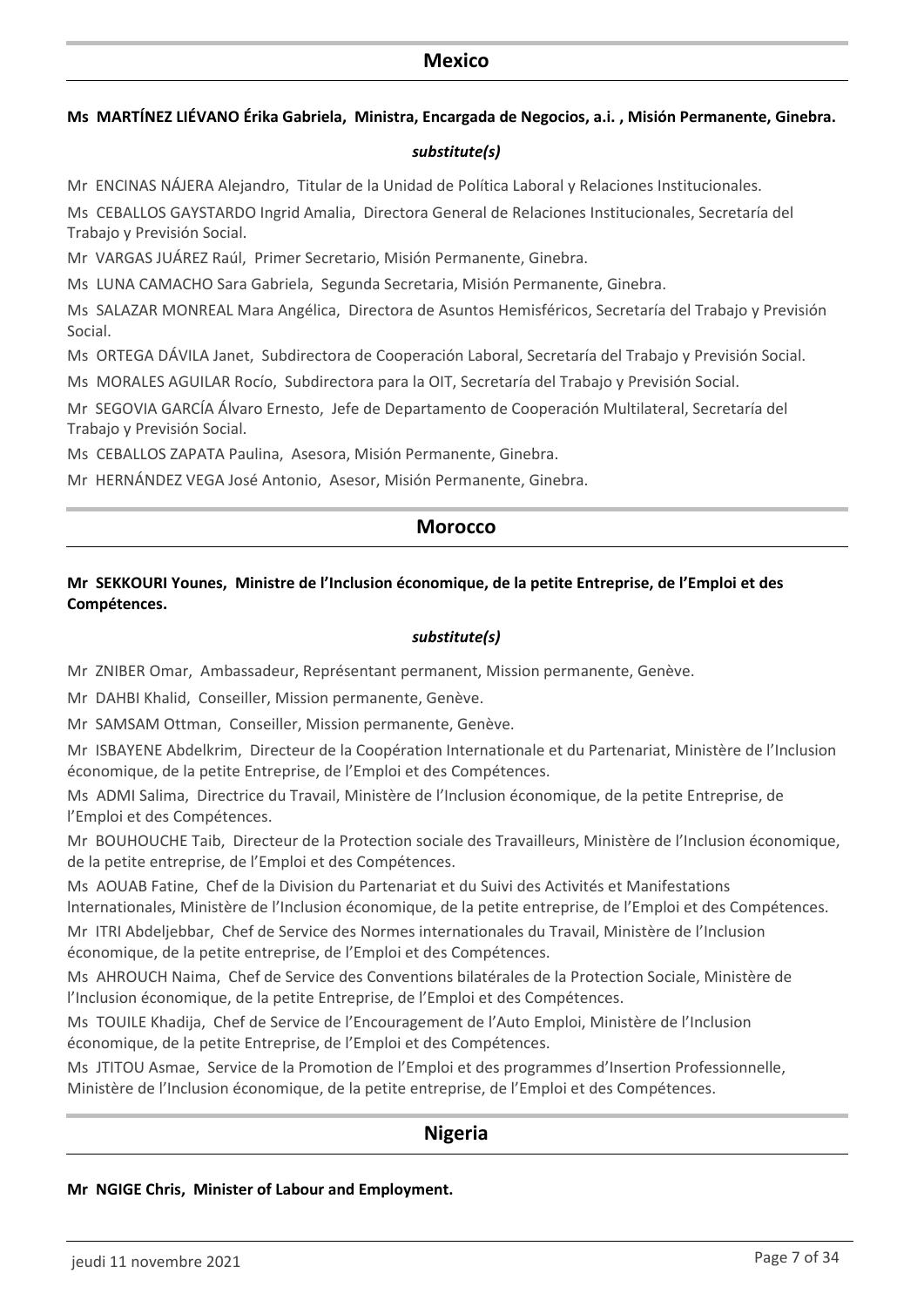### *substitute(s)*

Mr TARFA Yerima, Permanent Secretary, Ministry of Labour and Employment.

Ms DIKE Chinedu, Special Adviser Technical (HMLE), Ministry of Labour and Employment.

Mr CHUKWUBIKE Patrick, Special Adviser Admin (HMLE), Ministry of Labour and Employment .

Ms AKPAN Omoabie, Director (Trade Union Services & Industrial Relations), Ministry of Labour and Employment.

Mr NYAMALI John, Director (Employment & Wages), Ministry of Labour and Employment.

Mr MUONEKE Aloy, Director (Finance & Accounts), Ministry of Labour and Employment .

Ms AJIBOYE Dorcas, Director (Social Security/Cooperative Development), Ministry of Labour and Employment.

Ms ADEBAMBO Juliana, Deputy Director (Productivity Measurement & Labour Standards), Ministry of Labour and Employment .

Mr AJUWON Dauda, Deputy Director (Inspectorate), Ministry of Labour and Employment.

Ms UDOINWANG Joyce, Deputy Director (Productivity Measurement & Labour Standards), Ministry of Labour and Employment .

Mr ESSAH Aniefiok, Labour Attaché, Permanent Mission, Geneva.

Mr IGBINOSUN Emmanuel, Deputy Director (Employment & Wages), Ministry of Labour and Employment, Ministry of Labour and Employment.

Ms LOMA Murna, Chief Labour Officer (PM&LS), Ministry of Labour and Employment .

Mr AKOR Kashim, Director General, National Productivity Centre.

Mr JAMOH Bashir, Director General, Nigerian Maritime Administration and Safety Agency.

# **Pakistan**

### **Mr HASHMI Khalil-ur-Rahman, Ambassador, Permanent Representative, Permanent Mission, Geneva.**

#### *substitute(s)*

Mr MEHDI Zaman, Ambassador, Deputy Permanent Representative, Permanent Mission, Geneva.

Ms AYESHA Farhat, Minister, Permanent Mission, Geneva.

Mr GUL Sumair, Second Secretary, Permanent Mission, Geneva.

# **Romania**

### **Mr VIERITA Adrian, Ambassador, Permanent Representative, Mission permanente, Genève.**

#### *substitute(s)*

Mr TACHE Cristian, Counsellor, Ministry of Labour and Social Protection.

Mr ANTOHI Florian, Minister Plenipotentiary, Permanent Mission, Geneva.

# **Russian Federation**

### **Mr VOVCHENKO Alexey, First Deputy Minister of Labour and Social Protection, Ministry of Labour.**

#### *substitute(s)*

Mr GALITOV Gennady, Permanent Representative, Permanent Mission, Geneva.

Mr ZEMLYANSKIY Igor, Head of Division Legal and International Activity Department, Ministry of Labour.

Mr BERDYEV Marat, Deputy Director, Department of Economic Cooperation, Ministry of Foreign Affairs.

Mr GULYAEV Denis, Deputy Head of Division Legal and International Activity Department, Ministry of Labour.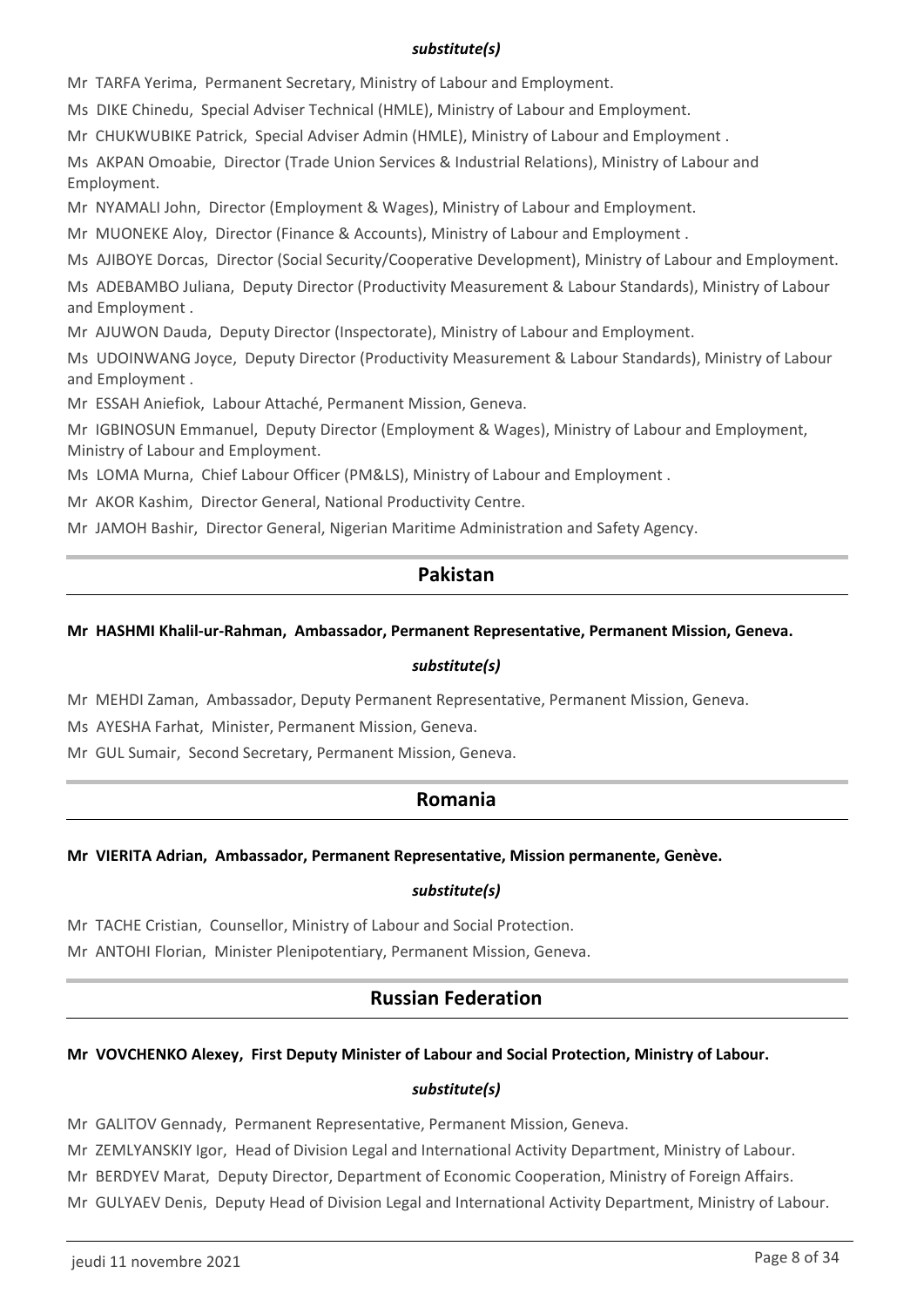Mr ZHUKOV Nikita, Deputy Head, Permanent Mission, Geneva.

Mr KISILEV Andrey, Head of Division, Department of Economic Cooperation, Ministry of Foreign Affairs.

Mr SERGEEV Vadim, Senior Counselor, Head of International Legal and Social Desk, Permanent Mission, Geneva .

Mr SPIRIN Yuri, Counsellor, Head of Finance Desk, Permanent Mission, Geneva.

Mr KRUTSKIKH Sergey, First Secretary, Political Section, Permanent Mission, Geneva.

Ms YUROVA Ekaterina, First Secretary, Department of Economic Cooperation, Ministry of Foreign Affairs.

Mr IVAN Novikov, Second Secretary Finance Desk, Permanent Mission, Geneva.

# **Rwanda**

#### **Ms RWANYINDO KAYIRANGWA Fanfan, Minister of Public Service and Labour.**

#### *substitute(s)*

Ms RWAKAZINA Marie Chantal, Ambassador, Perrmanent Representative, Permanent Mission, Geneva.

Mr MWAMBARI Faustin, Head of Employment Ecosystem Policy and Strategy Department, Ministry of Public Sevice and Labour.

Mr TUBANAMBAZI Edmond, First Counsellor, Permanent Mission, Geneva.

Mr KANANGA Patrick, Chief Labour and Decent Work Administrator, Ministry of Public Service and Labour.

Mr NTIRAMPEBA Sylvère, Labour Market Statistics and Forecasting Analyst, Ministry of Public Service and Labour.

# **Saudi Arabia**

### **Mr AL-NUAIM Adnan, Deputy Minister for International Affairs, Ministry of Human Resources and Social Development.**

#### *substitute(s)*

Mr ALWASIL Abdulaziz, Pemanent Representative, Permanent Mission, Geneva.

Mr ALUTEEBI Abdullah, General Director for International Organizations, Ministry of Human Resources and Social Development.

Mr ALQAHTANI Abdullah, Head, Specialized Agencies Department, Permanent Mission, Geneva.

Mr ALSAATI Saud, International Affairs Advisor, Permanent Mission, Geneva, Permanent Mission, Geneva.

Ms NASSIER Noha, International Affairs Specialized, Ministry of Human Resources and Social Development.

### **Sweden**

**Ms JARDFELT Anna, Ambassador, Permanent Representative and Chairperson of the ILO Governing Body. Permanent Mission, Geneva.**

#### *substitute(s)*

Mr JANSON Thomas, Counsellor, Labour Affairs, Permanent Mission, Geneva.

Mr EKÉUS Oscar, Senior Adviser, Permanent Mission, Geneva.

Ms ABDALLAH Laila, Special Adviser, Ministry of Employment.

Ms BARBOU DES PLACES Emelie, Desk Officer, Ministry of Employment.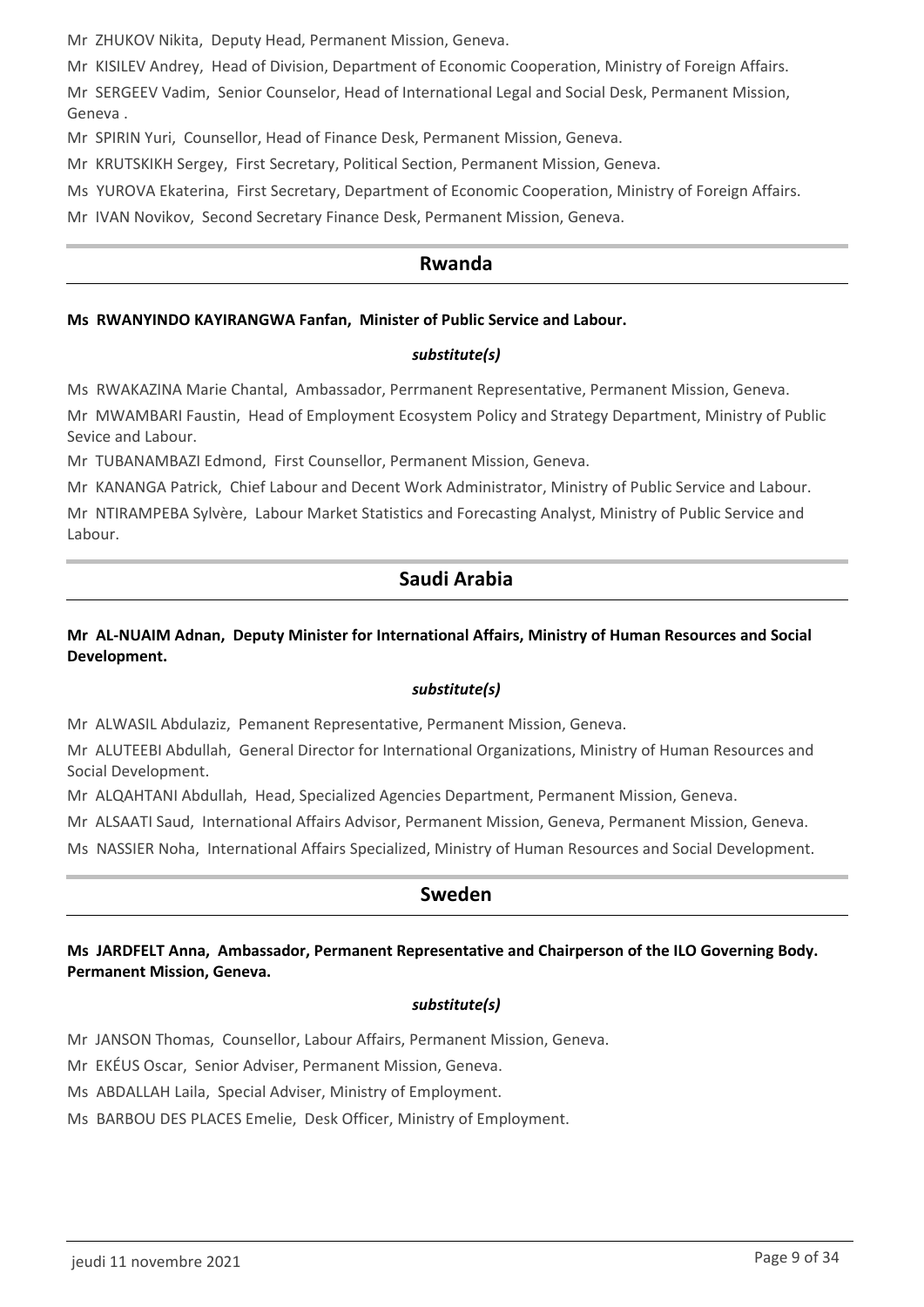### **Uganda**

#### **Ms AMONGI ONGOM Betty, Minister of Gender, Labour and Social Development.**

#### *substitute(s)*

Mr OKELLO MACODWOGO Patrick Charles, Minister of State for Labour, Employment and Industrial Relations, Ministry of Gender, Labour and Social Development.

Mr KIBENGE Aggrey David, Pemanent Secretary, Ministry of Gender, Labour and Social Development.

Mr WANDERA Martin, Director, Labour, Employment and Occupational Safety and Health, Ministry of Gender, Labour and Social Development.

Ms KIGENYI Eunice, Chargé d'Affaires a.i., Permanent Mission, Geneva.

Mr ASIIMWE Alex, Commissioner for Labour, Industrial Relations and Productivity, Ministry of Gender, Labour and Social Development.

Ms NABWIRE Rebecca, Principal Labour Officer, International Labour Affairs, Ministry of Gender, Labour and Social Development.

Mr MWESIGWA Brian, First Secretary, Permanent Mission, Geneva.

# **United Kingdom of Great Britain & Northern Ireland**

### **Mr O'CONNOR Ronan, Deputy-Director, International Strategy, Department for Work and Pensions.**

### *substitute(s)*

Ms STEIJGER (FULLER) Shelley, Head, International Engagement, Department for Work and Pensions.

Ms DOCKRAY Kristina, Team Leader, International Engagement, Department for Work and Pensions.

Ms RUTHERFORD Olivia, Policy Advisor, International Engagement , Department for Work and Pensions.

Ms ANTONIOU Sophia, Policy Advisor, International Engagement, Department for Work and Pensions.

Ms SHEARMAN Miriam, Ambassador, Deputy Head of Mission, Permanent Mission, Geneva.

Ms HATIA Savannah, Second Secretary, Permanent Mission, Geneva.

Mr CODA Kevin, Policy Advisor, International Engagement, Department for Work and Pensions.

Mr MANLEY Simon, Ambassador, Permanent Representative, Permanent Mission, Geneva .

# **United States of America**

#### **SHEPARD Robert, Director, Office of International Relations and Economic Research, Department of Labor.**

### *substitute(s)*

 BARRETT Joan, Chief, Multilateral Affairs Division, Office of International Relations and Economic Research, Department of Labor.

 COWAN Chelsea, Management Reform Officer, Office of Management Policy and Resources, Department of State.

EPSTEIN Sara, Office of International Labor Affairs, Department of State.

GOODYEAR Jennifer, Labor Attaché, Permanent Mission, Geneva.

JOHNSON Seneca, Counselor, Multilateral Economic and Political Section (MEPA), Permanent Mission, Geneva.

 LEE Adam, International Relations Officer, Office of International Relations and Economic Research, Department of Labor.

LEE Thea, Deputy Undersecretary of Labor for International Affairs, Department of Labor.

 LI Zhao, Deputy Director, Office of International Relations and Economic Research, Department of Labor. MANCE Hollie, Management Analyst, Office of Management Policy and Resources, Bureau of International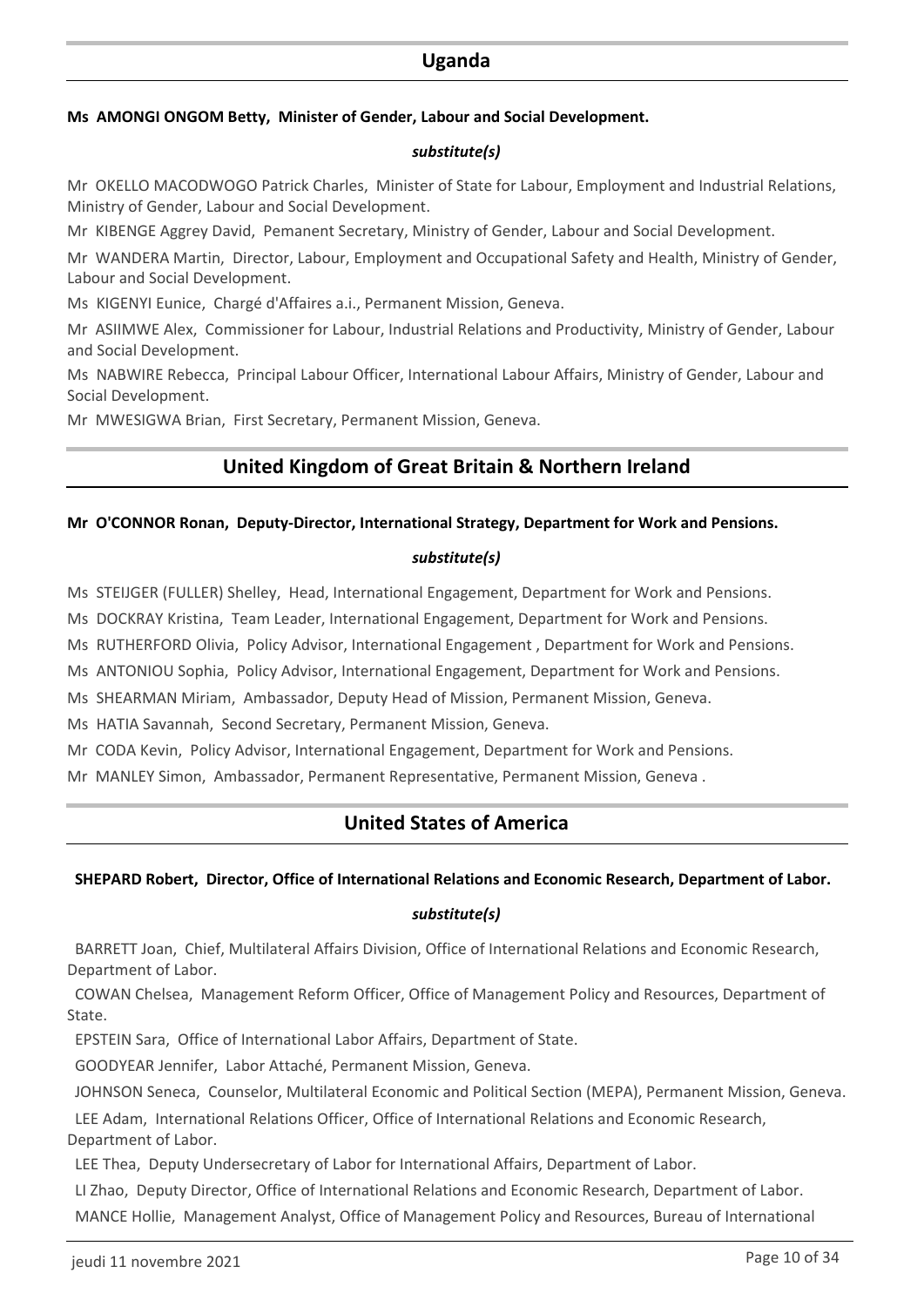Organization Affairs, Department of State.

 MITTELHAUSER Mark, Associate Deputy Undersecretary of Labor for International Affairs, Department of Labor.

MOELING Benjamin, Charge d'Affaires ad interim, Permanent Mission, Geneva.

MOODY Steeve, Director, Office of International Labor Affairs, Department of State.

 MORENO Ethel, International Relations Officer, Office of International Relations and Economic Research, Department of Labor.

PETERS Catherine, Office of the Legal Advisor, Permanent Mission, Geneva.

RILEY Robert, Acting Deputy Chief of Mission, Permanent Mission, Geneva.

 SUMNER Wilson, Program Analyst, Office of Economic and Development Affairs, Bureau of International Organization Affairs, Department of State.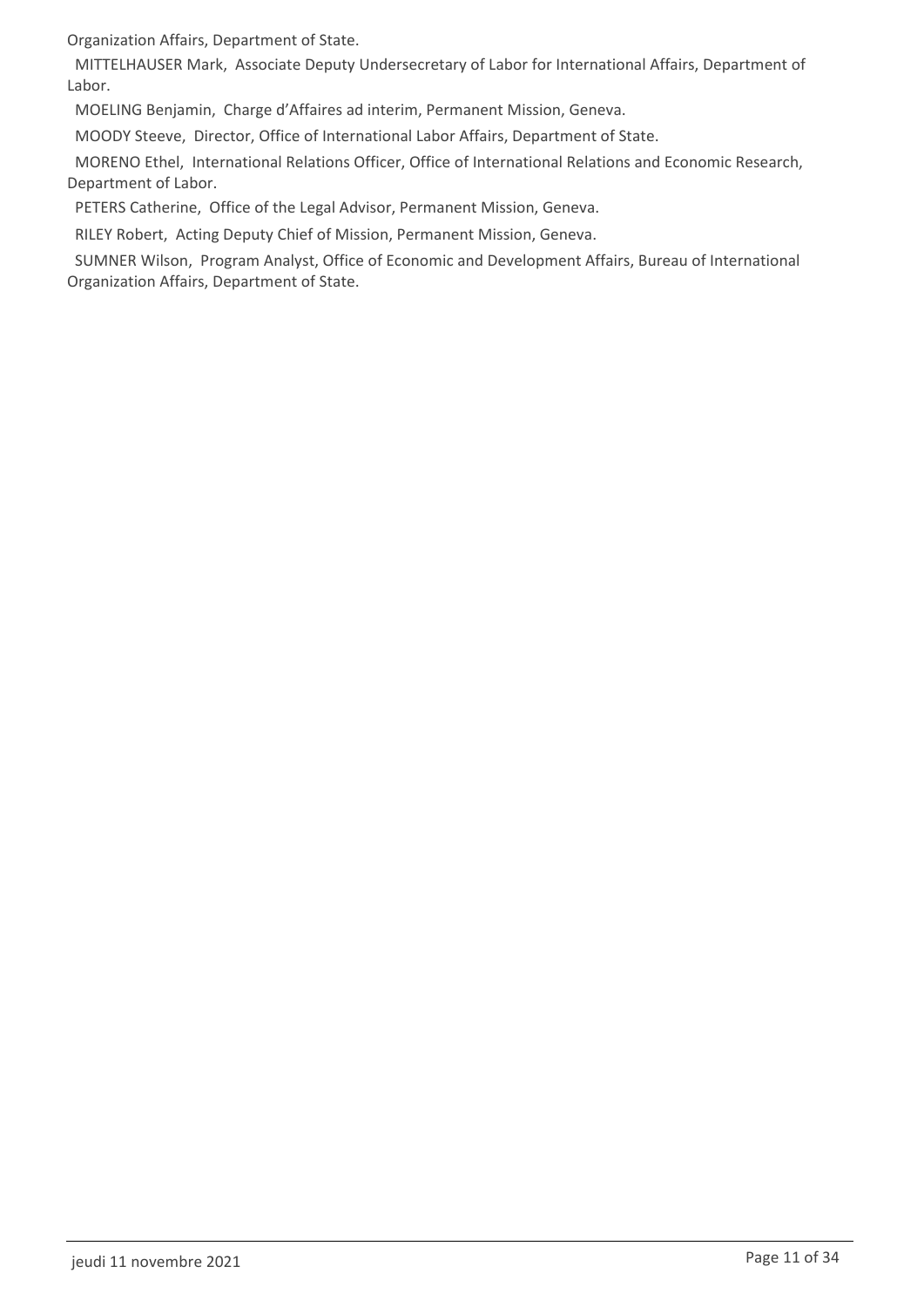### **Algeria**

### **Mr LAHFAYA Abderrahmane, Ministre du Travail, de l'Emploi et de la Sécurité sociale.**

#### *substitute(s)*

Mr SOUALEM Lazhar, Ambassadeur, Représentant permanent, Mission permanente, Genève.

Mr HAOUAM Faouzi, Direction générale de la Sécurité sociale, Ministère du Travail, de l'Emploi et de la Sécurité sociale.

Mr MEKHAZNI Rabah, Directeur des Relations de Travail, Ministère du Travail, de l'Emploi et de la Sécurité sociale.

Mr BOUDIAF Mohamed Charef Eddine, Direction générale de l'Emploi et de l'Insertion, Ministère du Travail, de l'Emploi et de la Sécurité sociale.

Mr AISSAOUI Boualem, Directeur des Etudes juridiques, Ministère du Travail, de l'Emploi et de la Sécurité Sociale.

Mr MERCHICHI Ahmed, Direction des Relations de Travail, Ministère du Travail, de l'Emploi et de la Sécurité sociale.

Mr SI YOUCEF Abdelkrim, Direction des Relations de Travail, Ministère du Travail, de l'Emploi et de la Sécurité sociale.

Mr IMKOHLA Ahsène, Direction des Relations de Travail, Ministère du Travail, de l'Emploi et de la Sécurité sociale.

Mr BAKIR Mohamed, Premier Secrétaire, Mission permanente, Genève.

# **Argentina**

#### **Mr VILLEGAS Federico, Embajador, Representante Permanente, Misión Permanente, Ginebra.**

#### *substitute(s)*

Mr PROFFEN Germán, Ministro Plenipotenciario, Misión Permanente, Ginebra.

Mr CORRES Gerardo, Dirección de Asuntos Internacionales, Ministerio de Trabajo, Empleo y Seguridad Social.

Ms RODRIGUEZ Marysol, Analista Técnico, Dirección de Asuntos Internacionales, Ministerio de Trabajo, Empleo y Seguridad Social.

Ms LOBO Natalia, Analista Técnico, Dirección de Asuntos Internacionales, Ministerio de Trabajo, Empleo y Seguridad So.

Ms DURÁN Bárbara, Analista Técnico, Dirección de Asuntos Internacionales, Ministerio de Trabajo, Empleo y Seguridad Social.

# **Bangladesh**

#### **Mr HUQ Anisul, Minister of Law, Justice and Parliamentary Affairs.**

#### *substitute(s)*

Ms MONNUJAN SUFIAN Begum, State Minister, Ministry of Labour and Employment.

Mr MUSTAFIZUR RAHMAN Md., Ambassador, Permanent Representative, Permanent Mission, Geneva.

Mr EHSAN-E-ELAHI Md., Secretary, Ministry of Labour and Employment.

Mr NAZRUL ISLAM Md., Major General, Executive Chairman, Bangladesh Export Processing Zone Authority.

Ms KARIM Jebunnesa, Additional Secretary, Ministry of Labour and Employment.

Mr KUMAR Goutom, Director General, Department of Labour.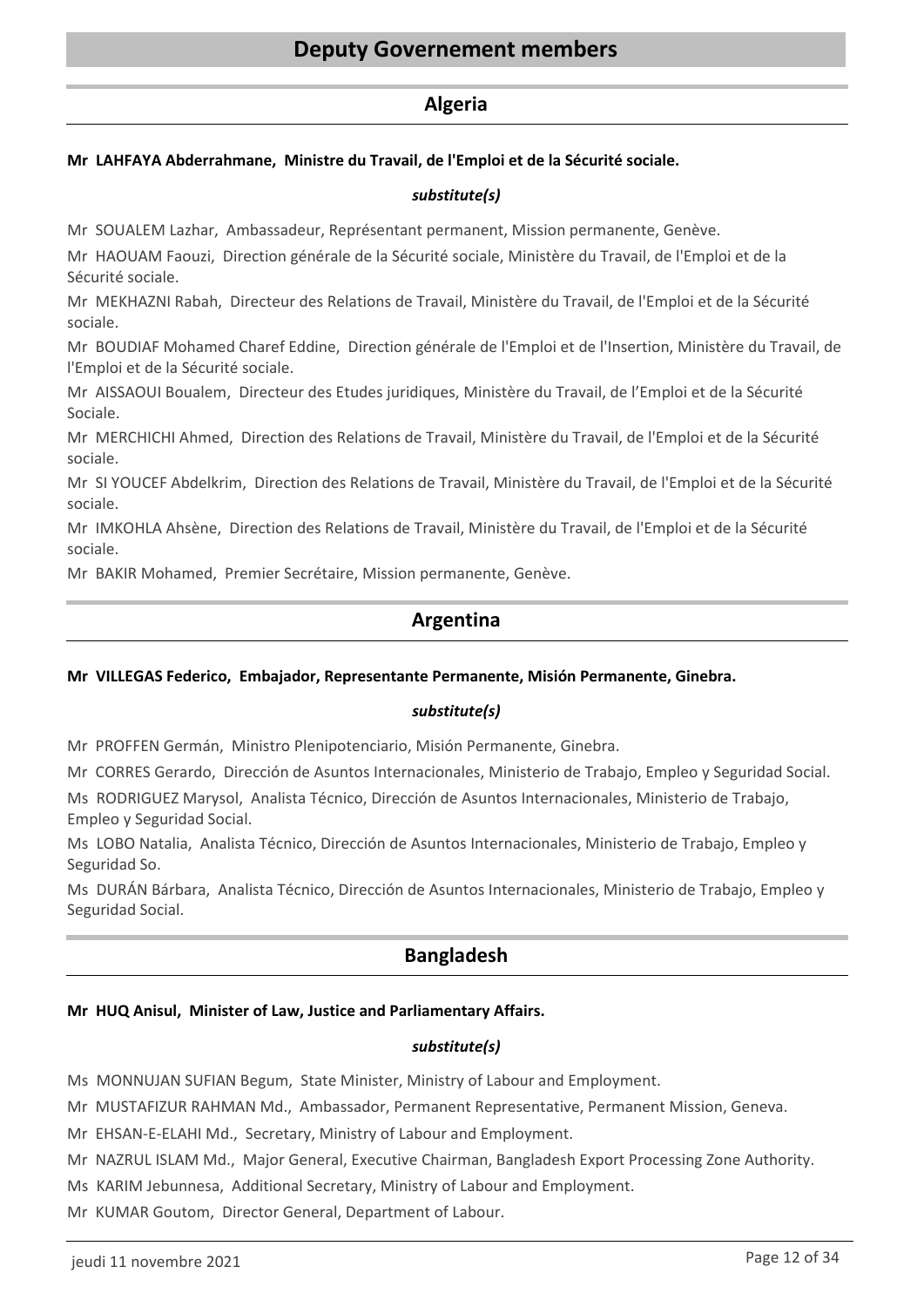Mr NASIR UDDIN AHMED Md., Inspector General (in charge), Department of Inspection for Factories and Establishments.

- Mr HUMAYUN KABIR Md., Joint Secretary, Ministry of Labour and Employment.
- Mr JAKERUL ABEDIN Md., Joint Secretary, Legislative & Parliamentary Affairs Division.
- Mr MURSHID KAZI Faiyaz, Director General, Ministry of Foreign Affairs.
- Ms HAQUE Shanchita, Deputy Permanent Representative, Permanent Mission, Geneva.
- Mr KAMRUZZAMAN Mohammad, Counsellor, Permanent Mission, Geneva.
- Mr HASNAT MD. MOINUDDIN Abu, PS to Hon'ble State Minister, Ministry of Labour and Employment.
- Ms BEGUM Monowara, Senior Assistant Secretary, Ministry of Labour and Employment.
- Mr ZAHANGIR ALOM Md., PS to Secretary, Ministry of Labour and Employment.
- Mr BIN MOMEN Masur, Foreign Secretary, Ministry of Foreign Affairs .
- Mr NUR KUTUBUL ALAM Md., Private Secretary to the Minister of Law and Parliamentary Affairs.
- Ms ANJUM Samia, Director General, Ministry of ForeignAffairs.

# **Belgium**

#### **Mr PECSTEEN DE BUYTSWERVE Marc, Ambassadeur, Représentant permanent, Mission permanente,**

### *substitute(s)*

Ms BOUTSEN Thérèse, Ministre-Conseillère, Mission permanente, Genève.

Mr DUHAMEL Frank, Conseiller, Mission permanente, Genève.

Mr MAENAUT David, Délégué général de la délégation de la Flandre à Genève.

Mr RUTTEN Benoit, Délégué, Délégation générale Wallonie-Bruxelles à Genève.

- Ms BALTAR Ana-Maria, Attachée auprès de la délégation générale de Wallonie-Bruxelles à Genève.
- Ms GROGNARD Juliette, Délégation de la Flandre à Genève.

# **Brunei Darussalam**

#### **AWANG HAJI IBRAHIM Muhammad Saufi, Commissioner of Labour, Department of Labour.**

#### *substitute(s)*

HJ SAWAS Haji Shariful, Deputy Commissioner of Labour, Department of Labour.

HAJI AZLAN Rozan, Assistant Commissioner of Labour, Department of Labour.

HJ SULAIMAN Mardiana, Assistant Commissioner of Labour, Department of Labour.

OSMAN Fajinur, Labour Inspector, Department of Labour.

MAHALEE Mazlizah, Permanent Representative, Permanent Mission, Geneva.

AHMAD Abhar, Second Secretary, Permanent Misison, Geneva.

# **Canada**

### **NORTON Leslie E., Ambassador, Permanent Representative, Permanent Mission, Geneva.**

### *substitute(s)*

MAWHINNEY Tamara, Deputy Permanent Representative, Minister-Counsellor, Permanent Mission, Geneva.

 PATRY Rakesh, Director-General, International and Intergovernmental Labour Affairs, Labour Program, Employment and Social Development Canada.

THORNTON Kim, Director, Multilateral Labour Affairs, Labour Program, Employment and Social Development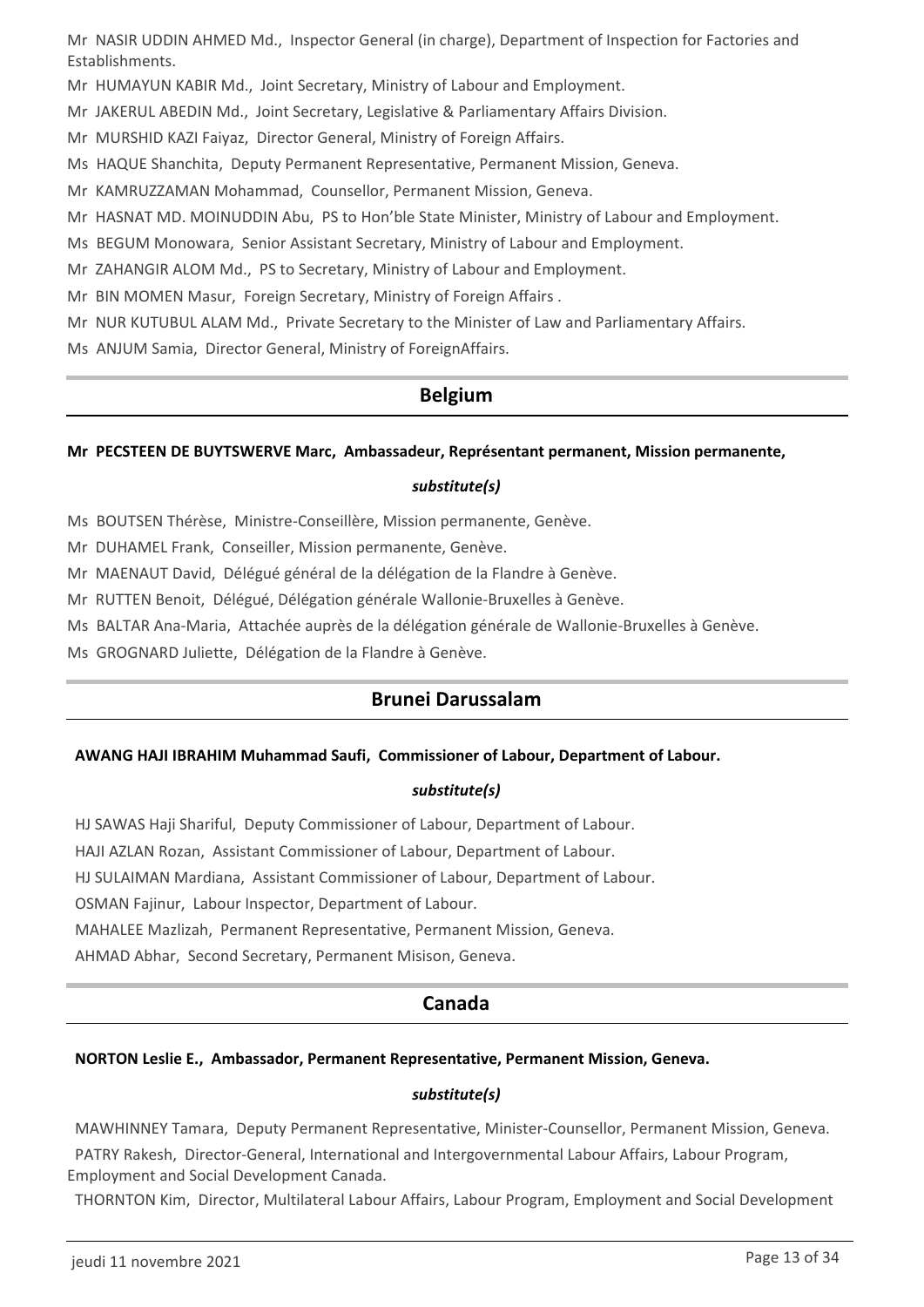Canada.

 ZHOU Irene, Deputy Director, Multilateral Labour Affairs, Labour Program, Employment and Social Development Canada.

KOMORSKI Christina, Deputy Director, United Nations Division, Global Affairs Canada.

TOUS Yvona, Senior Policy Adviser, United Nations Division, Global Affairs Canada.

MAYRAND Hélène, Counsellor, Permanent Mission, Geneva.

JENKINSON Joseph, Health, Labour and Governance Advisor, Permanent Mission, Geneva.

 CALDER Heather, Senior Policy Analyst, Multilateral Labour Affairs, Labour Program, Employment and Social Development Canada.

 BLAIS Anik, Senior Policy Analyst, Multilateral Labour Affairs, Labour Program, Employment and Social Development Canada.

 ZHANG Youna, Policy Analyst, Multilateral Labour Affairs, Labour Program, Employment and Social Development Canada.

 KOESTLER Sarah, Policy Analyst, Multilateral Labour Affairs, Labour Program, Employment and Social Development Canada.

 EDDINGFIELD Nelson, Policy Analyst, Multilateral Labour Affairs, Labour Program, Employment and Social Development Canada.

 CASTELA LOPES Natasha, Policy Analyst, Multilateral Labour Affairs, Labour Program, Employment and Social Development Canada.

# **Croatia**

### **Ms BATISTIC KOS Vesna, Ambassador, Permanent Representative, Permanent Mission, Geneva.**

#### *substitute(s)*

Mr SUBOTIC Vatroslav, Head of the Service for International Cooperation in the Field of Work, Ministry of Labour, Pension System, Family and Social Policy.

Ms MUSIC OREŠKOVIC Iva, Senior Adviser Specialist, Ministry of Labour, Pension System, Family and Social Policy.

Ms BLAGUS Jelena, Senior Expert Associate, Ministry of Labour, Pension System, Family and Social Policy.

Ms HORVAT Kristina, Expert Associate, Ministry of Labour, Pension System, Family and Social Policy.

Ms ŠKORO BIONDIC Antonija Nina, Minister Counsellor, Permanent Mission, Geneva.

### **Cuba**

### **Mr QUINTANILLA ROMÁN Juan Antonio, Embajador, Representante Permanent, Misión Pemanente,**

#### *substitute(s)*

Ms PITA RODRÍGUEZ Edilen Bárbara, Segunda Secretaria a cargo de los temas de la OIT, Misión Permanente, Ginebra.

Ms LAU VALDÉS Miriam, Especialista principal de Relaciones Internacionales de la Dirección Jurídica y de Relaciones Internacionales, Ministerio de Trabajo y Seguridad Social.

# **Dominican Republic**

#### **Mr DE CAMPS Luis Miguel, Ministro de Trabajo.**

#### *substitute(s)*

Ms DE LA CRUZ VARGAS Elsa Sabrina, Viceministra de Relaciones Sindicales y Empresariales, Ministerio de Trabajo.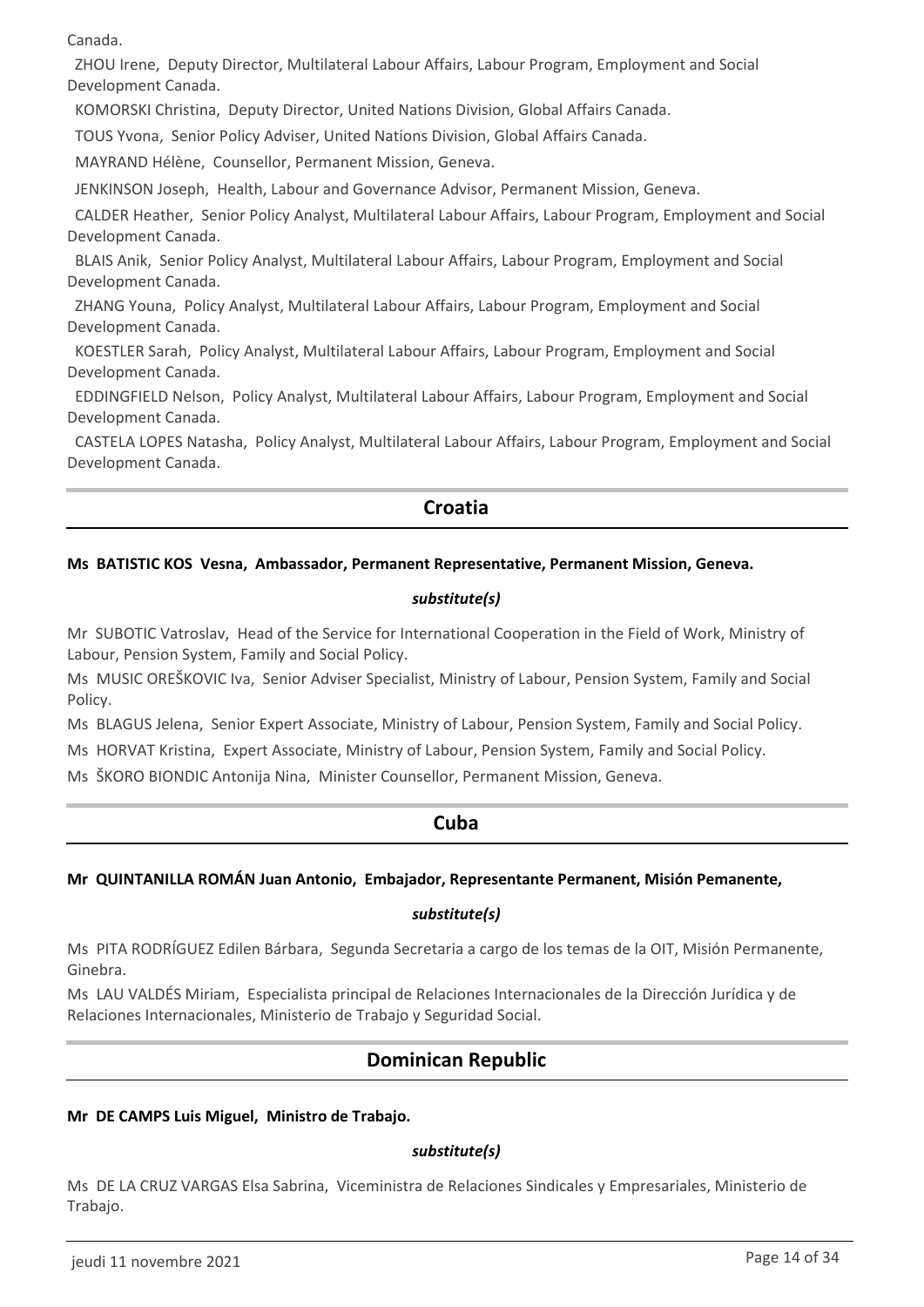Mr ALCÁNTARA MEJÍA Virgilio, Embajador, Representante Permanente, Misión Permanente, Ginebra.

Ms BAUTISTA Priscila, Consejera, Misión Permanente, Ginebra.

Mr ESTÉVEZ GONZÁLEZ Juan Antonio, Viceministro de Seguridad Social y Riesgos Laborales, Ministerio de Trabajo.

Ms ARISTY PAUL Marie Laure, Viceministra de Políticas de Empleo, Ministerio de Trabajo.

Ms CORNIEL GARCÍA Mayrenis Celestina, Viceministra de Sectores Vulnerables y Trabajos Infantiles, Ministerio de Trabajo.

Mr MATEO JESÚS Julián, Viceministro de Inspección, Ministerio de Trabajo.

Mr SUÁREZ ASTACIO Javier Alberto, Asesor Jurídico, Ministerio de Trabajo.

Mr HERRERA Andrés Valentin, Director General de Trabajo, Ministerio de Trabajo.

Mr CARREÑO SIMÓ Olivier, Director Jurídico, Ministerio de Trabajo.

Ms ESPAILLAT María Altagracia, Directora General de Higiene y Seguridad Industrial, Ministerio de Trabajo.

Mr SANTOS JIMÉNEZ Samir, Director General de Empleo, Ministerio de Trabajo.

Ms LEGER Katherine, Coordinadora de la Dirección General de Trabajo, Ministerio de Trabajo.

Ms PIMENTEL Sarah, Directora de Relaciones Internacionales, Ministerio de Trabajo.

Ms RODRÍGUEZ Katherine, Analista de Relaciones Internacionales, Ministerio de Trabajo.

### **Ecuador**

### **Ms DURANGO Paulina, Viceministra de Trabajo y Empleo, Ministerio del Trabajo.**

### *substitute(s)*

Mr IZQUIERDO Emilio, Embajador, Representante Permanente, Misión Permanente, Ginebra.

Mr PAZMIÑO Germán, Subsecretario del Trabajo, Ministerio del Trabajo.

Mr HIDALGO José, Subsecretario de Empleos y Salarios, Ministerio del Trabajo.

Mr DÁVALOS Alejandro, Ministro, Representante Permanente Alterno, Misión Permanente, Ginebra.

Mr POZO Juan, Coordinador de Empleos y Salarios, Ministerio del Trabajo.

Ms ITURRALDE Dolores, Directora de Relaciones Internacionales, Ministerio del Trabajo.

Ms DÍAZ Paola, Segundo Secretario, Misión Permanente, Ginebra.

Mr GUAYAQUIL Daniel, Analista de relaciones Internacionales, Ministerio del Trabajo.

### **Gabon**

### **Ms BERRE Madeleine Edmée, Ministre de l'Emploi et du Travail.**

### *substitute(s)*

Ms NZENZE Mireille Sarah, Ambassadeur, Représentant permanent, Mission permanente, Genève.

Ms GNANGUI NGUEMA Nora Urielle, Conseiller Diplomatique, Ministère de l'Emploi et du Travail.

Mr NYAMA William Rodrigue, Premier Conseiller, Misison permanente, Genève.

Mr MANGONGO Ferdinand, Conseiller chargé des Questions sociales et des Relations avec l'OIT, Mission permanente, Genève.

Ms MIKAMBI Emilie Léocady, Directeur General du Travail, de la Main-d'ceuvre et de l'Emploi, Ministère du Travail.

Ms DITENGOU Nothurge, Directeur général de la Santé et de la Sécurité au Travail, Ministère duTravail.

Mr IKAPI Guy, Directeur General Adjoint des Ressources Humaines, Ministère du Travail.

Mr NZUE OBAME Thanguy, Directeur des Relations internationales, Ministère du Travail.

Mr AGONDJO Luc, Directeur du Travail et de la Réglementation, Ministère du Travail.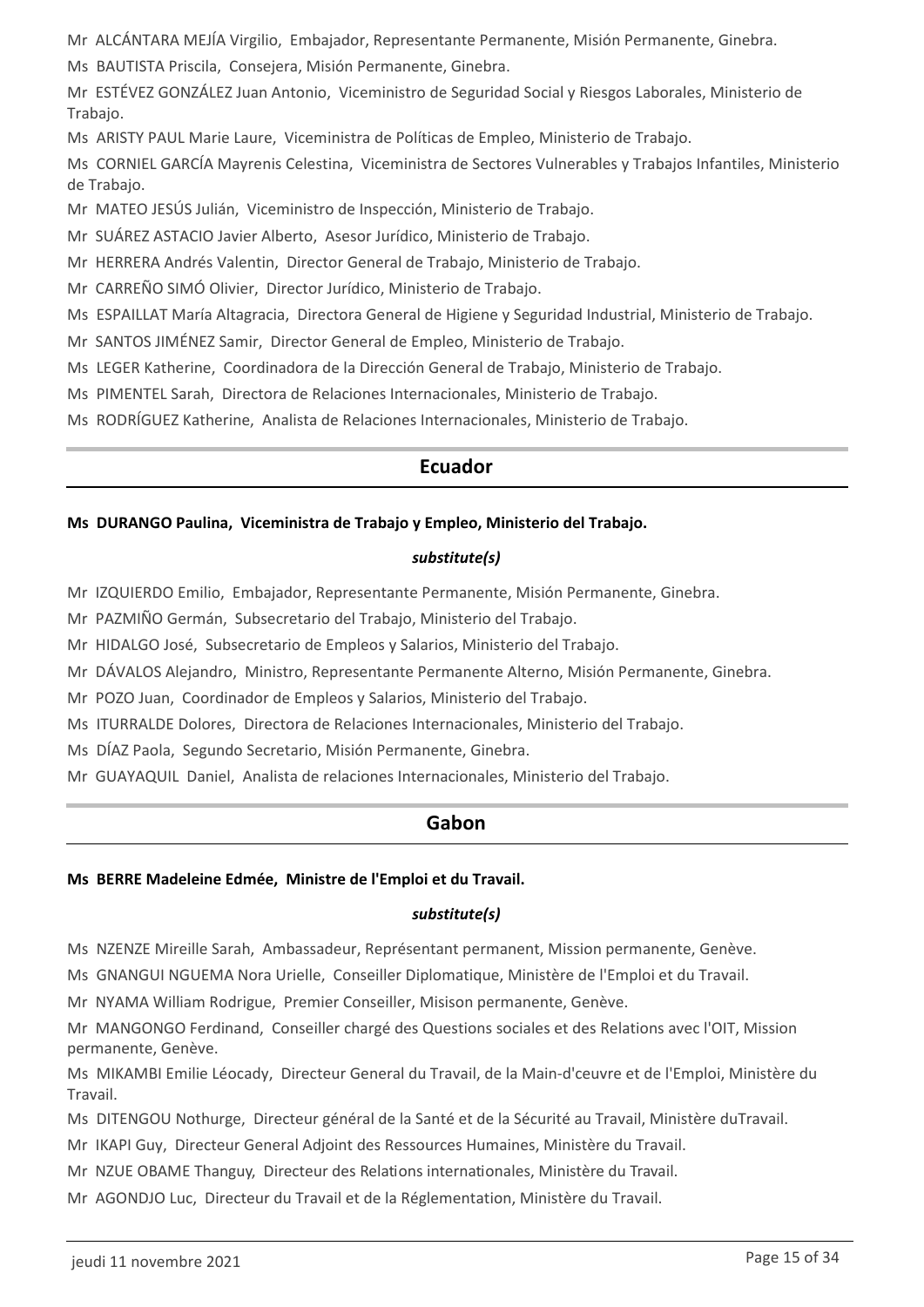### **Iceland**

#### **Ms HALLSTEINSDÓTTIR Unnur Elfa, Legal Advisor, Department of Labour Market Affairs and Vocational Rehabilitation, Ministry of Social Affairs.**

#### *substitute(s)*

Ms KRISTINSDÓTTIR Eva Margrét, Legal Advisor, Department of Labour Market Affairs and Vocational Rehabilitation, Ministry of Social Affairs.

Ms GUNNARSDÓTTIR Margrét, Legal Advisor, Department of Labour Market Affairs and Vocational Rehabilitation.

# **Iran (Islamic Republic of)**

### **Mr FOROOZAN Hamed, Director General, International Department, Ministry of Cooperatives, Labour and Social Welfare.**

#### *substitute(s)*

Mr PAKSERESHT Soleiman, Labour Counsellor, Permanent Mission, Geneva.

Mr ALAMIPOUR Seyed Mohammad, Deputy Director General for the Department of International Affairs, Ministry of Cooperatives, Labour and Social Welfare.

Ms ABYAR Tahereh, Head of Office, International Department, Ministry of Cooperatives, Labour and Social Welfare.

Ms SOLTANI Marjaneh, Expert, International Department, Ministry of Cooperatives, Labour and Social Welfare.

Ms ABDARI Fatemeh, Expert, International Department, Ministry of Cooperatives, Labour and Social Welfare.

Mr HASNZADEH Azim, Expert, International Department, Ministry of Cooperatives, Labour and Social Welfare. Ms JAFARI SAREBANGHOLI Akram, Expert, International Department, Ministry of Cooperatives, Labour and Social Welfare.

Mr SHARFY Nasrollah, Expert, Employment Department, Ministry of Cooperatives, Labour and Social Welfare. Mr TOHIDI Morteza, Expert, International Department, Ministry of Cooperatives, Labour and Social Welfare.

### **Iraq**

### **Mr AL-LAMI Raed Jabbar, Director General of Labor & Vocational Training , Ministry of Labour and Social Affairs.**

#### *substitute(s)*

Ms AL JOBOURY Amna, Manager of Legislation Department, Ministry of Labour and Social Affairs.

Ms IBRHEEM Majida, Responsible of Legislation Division in Legal Directorate, Ministry of Labour and Social Affairs.

Mr ABDUL RAZAAGH Mohammed, Manager of Legal Department in Labor & Vocational Training Directorate, Ministry of Labour and Social Affairs.

Ms GERGES Rajaa, Manager of Finance in Administration & Finance Directorate, Ministry of Labour and Social Affairs.

Ms ABDUL JABBAR Mahasin, Manager of Arab & International Relation Department, Ministry of Labour and Social Affairs.

Ms FADEL Zainab, Responsible of Relation Division in Directorate of Labor & Vocational Training, Ministry of Labour and Social Affairs.

Ms ADAEE Ragham, Legislation Division in Legal Directorate, Ministry of Labour and Social Affairs.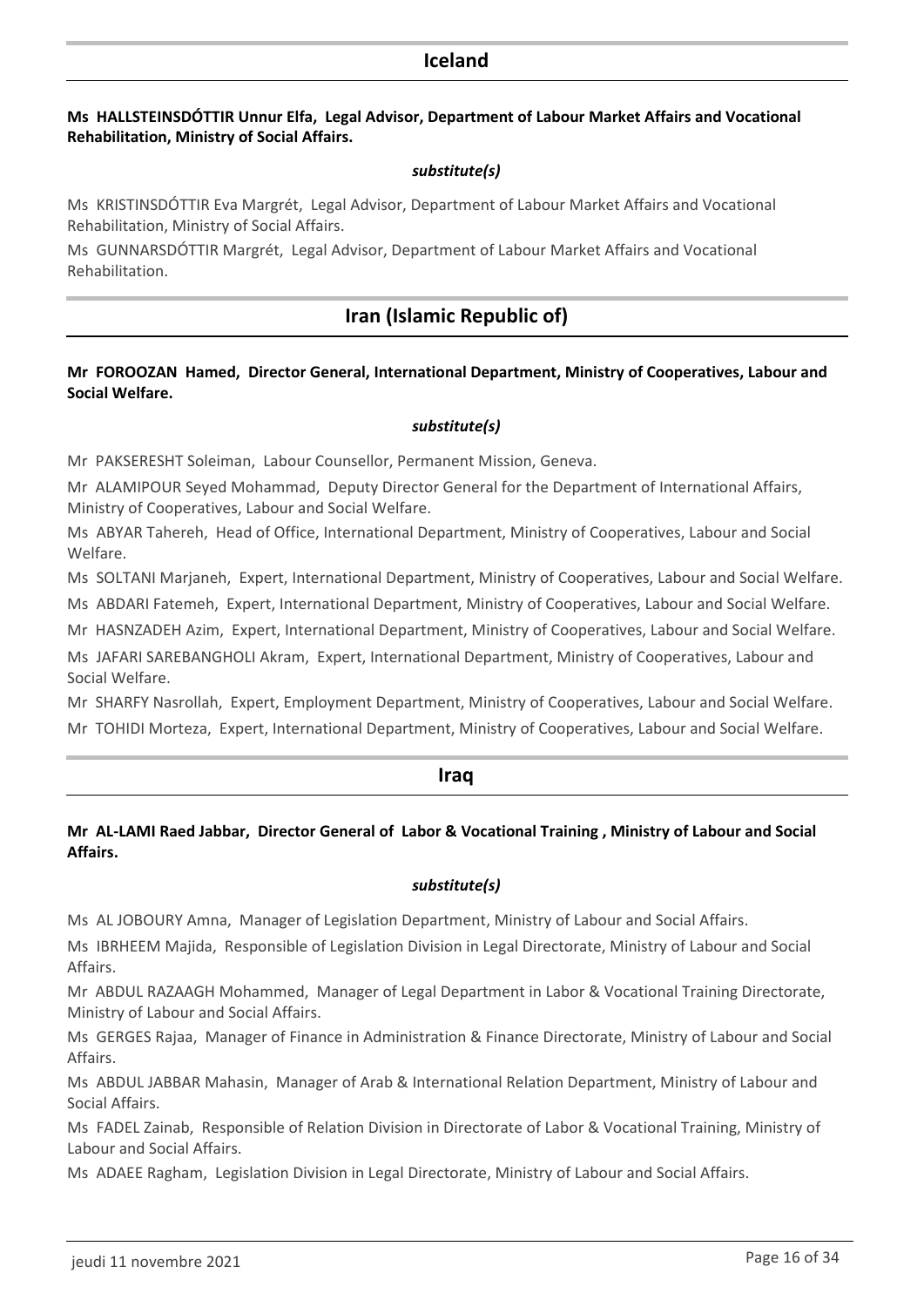### **Lao People's Democratic Republic**

#### **Mr SISOMVANG Vilayphong, Director General of Planning and International Cooperation Department, Ministry of Labour and Social Welfare.**

#### *substitute(s)*

Mr MANIBOUN Oudone, Deputy Director General of Labour Management Department, Ministry of Labour and Social Welfare.

Mr SOUKTHAVIPHONE Phetsamone, Deputy Director General of Social Security Organization, Ministry of Labour and Social Welfare.

Ms KEOXAYYAVONG Vanny, Deputy Director General of Skills and Employment Development, Ministry of Labour and Social Welfare.

Mr SISAKETH Sitsangkhom, Counsellor, Deputy Permanent Representative, Permanent Mission, Geneva.

Ms THAMMASACK Bouasy, Director of Division, Skills and Employment Development Department, Ministry of Labour and Social Welfare.

Ms LIKKAYA Phaengsouk, Director of Division, Social Security Organization, Ministry of Labour and Social Welfare.

Mr RAJVONG Alomlangsy, Second Secretary, Permanent Mission, Geneva.

Ms LOMANY Soutsaichay, Technical Officer, Planning and International Cooperation Department, Ministry of Labour and Social Welfare.

Mr PHOUTHAVONG Phetviengkham, Technical Officer, Labour Management Department, Ministry of Labour and Social Welfare.

### **Libya**

#### **Ms ALGADI Basma, Counsellor, Permanent Mission, Geneva.**

### **Lithuania**

**Ms BAUBLIENE Jurate, Adviser, Strategic Decisions Support and International Cooperation Group, Ministry of Social Securit.**

### **Malawi**

#### **Ms KAMTUKULE Vera, Deputy Minister of Labour, Ministry of Labour.**

#### *substitute(s)*

Mr CHUNGA Dickinson, Principal Secretary, Ministry of Labour.

Mr NYANGULU Hlalerwayo, Labour Commissioner, Ministry of Labour.

Mr KAYIRA Pacharo , Deputy Permanent Representative, Permanent Mission, Geneva.

Mr MUSUKWA Wafwile, Deputy Labour Commissioner, Ministry of Labour.

Ms KAWAMBA Lindizga, Assistant Labour Commissioner, Ministry of Labour.

Mr TUKULA Joseph, First Secretary, Permanent Mission, Geneva.

### **Malaysia**

#### **Ms ARIFFIN Noor Arzila, Director, Ministry of Human Resources.**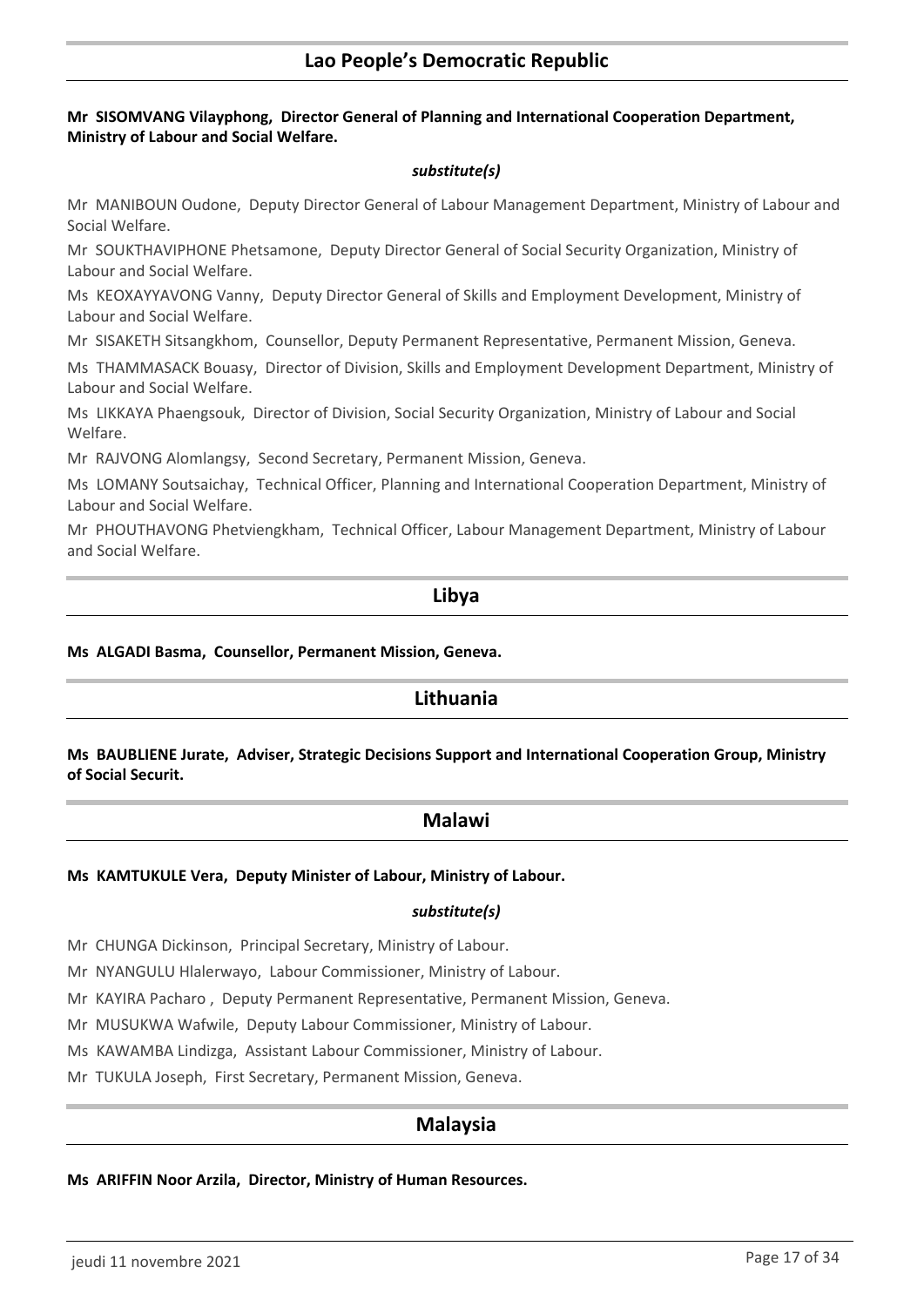#### *substitute(s)*

Mr ZAKARIA Zaki, Undersecretary, Ministry of Human Resources.

Ms NOOR SIDIN Noor Haryantie, Principal Assistant Secretary, Ministry of Human Resources.

Ms MOHD PISTA Nur Azureen, First Secretary, Permanent Mission, Geneva.

Ms MOHAMAD KHALID Khalidah Edayu, Assistant Secretary, Ministry of Human Resources.

Ms HESHAMMUDDIN Nurul Asyiqin, Assistant Secretary, Ministry of Human Resources.

### **Namibia**

# **Mr NUJOMA Utoni, Minister of Labour, Industrial Relations and Employment Creation.**

### *substitute(s)*

Mr NDEMULA Hafeni Ludwig, Deputy Minister, Ministry of Labour, Industrial Relations and Employment Creation .

Ms IMENE-CHANDURU Julia, Ambassador, Permanent Mission, Geneva.

Ms INDOMBO Lydia, Acting Executive Director, Ministry of Labour, Industrial Relations and Employment Creation.

Ms YA TOIVO Vicki Erenstein, Special Adviser to the Minister, Ministry of Labour, Industrial Relations and Employment Creation.

Mr PODEWILTZ Otniel, Employment Equity Commissioner, Ministry of Labour, Industrial Relations and Employment Creation.

Mr KASSEN Henry, Labour Commissioner, Ministry of Labour, Industrial Relations and Employment Creation.

Mr MWIYA Albius, Director for Labour Market Services, Ministry of Labour, Industrial Relations and Employment Creation.

Ms MUDJANIMA Aune, Director for Labour Services, Ministry of Labour, Industrial Relations and Employment Creation.

Ms SIHLAHLA Kyllikki, Acting Deputy Labour Commissioner, Ministry of Labour, Industrial Relations and Employment Creation.

Ms NICODEMUS Meriam, Deputy Director for International Relations and Advice , Ministry of Labour, Industrial Relations and Employment Creation.

Ms HEDIMBI Maria, Chief Public Relations Officer, Ministry of Labour, Industrial Relations and Employment Creation.

Ms SHIPUNDA Maria, Personal Assistant to the Executive Director, Ministry of Labour, Industrial Relations and Employment Creation.

Mr KATJAIMO David, Control Labour Relations Officer, Ministry of Labour, Industrial Relations and Employment Creation.

Mr AMUNYELA Elias, Labour Attaché, Permanent Mission, Geneva.

# **Niger**

# **Mr BOUKARY Ibrah, Ministre de l'Emploi, du Travail et de la Protection sociale.**

# *substitute(s)*

Mr LABO Laouali, Ambassadeur, Représentant permanent, Misison permanente, Genève.

Mr DIDIER SEWA Lasse, Conseiller, Mission permanente, Genève.

Mr ABDOU Dounama, Directeur général du Travail, Ministère de l'Emploi, du Travail et de la Protection sociale.

Mr SOULEY Iro, Directeur General de la Protection sociale, Ministère de l'Emploi, du Travail et de la Protection sociale.

Mr MARAYE Moussa, Directeur général de l'Emploi, Ministère de l'Emploi, du Travail et de la Protection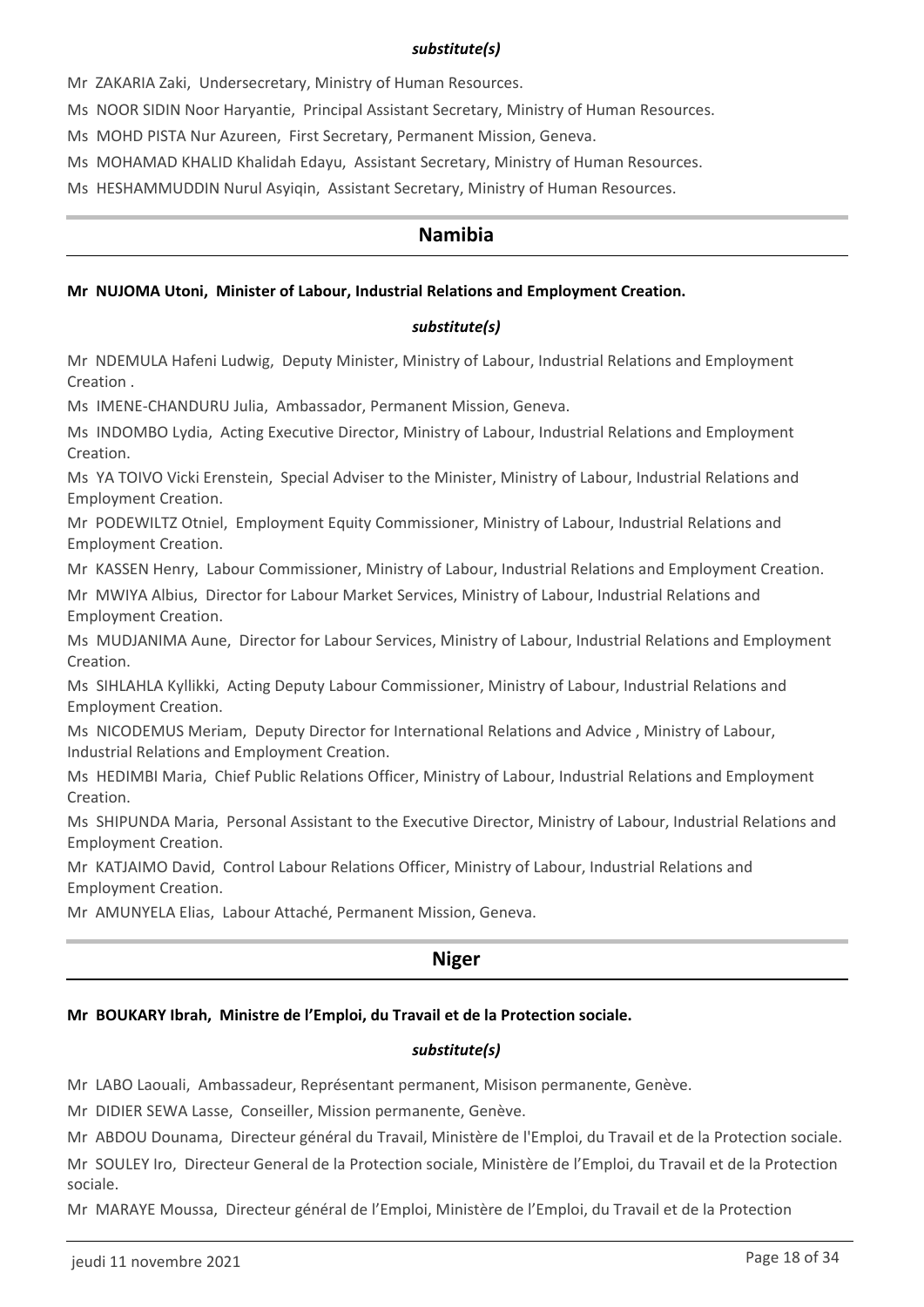sociale.

Mr ADAMOU SANDA Idé, Sécrétaire général de la Caisse Nationale de la Sécurité Sociale.

Mr NAHANTCHI Ibrahim, Directeur général de l'Agence Nationale pour la Promotion de l'Emploi.

Mr BARIGAYE Akilou Hamet, Directeur général de la Caisse Nationale de Sécurité Sociale.

Ms ABDOU Sidi Fatchima, Conseillère Financière, Caisse Nationale de la Sécurité Sociale.

Mr BOUBACAR Idrissa, Directeur Général Adjoint, Observatoire National de l'Emploi et de la Formation.

Ms ALFARI Gisso Lailata, Directrice des normes internationales du travail, Ministère de l'Emploi, du Travail et de la Protection sociale.

Mr SOUMAILA Harona, Directeur du Travail et de la Promotion du Dialogue social, Ministère de l'Emploi, du Travail et de la Protection sociale.

Mr YACOUBA Ibrahim Saley, Directeur de la Sécurité et Santé au Travail, Ministère de l'Emploi, du Travail et de la Protection .

Ms ABDOULAZIZ Haoua, Directrice, Agence Nationale pour la Mutualité.

Mr MAIKASSOUA Robert Mahaman, Directeur de la Sécurité sociale, Ministère de l'Emploi, du Travail et de la Protection sociale.

Ms KAZELMA Yaganami Fanta, Directrice de la Mutualité Sociale, Ministère de l'Emploi, du Travail et de la Protection sociale.

### **Oman**

### **Mr ALMULLAHI Abdulla, Assistant DG for Planning, Ministry of Labour.**

### *substitute(s)*

Mr HADHRAMI Nasser, Director of International cooperation, Ministry of Labour.

Mr ALSIEIABI Ahmed, Head section of International Organisations, Ministry of Labour.

### **Portugal**

#### **Mr MACIEIRA Rui, Ambassador, Permanent Representative, Permanent Mission, Geneva.**

### *substitute(s)*

Ms OLIM Ana, Director General for Employment and Industrial Relations, Ministry of Labour, Solidarity and Social Security.

Mr MARTINS Mário, Deputy Permanent Representative, Permanent Mission, Geneva.

Mr NUNES Filipe, Counsellor, Permanent Mission, Geneva.

Ms SOUSA Susana, Department of Labour Conditions, Directorate-General for Employment and Labour Relations, Ministry of Labour, Solidarity and Social Security.

Ms VAN-DÚNEM Neusa, Head of ILO Affairs Unit, Directorate-General for Employment and Labour Relations, Ministry of Labour, Solidarity and Social Security.

Ms SOUSA Conceição, Directorate-General of Social Security, Ministry of Labour, Solidarity and Social Security.

Ms MATOS Gisela, Institute of Social Security, Ministry of Labour, Solidarity and Social Security.

Ms VINHAS Marina, ILO Affairs Unit, Directorate-General for Employment and Labour Relations, Ministry of Labour, Solidarity and Social Security.

Mr FONSECA Rui, Directorate-General of Social Security, Ministry of Labour, Solidarity and Social Security.

Ms BARTOLOMEU Sónia, Department of Labour Conditions, Directorate-General for Employment and Labour Relations, Ministry of Labour, Solidarity and Social Security.

Ms MOSQUEIRA Teresa, Attaché, Permanent Mission, Geneva.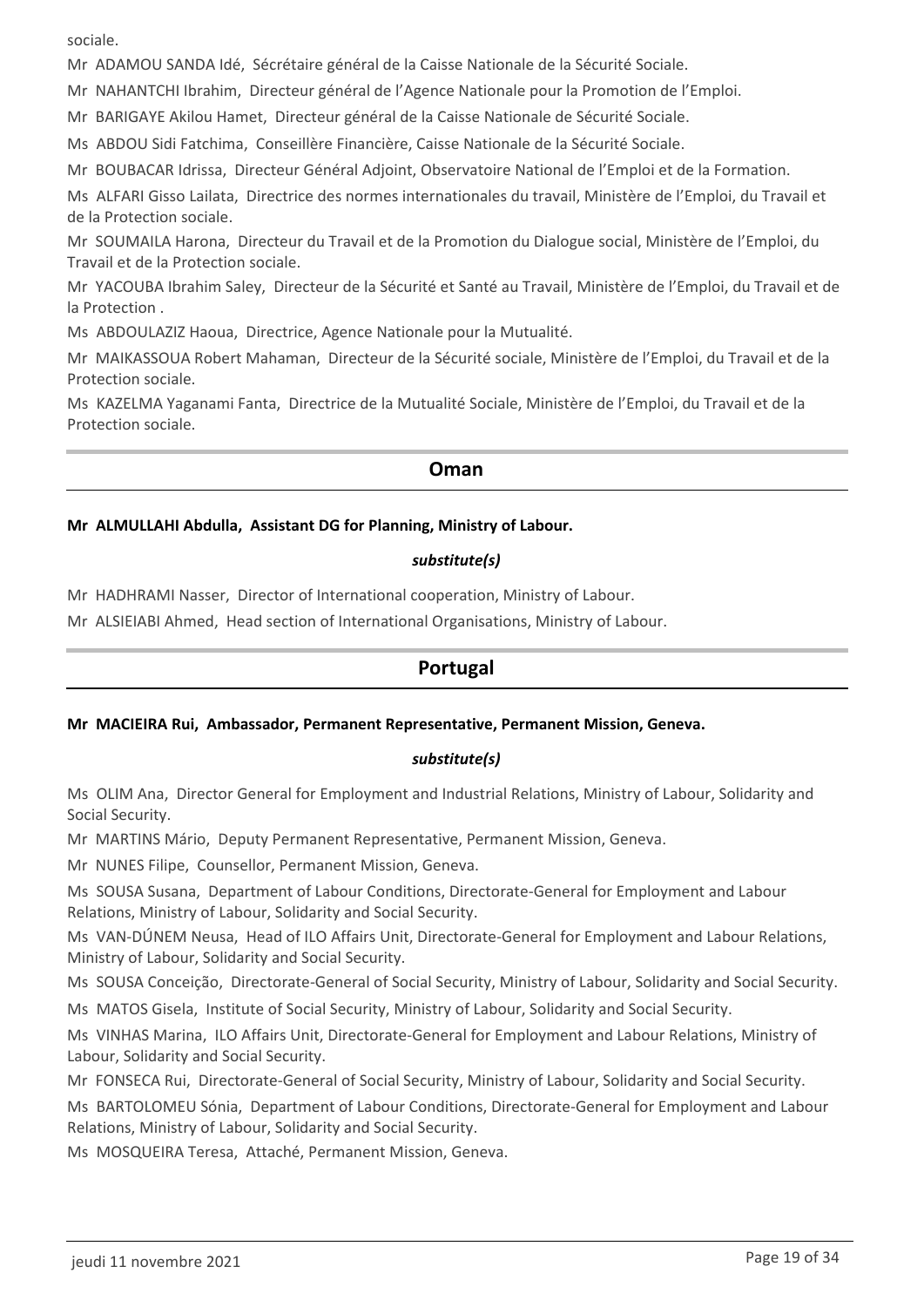### **Mr LEE Taeho, Ambassador Extraordinary and Plenipotentiary, Permanent Representative, Permanent Mission, Geneva.**

### *substitute(s)*

Mr LIM Sang-beom, Ambassador, Deputy Permanent Representative, Permanent Mission, Geneva.

Mr CHO Hyung Keun, Labour Attaché, Permanent Mission, Geneva.

Mr NOH Kil Joon, Director-General, International Cooperation Division, Ministry of Employment and Labor.

Ms KIM So Yeon, Director, International Cooperation Division, Ministry of Employment and Labor.

Mr JUNG Jae Hun, Deputy-Director, International Cooperation Division, Ministry of Employment and Labor.

Ms KIM Yoon Jee, Deputy-Director, International Cooperation Division, Ministry of Employment and Labor.

Mr WI Su Hwan, Deputy-Director, Development Cooperation Division, Ministry of Employment and Labor. Mr WON Dongyeong, Assistant Director, International Cooperation Division, Ministry of Employment and Labor.

Ms CHOI Sujin, Assistant Director, International Cooperation Division, Ministry of Employment and Labor.

Ms CHOI Yoo Min, Second Secretary, International Organizations Bureau, Ministry of Foreign Affairs.

Ms KIM Jeong-yun, Third Secretary, International Organizations Bureau, Ministry of Foreign Affairs.

# **Senegal**

### **Mr SECK Coly, Ambassadeur, Représentant permanent, Mission permanente, Genève.**

### *substitute(s)*

Mr CISSE Karim, Directeur général du Travail et de la Sécurité sociale.

Ms NIANG FALL Ramatoulaye, Directrice des Relations de Travail et des Organisations professionnelles.

Mr COLY Enie Joel, Chef de la division des Relations internationales de Travail.

Ms TALL Madina, Deuxième Conseiller, Mission permanente, Genève.

# **Slovenia**

### **Ms PIPAN Anita, Ambassador, Permanent Representative, Permanent Mission, Geneva.**

#### *substitute(s)*

Mr DEVCIC Damir, Minister Plenipotentiary, Deputy Permanent Representative, Permanent Mission, Geneva. Ms DRAKSLER Urska, Second Secretary, Permanent Mission, Geneva.

Mr JERAS Gasper, Specialised Assistant II, Labour and Labour Rights Directorate, Ministry of Labour, Family, Social Affairs and Equal Opportunities.

### **Spain**

### **Ms DÍAZ-RATO Aurora, Embajadora, Representante Permanente, Misión Permanente, Ginebra.**

### *substitute(s)*

Mr NOVALES BILBAO Alfredo, Jefe de Sección, Consejería de Trabajo, Migraciones y Seguridad Social, Misión Permanente, Ginebra.

Mr SORIA QUINTANA Javier, Consejero, Misión Permanente, Ginebra.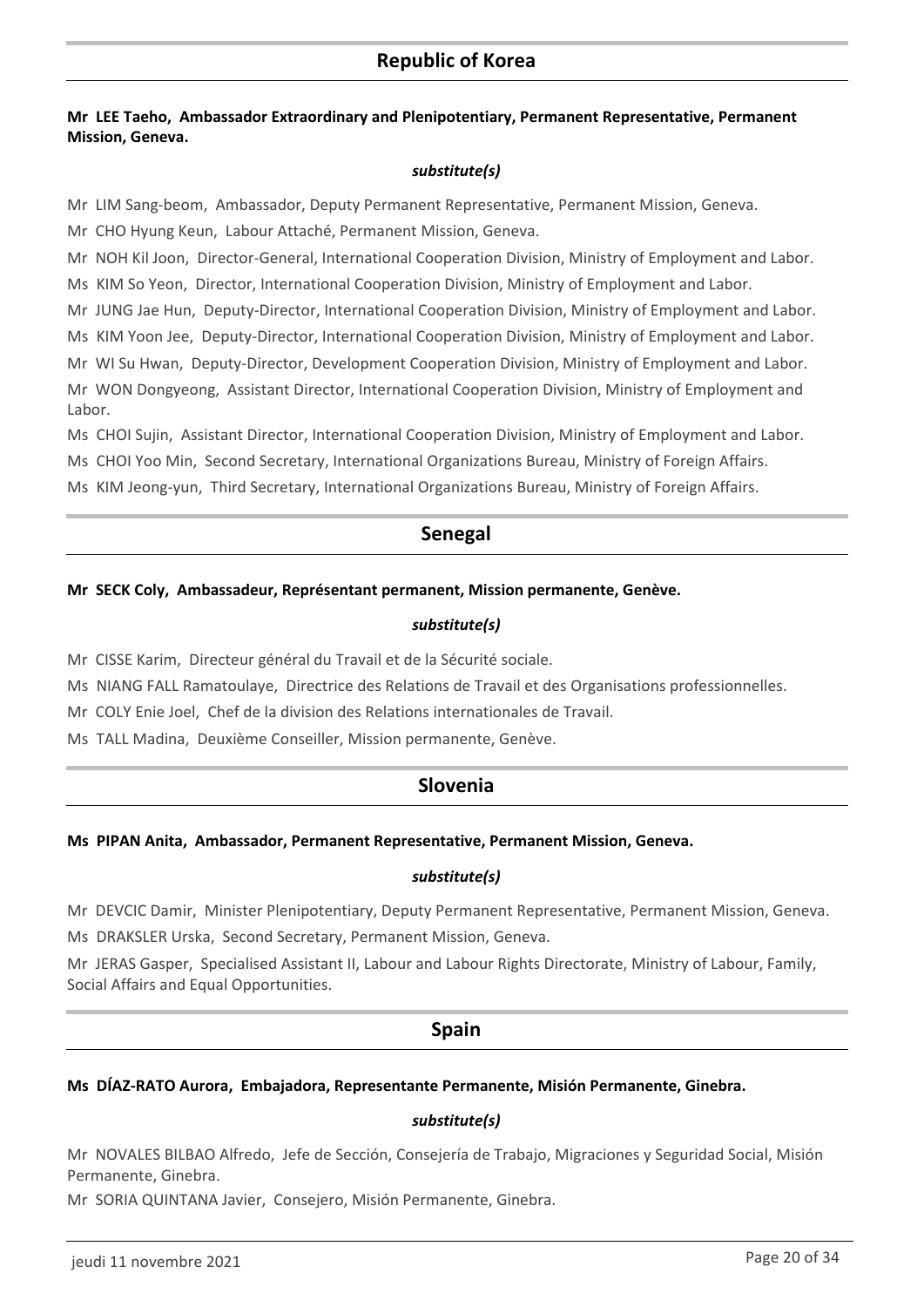Ms MARTÍ NIKLEWITZ Natalia, Personal de apoyo, Consejería de Trabajo, Migraciones y Seguridad Social, Misión Permanente, Ginebra.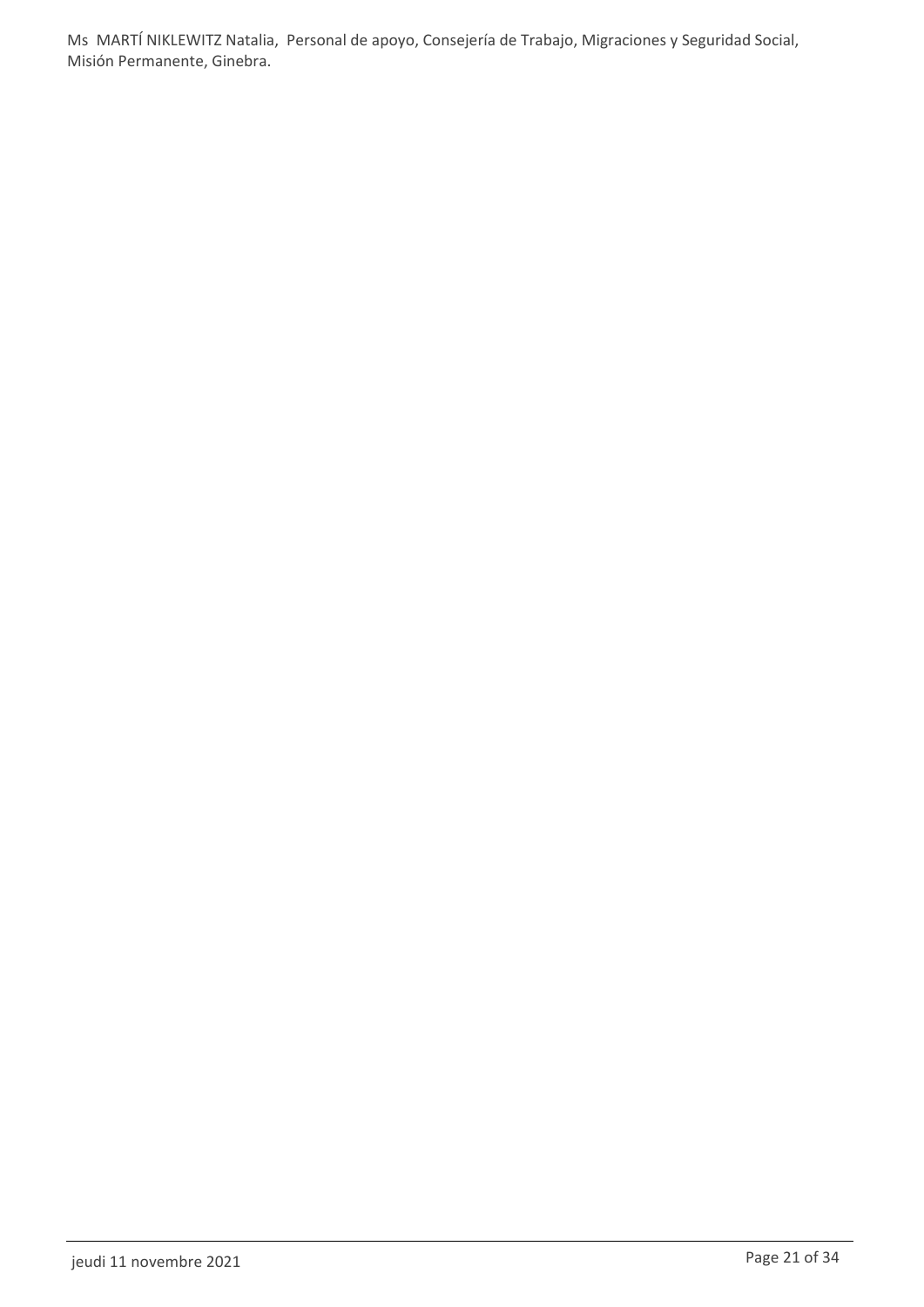# **Representatives of other member States**

### **Albania**

Ms LLESHI Ravesa, Ambassador, Permanent Representative, Permanent Mission, Geneva. Ms KOÇO Brunilda, Minister-Counsellor, Permanent Mission, Geneva.

### **Austria**

Ms DEMBSHER Iris, Head, International Social Policy Unit, Federal Ministry of Labour.

Mr ZWERENZ Georg, International Social Policy Unit, Federal Ministry of Labour.

Mr BILGERI Andreas, Counsellor, Permanent Mission, Geneva.

### **Azerbaijan**

Mr ISRAFILOV Galib, Permanent Representative, Permanent Mission, Geneva.

Mr MARDALIYEV Seymur, Deputy Permanent Representative, Permanent Mission, Geneva.

Ms POPOVA Svetlana, Deputy Head, International Relations Department.

Mr MAMMADOV Bakhtiyar, Senior consultant, Labour Policy Department.

### **Belarus**

Mr STARAVOYTOV Igor, Deputy Minister of Labour and Social Protection, Ministry of Labour and Social Protection .

Mr AMBRAZEVICH Yury, Ambassador, Permanent Representative, Permanent Mission, Geneva.

Mr PISAREVICH Vadim, Deputy Permanent Representative, Permanent Mission, Geneva.

Mr NIKALAYENIA Dmitry, Counsellor, Permanent Mission, Geneva.

Ms OSTROVSKAYA Olga, Head of International Cooperation and Social Partnership Department, Ministry of Labour and Social P.

Mr KORENCHUK Evgeniy, Counsellor, International Cooperation and Social Partnership Department, Ministry of Labour and Soci.

Ms SKRIPNIK Oksana, Chief Specialist, International Cooperation and Social Partnership Department, Ministry of Labour an.

# **Bolivia (Plurinational State of)**

Ms MACDONAL Maira, Embajador, Representante Permanente, Misión Permanente, Ginebra.

Ms CARRASCO Inés, Ministra Consejera, Misión Permanente, Ginebra.

Ms NARVÁEZ Mariana, Primera Secretaria, Misión Permanente, Ginebra.

### **Botswana**

Mr KOORAPETSE Michael Sean, Labour Attaché, Permanent Mission, Geneva.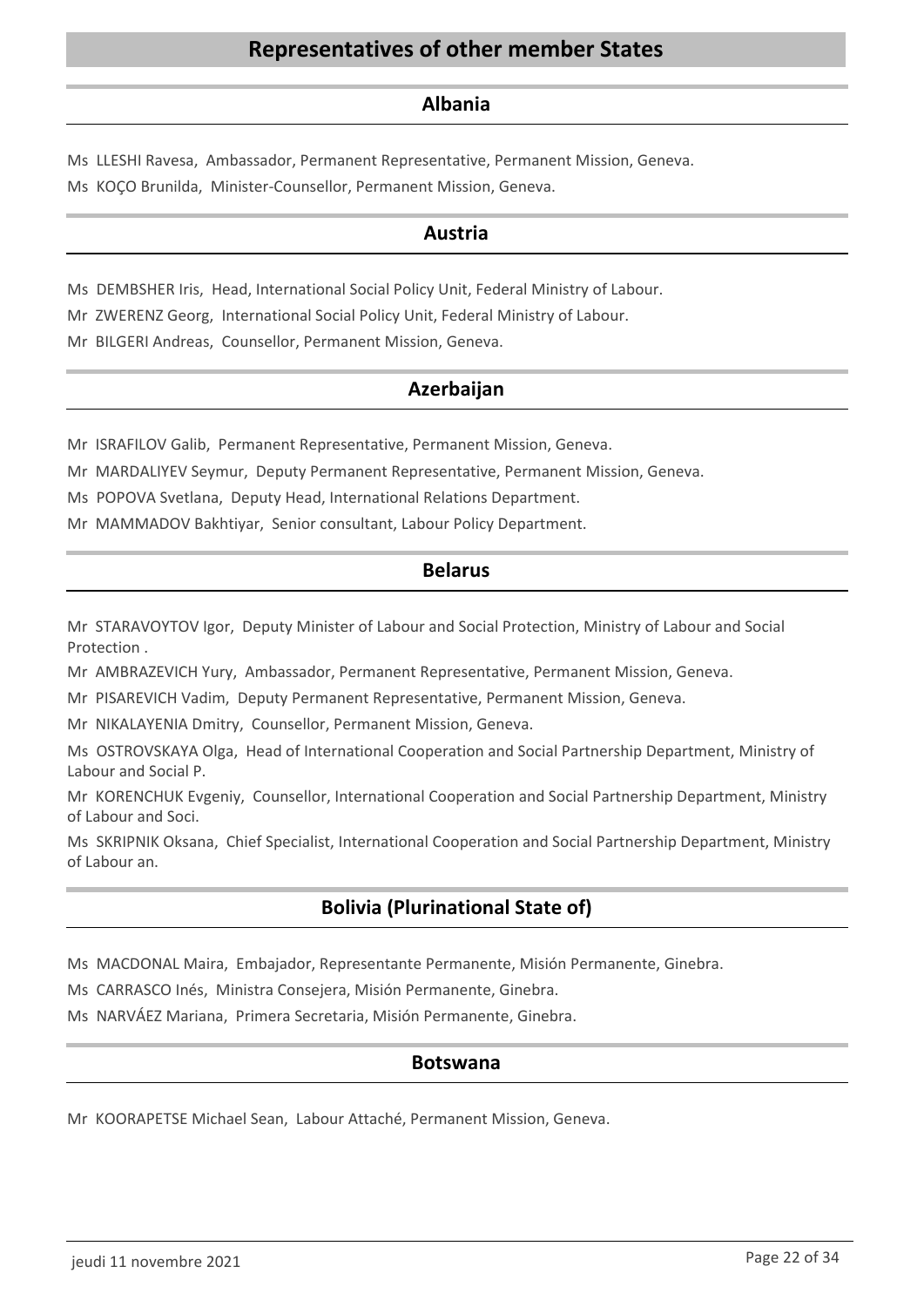### **Bulgaria**

Mr STERK Yuri, Permanent Representative, Permanent Mission, Geneva.

Ms PARAPUNOVA Stanimira, Director of European Affairs and International Cooperation Directorate, Ministry of Labour and Social Policy.

Ms SLAVCHEVA Elitsa, Head of International and Bilateral Cooperation Division, European Affairs and International Cooperation Directorate, Ministry of Labour and Social Policy.

Ms ALEKSANDROVA Petya, Senior Expert, International and Bilateral Cooperation Division, Ministry of Labour and Social Policy.

Ms ALEKSANDROVA Aleksandra, Senior Expert, International and Bilateral Cooperation Division, European Affairs and International Cooperation Directorate, Ministry of Labour and Social Policy.

Ms ORBETSOVA Veronika, Third Secretary, Permanent Mission, Geneva.

### **Burkina Faso**

Mr SOUGOURI Dieudonné W. Désiré, Ambassadeur, Représentant permanent, Mission permanente, Genève.

Ms TRAORÉ BAZIÉ Eliélé Nadine, Ambassadeur, Représentante permanente adjointe, Mission permanente, Genève.

Ms OUÉDRAOGO Wendegoudi Jacqueline, Premier Conseiller, Mission permanente, Genève.

Mr ZIDA Issouf, Directeur des Relations et des Normes internationales du Travail, Ministère de la Fonction publique, du Travail et de la Protection sociale.

Mr SAWADOGO Ismaël, Chef de Service des Normes internationales du Travail, Ministère de la Fonction publique, du Travail et de la Protection sociale.

### **Cambodia**

Ms SOVANN Vannaroth, Secretary of State, Ministry of Labour and Vocational Training.

Mr SOM Chamnan, Under Secretary of State, Ministry of Labour and Vocational Training.

Mr PHUN Sokpheak, Deputy Director, Department of International Cooperation, Ministry of Labour and Vocational Training.

Mr NGETH Thunsereibandith, Labour Attaché, Permanent Mission, Geneva.

Mr YANG Sokha, Labour Attaché, Permanent Mission, Geneva.

### **Congo**

Mr GUILLOND Aimé Clovis, Ambassadeur, Représentant permanent, Mission permanente, Geneva.

Mr BOTOKOU EBOKO Jules César, Ministre Conseiller, Mission permanente, Genève.

Mr AKONDZO NGUIAMBO Joseph, Ministère de la Fonction publique, du Travail et de la Sécurtié sociale.

Mr GOUARY Jules Blondin, Ministère de la Fonction publique, du Travail et de la Sécurtié sociale.

Mr OKOMBI Auxence Léonard, Ministère de la Fonction publique, du Travail et de la Sécurtié sociale.

### **Costa Rica**

Ms DEVANDAS AGUILAR Catalina, Embajadora, Representante Permanente, Misión Permanente, Ginebra.

Ms DUNCAN VILLALOBOS Shara, Embajadora, Representante Permanente Alerna, Misión Permanente, Ginebra.

Ms BOLAÑOS GUDIÑO Marisol, Jefe del Departamento de Asuntos Internacionales del Trabajo, Ministerio del Trabajo y de Seguridad .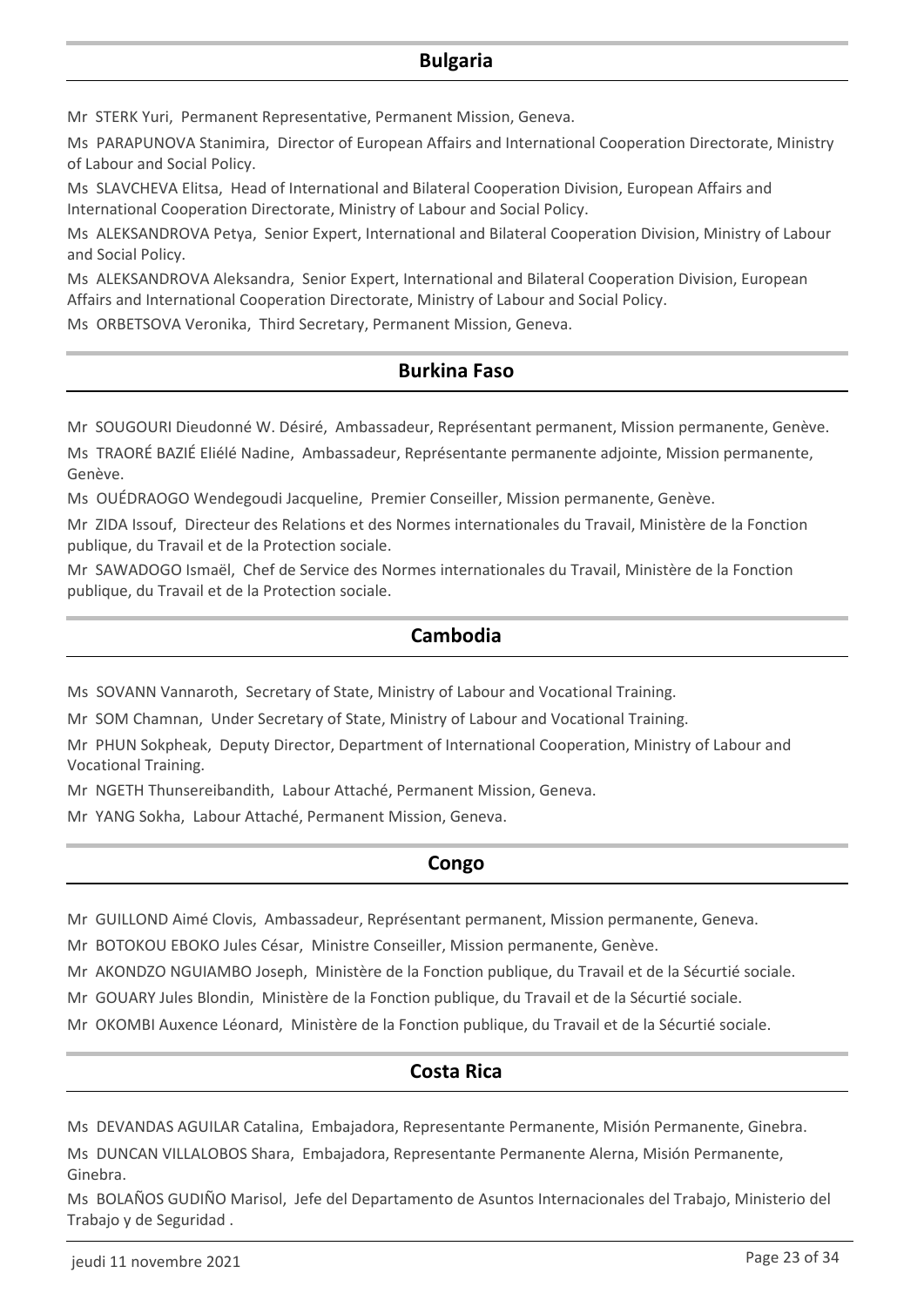Ms CASTRO MONGE Florangel, Asesora del Departamento de Asuntos Internacional del Trabajo, Ministerio del Trabajo y de Seguridad.

# **Côte d'Ivoire**

Mr ADJOUMANI Kouadio, Ambassadeur, Représentant permanent, Mission permanente, Genève.

Mr KINDIA Etienne, Ambassadeur, Représentant permanent adjoint, Mission permanente, Genève.

Mr KONE Guekourgo Issa, Conseiller, Mission permanente, Genève.

# **Cyprus**

Ms ANDREOU Natalia, International Affairs Officer A', Ministry of Labour, Welfare and Social Insurance.

Ms IOANNIDOU Yolanda, International Affairs Officer, Ministry of Labour, Welfare and Social Insurance.

Ms PETRANYI Andrea, Deputy Permanent Representative, Permanent Mission, Geneva.

Mr MAKRIYIANNIS Christos, First Secretary, Permanent Mission, Geneva.

Ms KONSTANTINOU Evangelia, Attachée, Permanent Mission, Geneva.

# **Djibouti**

Ms AHMED HASSAN Kadra, Ambassadeur, Mission permanente Genève.

Mr ABDILLAHI HASSAN Ali, Conseiller, Mission permanente, Genève.

# **Egypt**

Ms ABDEL MAWGOUD Amal, Undersecretary of Central Department for Foreign Relations, Ministry of Manpower.

Mr MAMOUN ABDULLAH Helal, General Manager of General Department for Conferences and Conventions, Ministry of Manpower.

Ms FATHY FAHMY Amira, Conferences & Conventions Researcher, Ministry of Manpower.

Ms MOHAMED EL SAWY Enas, Conferences & Conventions Researcher, Ministry of Manpower.

Ms FAISAL Reem, Conferences & Conventions Researcher, Ministry of Manpower.

Ms MOHAMED Eman, Conferences & Conventions Researcher, Ministry of Manpower.

Ms GAMAL AZIZ Asmaa, Conferences & Conventions Researcher, Ministry of Manpower.

Mr IBRAHIM Ahmed, First Secretary, Permanent Mission, Geneva.

# **El Salvador**

Mr MAZA MARTELLI Joaquin Alexander, Embajador, Representante Permanente, Misión Permanente, Ginebra. Ms MENENDEZ Rosibel, Ministra Consejera, Misión Permanente, Ginebra.

### **Estonia**

Ms SAARSALU-LAYACHI Katrin, Ambassador, Permanent Representative, Permanent Mission, Geneva.

Mr MÄNDVEER Martin, Third Secretary, Permanent Mission, Geneva.

Ms TÕNISMAA Liis, Counselor, Policy Officer, Ministry of Social Affairs.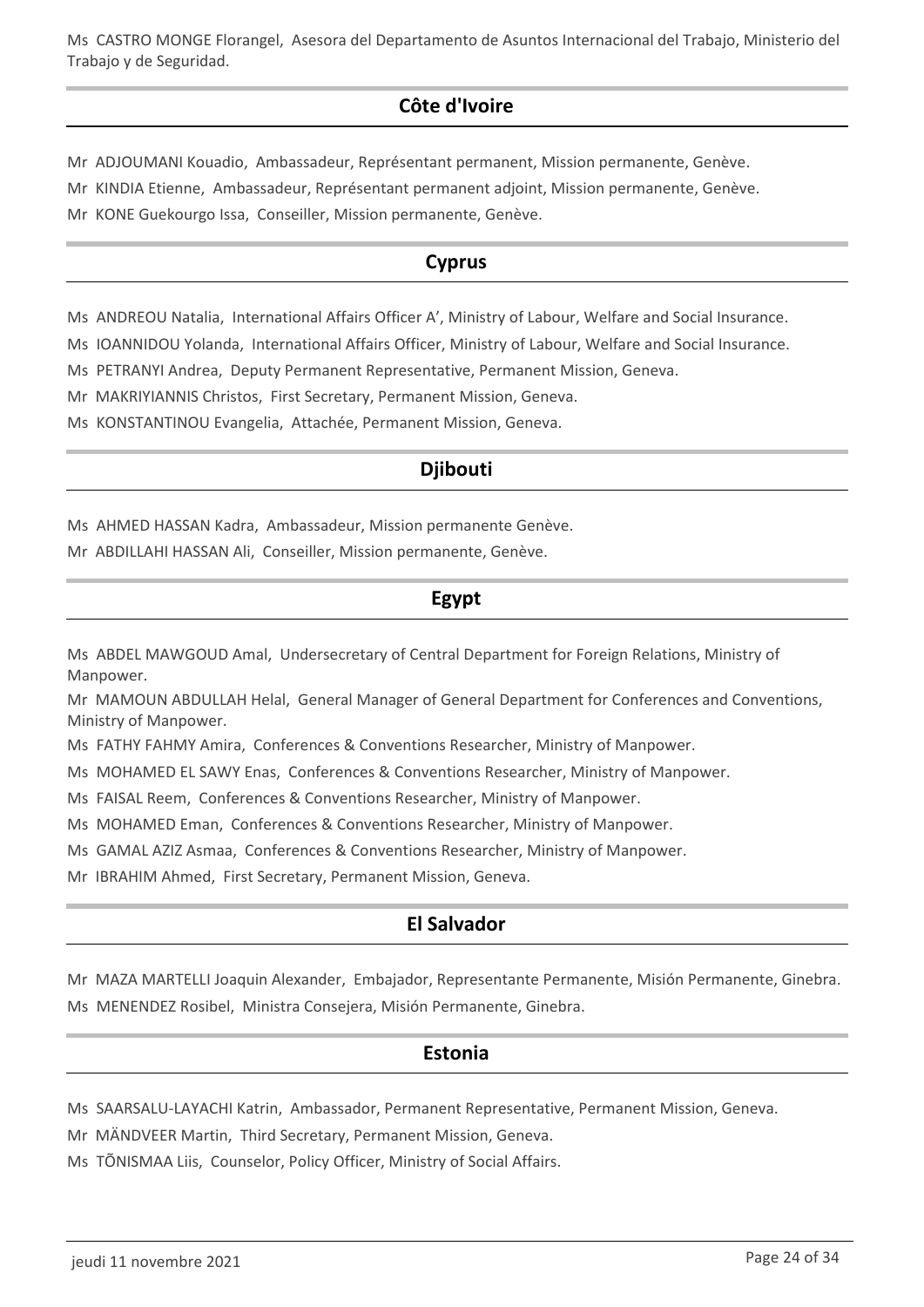### **Ethiopia**

Ms AHMED Mufriat Kemil, Minister of Labour and Skills.

- Mr SHALLE Beker, Minister of State, Ministry of Labour and Skills.
- Mr GETACHEW Asseged, Minister of State, Ministry of Labour and Skills.
- Mr TILAHUN Nigussu, Minister of State, Ministry of Labour and Skills.
- Mr KORCHO Zenebe Kebede, Ambassador, Permanent Representative, Permanent Mission, Geneva.
- Ms GUADEY Mahlet Hailu, Ambassador, Deputy Permanent Representative, Permanent Mission, Geneva.

Mr ADEWO Abebe Haile, Director, Ministry of Labour and Skills.

Mr SENBETE Fekadu Gebru, Director, Ministry of Labour and Skills.

Mr BEDADA Dejene Bekele, Director, Ministry of Labour and Skills, Ministry of Labour and Social Affairs.

Mr ASHENAFI Berhanu Abera, Director General, Ethiopian Overseas Employment, Ministry of Labour and Skills.

Mr DEFABACHEW Mesfin Yilma, Team Leader, Ocupational Safety and Health, Ministry of Labour and Skills.

Ms ABEBE Hana Maru, Team Leader, Legal and International Affairs, Ministry of Labour and Skills.

Mr WAKTOLE Kuma Bira, Team Leader, Labour Inspection, Ministry of Labour and Skills.

### **Finland**

Ms HEINONEN Liisa, Government Counsellor, Ministry of Economic Affairs and Employment.

Ms VITIE Anna, Minister Counsellor, Permanent Mission, Geneva.

Ms KANTANEN Päivi, Ministerial Adviser, Ministry of Economic Affairs and Employment.

Mr NÄRHINEN Antti, Ministerial Adviser, Ministry of Economic Affairs and Employment.

Ms KUMPULA Vilma, Permanent Mission, Geneva.

### **Ghana**

Mr KORLETEY Eugene Narh, Chief Labour Officer, Labour Department, Ministry of Employment and Labour Relations.

Ms OFORI AGYEMAN Emma, Director, Policy Planning, Monitoring and Evaluation, Ministry of Employment and Labour Relations.

Mr ASIEDU Daniel Sakyi, Assistant Director, Ministry of Employment and Labour Relations.

Ms KUUZEGH Carolyn Ansoah, Assistant Planning Officer, Ministry of Employment and Labour Relations.

Ms YAKUBU Salamatu, Head of Chancery, Permanent Mission, Geneva.

# **Greece**

Mr STOURNARAS Panayotis, Ambassador, Permanent Representative, Permanent Mission, Geneva.

Mr LAKOVIDIS Lakovos, Deputy Permanent Representative, Permanent Mission, Geneva.

Ms LASKARIDOU Souzana, Head of Department, Department of Relations with International Organizations, Directorate of International Relations, Ministry of Labour and Social Affairs.

Ms GKOUVA Myrto, Officer, Department of Relations with International Organizations, Directorate of International Relations, Ministry of Labour and Social Affairs.

Ms ANTONOPOULOU Georgia, Officer, Department of Relations with International Organizations, Directorate of International Relations, Ministry of Labour and Social Affairs.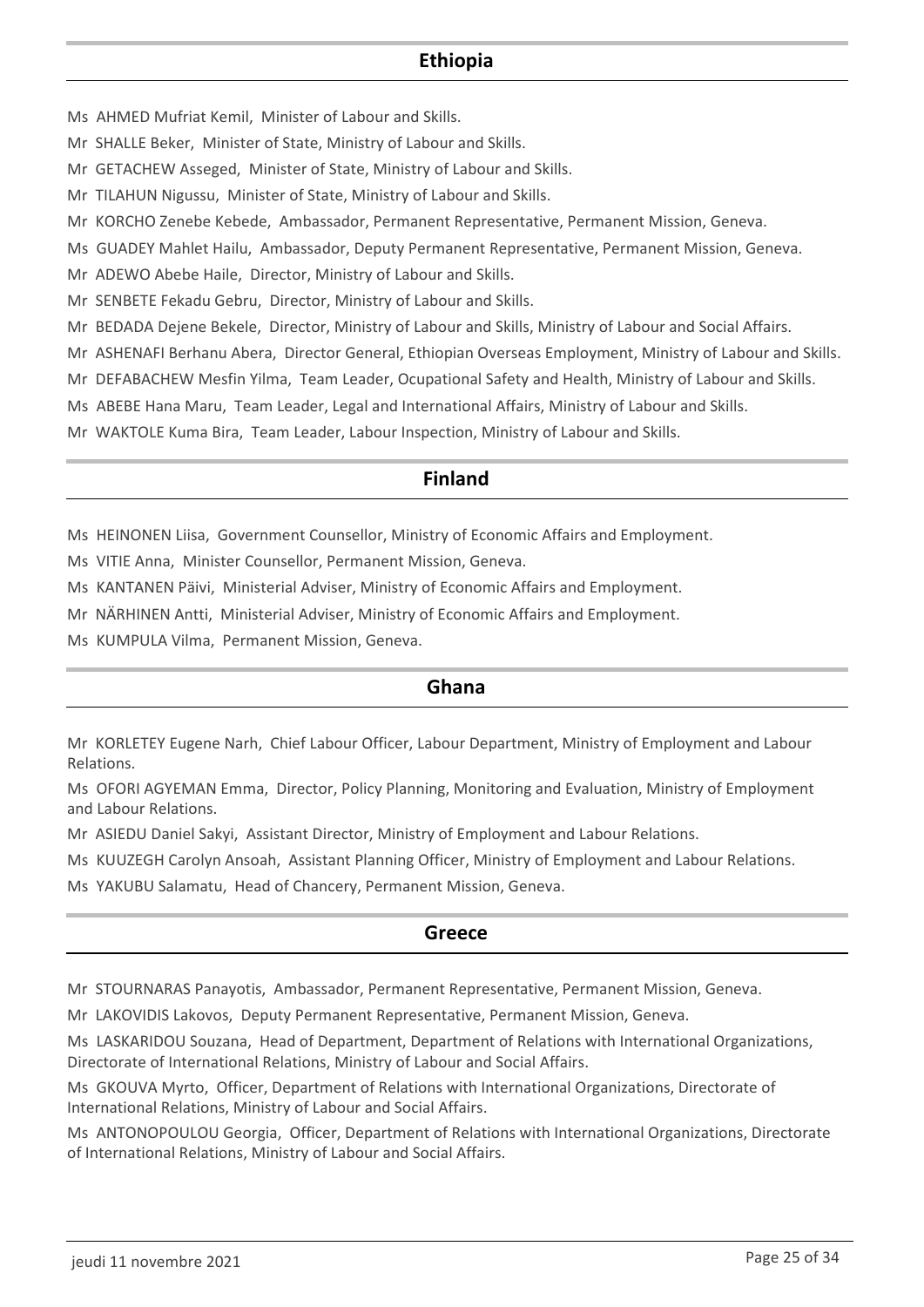### **Haiti**

Mr BOUTIN Max, Conseiller, Mission permanente, Genève. Mr JEAN Kelly, Conseiller, Mission permanente, Genève.

### **Honduras**

Mr VILLANUEVA Mario, Subsecretario de Estado, Despacho de Trabajo y Seguridad Social, Secretaría de Estado en los Despachos de Trabajo y Seguridad Social .

Mr FORTÍN MIDENCE Mario, Embajador, Representante Permanente, Misión Permanente, Ginebra.

Mr PONCE Nelson, Asesor Ministerial, Secretaría de Estado en los Despachos de Trabajo y Seguridad Social.

Mr CLAROS Ángel, Primer Secretario, Misión Permanente, Ginebra.

### **Hungary**

Ms SZUCS Margit, Ambassador, Permanent Representative, Permanent Mission, Geneva.

Mr SZÖRÉNYI András, Ambassador, Deputy Permanent Representative, Permanent Mission, Geneva.

Mr GAÁL Miklós, Third Secretary, Permanent Mission, Geneva.

Mr FALLMANN Bálint, Desk Officer, Ministry for Innovation and Technology.

### **Ireland**

Mr GAFFEY Michael, Ambassador, Permanent Mission, Geneva.

Ms DUNNE Clare, Director-General for ILO, Department of Enterprise, Trade and Employment.

Mr DALY Kevin, Director for ILO, Department of Enterprise, Trade and Employment.

Mr FORDE Eugene, Minister-Counsellor, Deputy Permanent Representative to the WTO, Permanent Mission, Geneva.

Ms BOYLE Dympna, Deputy Director for ILO, Department of Enterprise, Trade and Employment.

Ms HALPIN Caitríona, Policy Analyst, Department of Enterprise, Trade and Employment.

Mr D'ARCY Patrick, Administrative Attaché, Permanent Mission, Geneva.

### **Israel**

Ms EILON SHAHAR Meirav, Ambassador, Permanent Representative, Permanent Mission, Geneva.

Ms MARKS Meirav, Legal Adviser, Permanent Mission, Geneva.

Mr AMY Nitzan, Counsellor, Permanent Mission, Geneva.

Ms ELIYAHU Mor, Adviser, Permanent Mission, Geneva.

Mr REUBEN Rafael, Legal Assistant, Permanent Mission, Geneva.

### **Jordan**

Mr OBEIDAT Walid, Ambassador, Permanent Representative, Permanent Mission, Geneva.

Mr HAZAIMEH Belal, First Secretary, Permanent Mission, Geneva.

Mr AREKAT Mohammad, Second Secretary, Permanent Mission, Geneva.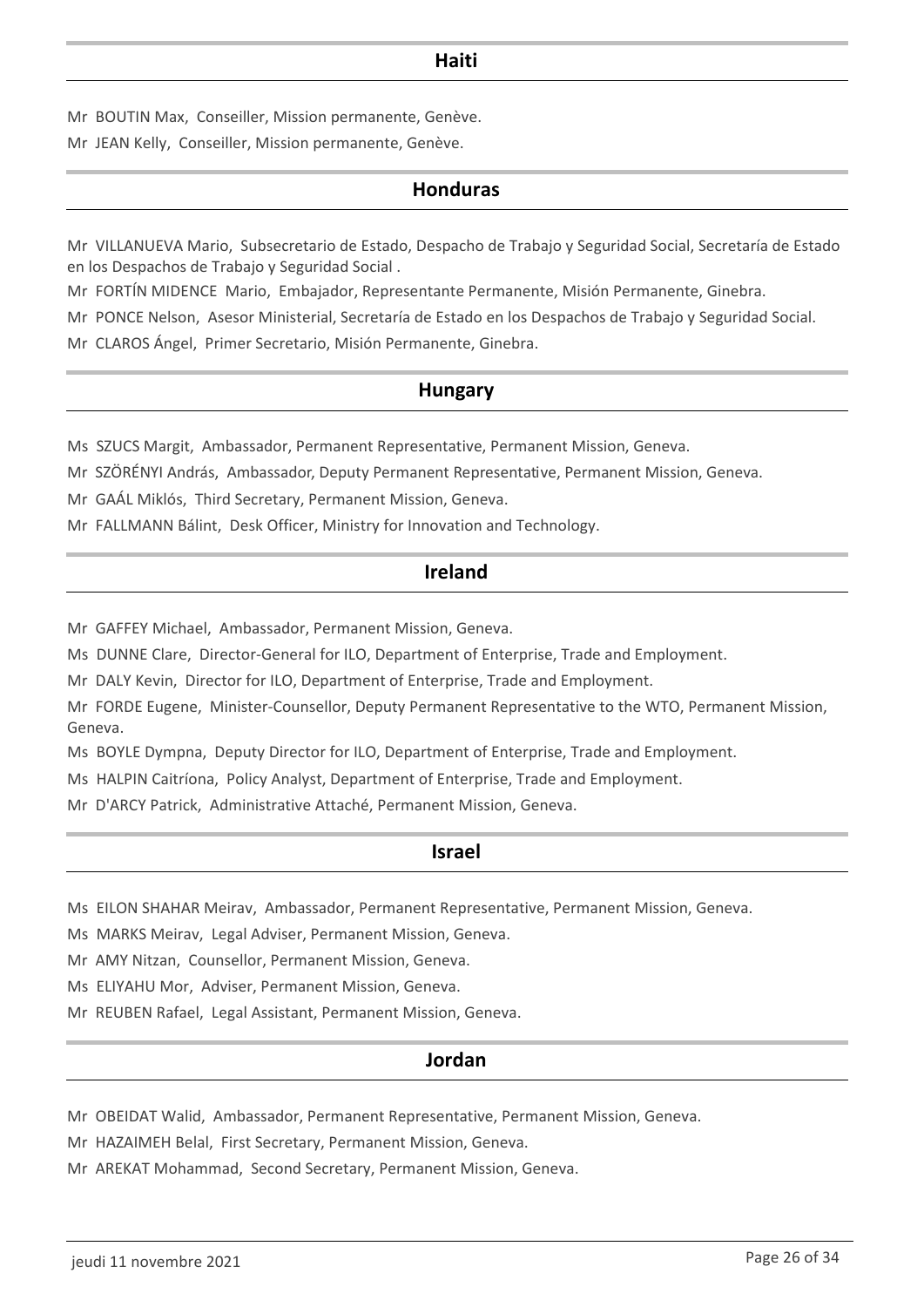### **Kenya**

Mr MAILU Cleopa, Ambassador, Permanent Representative, Permanent Mission, Geneva.

Ms MULI Millicent, Minister Counsellor Labour, Permanent Mission, Geneva.

Ms APIYO Hellen, Acting Labour Commissioner, Ministry of Labour.

Ms MANENO Helen, Deputy Labour Commissioner, Ministry of Labour.

### **Lebanon**

Mr BADDOURA Salim, Ambassadeur, Représentant permanent, Mission permanente, Genève. Mr CHAAR Hani, Conseiller, Mission permanente, Genève.

### **Luxembourg**

Mr BICHLER Marc, Ambassadeur, Représentant Permanent, Mission permanente, Genève.

Mr DOCKENDORF Luc, Représentant permanent adjoint, Mission permanente, Genève.

Ms TOCKERT Lynn, Conseiller, Mission permanente, Genève.

Mr SIMONA Romain, Attaché, Mission permanente, Genève.

Ms RAUCHS Anne-Sophie, Mission permanente, Genève.

### **Mauritius**

Ms DWARKA-CANABADY Usha, Permanent Representative, Permanent Mission, Geneva.

Mr GOPAUL Parasram, Counsellor, Permanent Mission, Geneva.

Mr SEWRAJ Omduttrajsingh, Counsellor, Permanent Mission, Geneva.

Ms BURUMDOYAL Tejaswinee, Second Secretary, Permanent Mission, Geneva.

### **Montenegro**

Ms MILACIC Slavica, Permanent Representative, Permanent Mission, Geneva.

Ms SCHMIDT-GUTZAT Maja, First Counsellor, Permanent Mission, Geneva.

### **Mozambique**

Mr HUATE Casimiro, Consejero de Trabajo, Misión Permanente, Ginebra.

### **Nepal**

Mr GHIMIRE Danduraj, Joint Secretary, Ministry of Labour, Employment and Social Security.

Mr GURUNG Janga Bahadur, Minister-Counsellor, Permanent Mission, Geneva.

Mr SUBEDI Keshav Raj, Under Secretary, Ministry of Labour, Employment and Social Security .

Ms ADHIKARI Srijana, First Secretary, Permanent Mission, Geneva.

Mr PANDEYA Ramesh, Section Officer, Ministry of Labour, Employment and Social Security .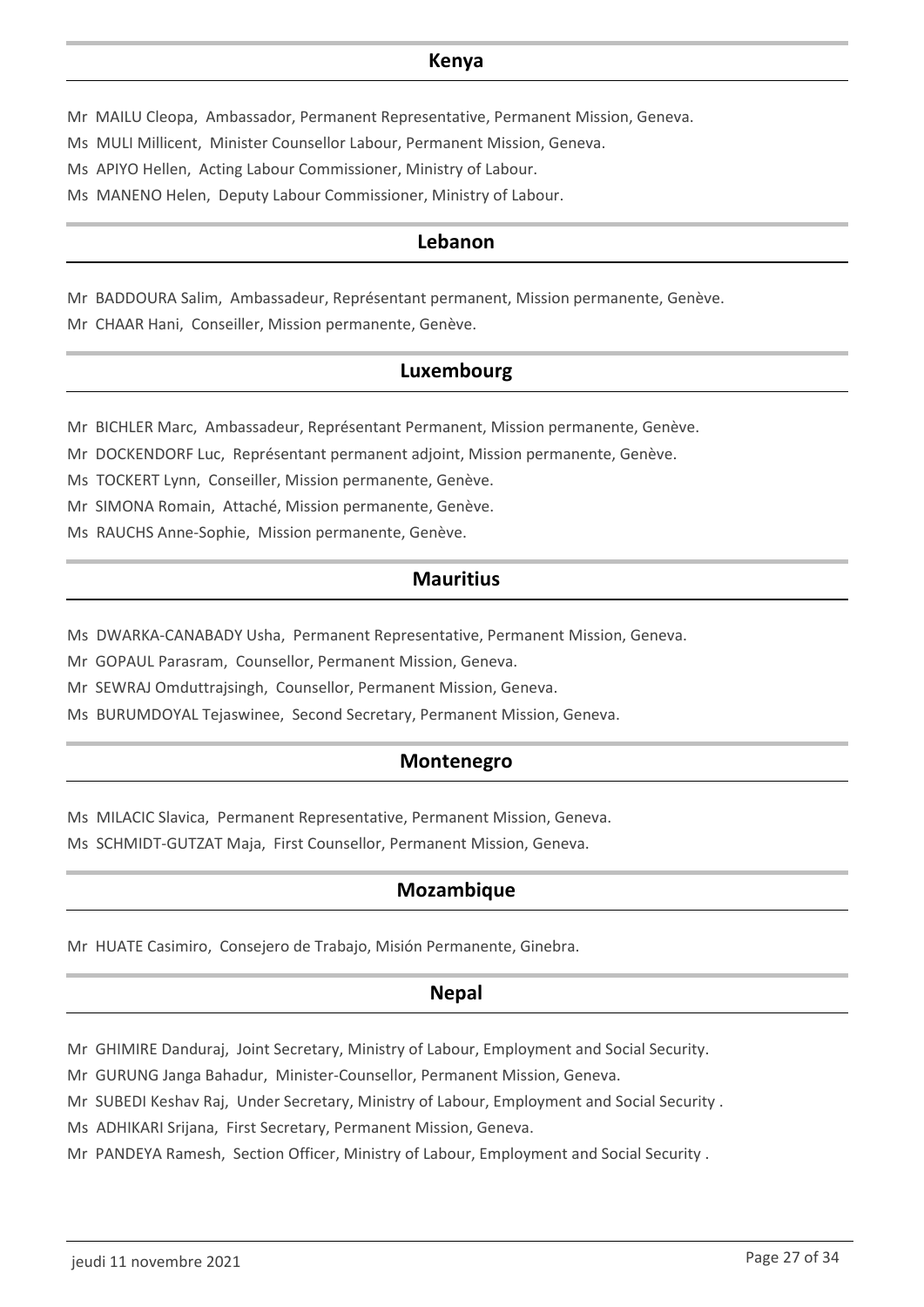### **Netherlands**

Mr GEURTS Wilm, Director International Affairs, Ministry of Social Affairs and Employment.

Mr BEKKERS Paul, Permanent Representative, Permanent Mission, Geneva.

Ms OLDE OLTHOF Conny, Head of International Affairs Unit, Ministry of Social Affairs and Employment.

Mr WARNINK Laurens, Deputy Head of International Affairs Unit, Ministry of Social Affairs and Employment.

Ms REINDERS VAN STEENIS Jolanda, Senior Policy Adviser, Ministry of Social Affairs and Employment.

Mr VERNOOIJ Marcel, Minister Plenipotentiary, Head Economic and Development Affairs, Permanent Mission, Geneva.

Mr VAN DE SANDE Theo, Senior Policy Adviser, Ministry of Foreign Affairs.

Ms VEERBEEK Marlies, Policy Adviser, Ministry of Social Affairs and Employment.

# **New Zealand**

Mr HOBBY Michael, Principal Adviser, International Labour Policy, Ministry of Business, Innovation and Employment.

### **Nicaragua**

Mr ZEPEDA José Antonio, Diputado, Presidente de la Comisión de Educación, Cultura, Deportes y Medios de Comunicación Social de la Asamblea Nacional.

Mr ARGUELLO MALESPÍN José León, Secretario General, Ministerio del Trabajo.

Ms TORRES BRIONES Alba Luz, Ministra del Trabajo.

Mr MURILLO CENTENO Alvaro Fernando, Embajador, Representante Permanente, Misión Permanente, Ginebra.

Ms BOHÓRQUEZ PALACIOS Rosalia Concepción, Ministra Consejera, Misión Permanente, Ginebra.

### **Norway**

Ms SAMUELSEN Tanya Marie, Head of Norwegian ILO Committee/Senior Legal Adviser, Ministry of Labour and Social Affairs.

Ms GRAATRUD Jannicke, Minister, Deputy Permanent Representative, Permanent Mission, Geneva.

Ms HOTVEDT Marthe, Senior Adviser, Ministry of Foreign Affairs.

### **Panama**

Mr CASTILLERO Juan, Embajador, Representante Permanente, Misión Permanente, Ginebra.

Mr GÓMEZ RUILOBA César Augusto, Embajador, Representante Permanente Adjunto, Misión Permanente, Ginebra.

Mr MITRE Bredio, Director, Oficina de Asuntos Internacionales y Cooperación, Ministerio de Trabajo y Desarrollo Laboral.

#### **Peru**

Mr CHUQUIHUARA Luis, Embajador, Representante Permanente, Misión Permanente, Ginebra.

Mr BRICEÑO Carlos, Representante Permanente Alterno, Misión Permanente, Ginebra.

Ms TINCOPA Romy, Directora para Asuntos Sociales, Ministerio de Relaciones Exteriores .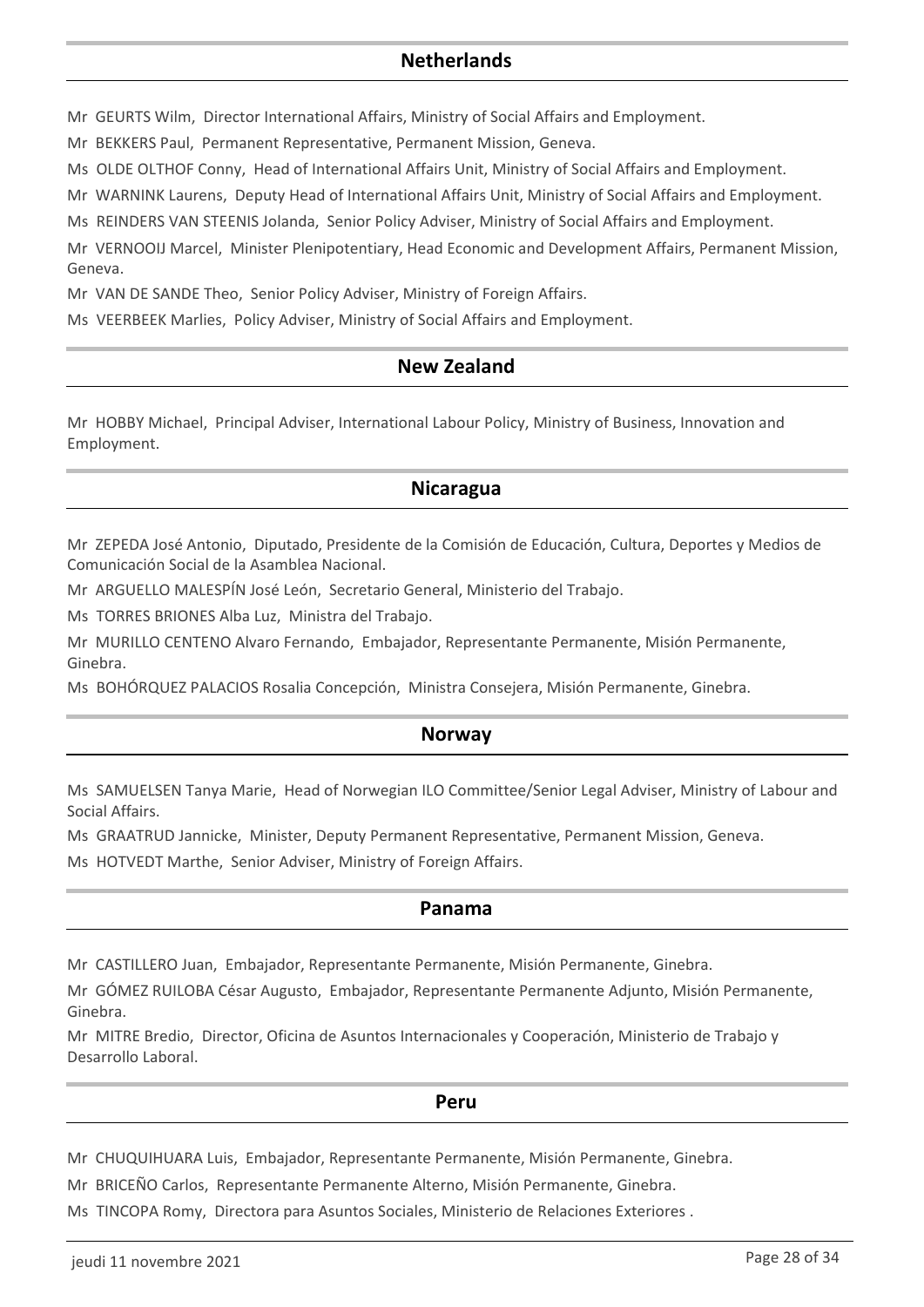Ms ECHEVARRÍA Rocío, Subdirectora para Asuntos Sociales, Ministerio de Relaciones Exteriores.

Mr POMAREDA Juan Carlos, Segundo Secretario, Misión Permanente, Ginebra.

Mr BALDEÓN Jesús Adalberto, Jefe de la Oficina General de Cooperación y Asuntos Internacionales, Ministerio de Trabajo y Promoción del Empleo.

Mr CHÁVEZ CUBA Hugo, Coordinador de asuntos internacionales de la Oficina General de Cooperación y Asuntos Internacionales, Ministerio de Trabajo y Promoción del Empleo.

Mr FLORES CÁRDENAS Juan Manuel, Asesor de la Oficina General de Cooperación y Asuntos Internacionales, Ministerio de Trabajo y Promoción del Empleo.

Ms SÁNCHEZ Teresa, Especialista Legal de la Dirección para Asuntos Sociales, Ministerio de Relaciones Exteriores.

### **Philippines**

Mr BELLO Silvestre H., Minister/Secretary, Department of Labor and Employment .

Mr GARCIA Evan P., Ambassador, Permanent Representative, Permanent Mission, Geneva.

Ms DAYTEC Cheryl L., Labor Attaché, Philippines Overseas Labor Office, Permanent Mission, Geneva.

Mr CABUGAO Paul B., Administrative Staff, Philippines Overseas Labor Office, Permanent Mission, Geneva.

### **Poland**

Mr CZECH Zbigniew, Ambassador, Permanent Representative, Permanent Mission, Geneva.

Ms WYSOCKA-MADEJ Magdalena, Head of Unit, Social Dialogue and Social Partnership Department, Ministry of Economic Development, Labour and Technology.

Ms LEMIESZEWSKA Renata, Chief Expert, Social Dialogue and Social Partnership Department, Ministry of Economic Development, Labour and Technology.

Ms NIEWIADOMSKA Maria, Senior Expert, Social Dialogue and Social Partnership Department, Ministry of Economic Development, Labour and Technology.

Ms ZEBER Joanna, First Secretary, Permanent Mission, Geneva.

### **Qatar**

Mr AL-SIDDIQI Mahmood, Representative of the Ministry of Administrative Development, Labour and Social Affairs, Permanent Mission, Geneva.

Ms AL-KHATER Shaikha, Director, Department of International Labour Relations, Ministry of Administrative Development, Labour and Social Affairs.

Ms AL-MOHANNADI Aljazi, Researcher, Department of International Labour Relations, Ministry of Administrative Development, Labour and Social Affairs.

Mr AL-MARZOUKI Abdulla, Researcher, Department of International Labour Relations, Ministry of Administrative Development, Labour and Social Affairs.

Ms KHALED Latifa, Legal Specialist, Permanent Mission, Geneva.

# **Seychelles**

Ms VIDOT Juliette, Senior Cooperation Officer, Policy Planning, Employment Department, Ministry of Employment and Social Affairs.

### **Sierra Leone**

Mr SHERIFF Mohamed, Labour Attaché, Permanent Mission, Geneva.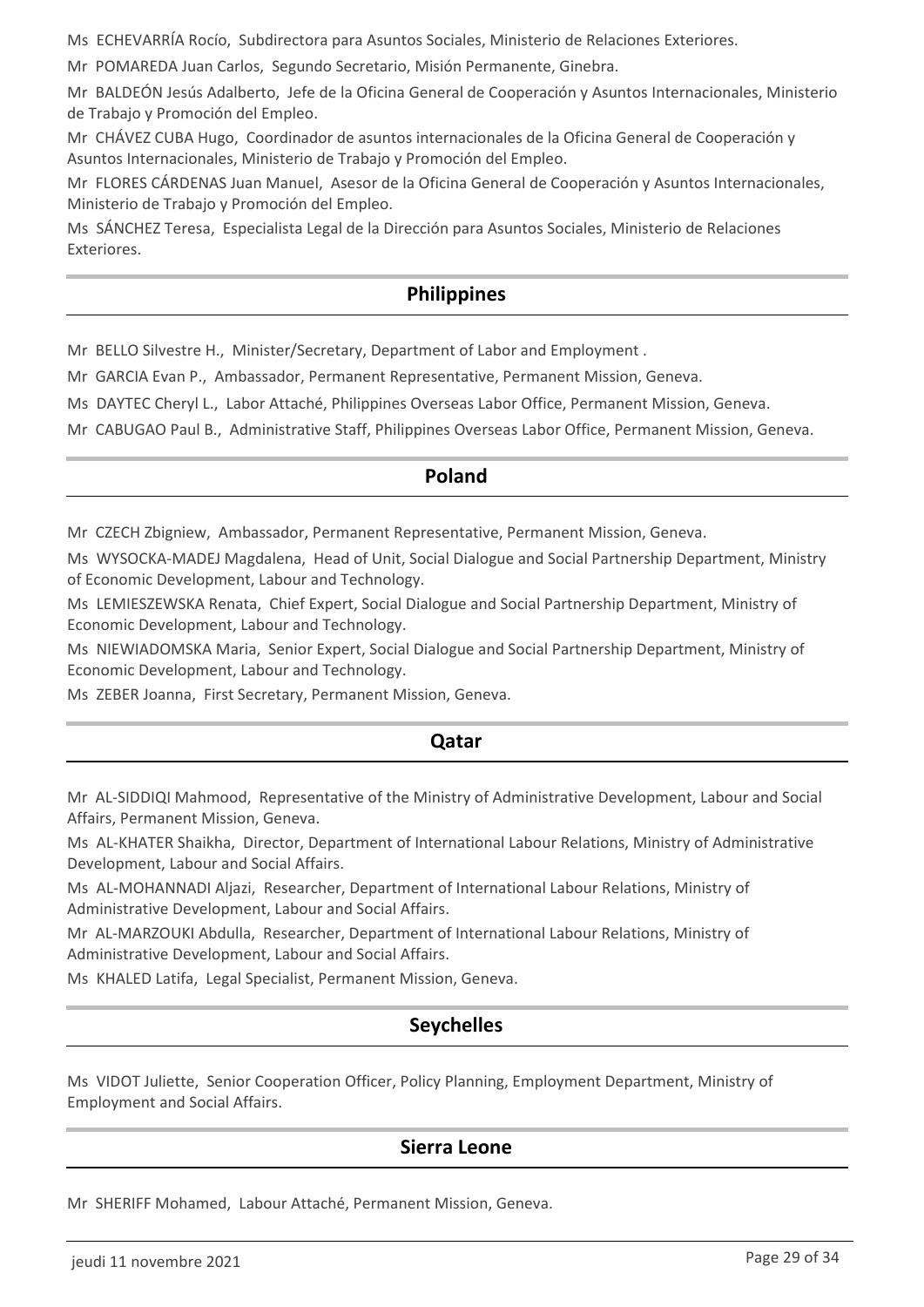### **Singapore**

Ms LOH Justine, Senior Prosecuting Officer and Deputy Team Leader, Legal Services Division, Ministry of Manpower.

Mr LUM Amias, Senior Civil Advisory Officer, Legal Services Division, Ministry of Manpower.

Mr KHOO Jimmy, Assistant Commissioner, Legal Services Division, Ministry of Manpower.

Mr SIM Li Chuan, Deputy Director, Employment Standards and International Relations, Workplace Policy & Strategy Division, Ministry of Manpower.

Ms CHI Jeanine, Principal Manager, International Relations, Workplace Policy and Strategy Division, Ministry of Manpower.

### **South Africa**

Mr NDEBELE Sipho, Chief Director, Department of Employment and Labour.

Mr HADEBE Siyabonga, Labour Attaché, Permanent Mission, Geneva.

Ms TINYANI Lufuno, Director, Department of Employment and Labour.

Ms PETERSEN Georgina, Deputy Director, Department of Employment and Labour.

Mr LETOABA Kgomotso, Deputy Director, Department of Employment and Labour.

### **Sri Lanka**

Mr PATHIRANA Mapa, Ministry of Labour.

Mr CHANDRAPREMA C.A., Ambassador, Permanent Representative, Permanent Mission, Geneva.

Mr CHANDRAKEERTHI Prabath, Commissioner General of Labour, Ministry of Labour.

Mr VASANTHAN B., Senior Assistant Secretary, Ministry of Labour.

Ms MENDIS Dayani, Deputy Permanent Representative, Permanent Mission, Geneva.

Ms GUNAWARDENA Udani, Counsellor, Permanent Mission, Geneva.

### **Suriname**

Mr PIROE Mohamed, Deputy Director Legal and International Affairs, Ministry of Labour Employment Opportunity and Youth Affairs.

Ms WUNGAARDE Maisa, Head Legal Affairs, Ministry of Labour, Employment Opportunity and Youth Affairs.

Ms LODIK Withley, Head Legislation, Ministry of Labour, Employment Opportunity and Youth Affairs.

Mr PATER Ronny, Senior Official International Affairs, Ministry of Labour, Employment Opportunity and Youth Affairs.

Mr MENSO Jason, Senior Official International Affairs, Ministry of Labour, Employment Opportunity and Youth Affairs.

# **Switzerland**

Ms BERSET BIRCHER Valérie, Ambassadrice, Cheffe Affaires internationales du Travail.

Ms RAST Natalie, Affaires internationales du Travail.

Mr BLESS Adrian, Affaires internationales du Travail.

Mr MEIER Andri, Affaires internationales du travail.

Ms BRUGGER Céline, Affaires internationales du Travail.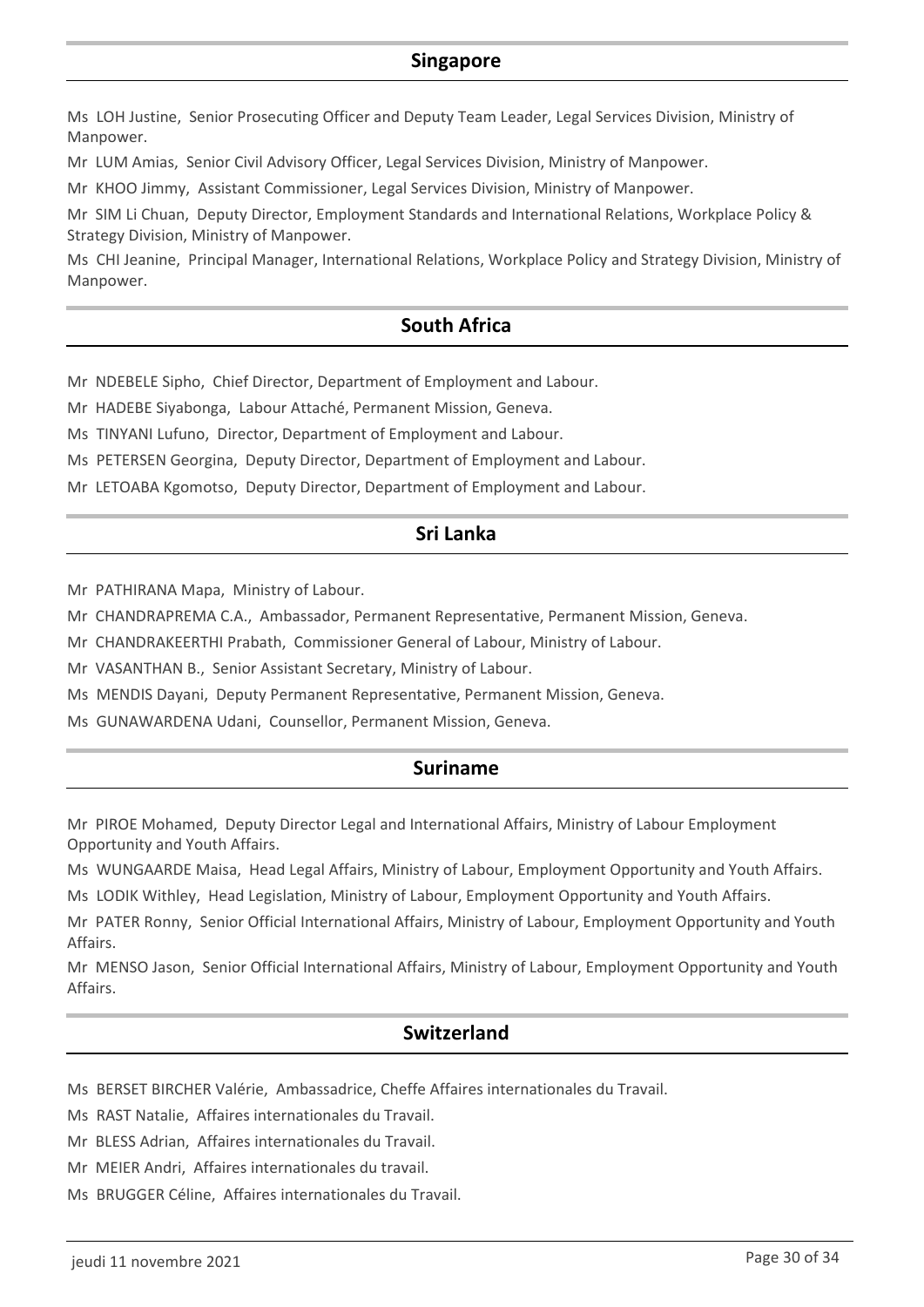Ms AIT YAHIA Myriam, Affaires internationales du Travail.

Mr PASQUIER Jonas, Chef Affaires internationales, Mission permanente, Genève.

Mr SCHÄRER Alexander, Collaborateur diplomatique, Mission permanente, Genève.

Mr MAHMOUD Nadim, Stagaire diplomatique, Mission pemanente, Genève.

### **Thailand**

Ms TECHAGOMAIN Angkana, Minister-Counsellor (Labour), Permanent Mission, Geneva.

Mr PATTARANIT Worrawit, Counsellor, Permanent Mission, Geneva.

# **Trinidad and Tobago**

Ms WHITTIER Rosa-Mae, Director, International Affairs, Ministry of Labour.

Ms RAMLOGAN-GANGABISSOON Amanda, Senior Research Specialist, International Affairs Unit, Ministry of Labour.

Ms COWARD Cherisse, International Affairs Officer, International Affairs Unit, Ministry of Labour.

Ms BOXILL Kaliyma, International Affairs Officer, International Affairs Unit, Ministry of Labour.

Ms ST. BRICE Allison, Second Secretary, Permanent Misison, Geneva.

# **Tunisia**

Ms BEN SMAIL Hayet, Chef du Comité Général du Travail et des Relations Professionnelles, Ministère des Affaires Sociales .

Mr ZAMMOURI Mohamed Ali, Directeur Général de la Législation du travail, des Négociations collectives et de la Rémunération, Ministère des Affaires Sociales.

Ms GHORAB Feriel, Directrice Générale de la Coopération Internationale et des Relations Extérieures, Ministère des Aff.

# **Turkey**

Mr ARSLAN Sadik, Ambassador, Permanent Representative, Permanent Mission, Geneva.

Ms ONUK Menekse, Counsellor, Permanent Mission, Geneva.

Mr EKINCI Serdar, Expert, Ministry of Labour and Social Security.

Ms AKIN Fatma Feyza, Expert, Ministry of Labour and Social Security.

Ms VURAL Gühercan, Expert, Ministry of Labour and Social Security.

Mr ACAR Fatih, Expert, Permanent Mission, Geneva.

### **Ukraine**

Mr NIKITOV Andriy, First Secretary, Permanent Mission, Geneva.

Ms FILIPENKO Yevheniia , Permanent Representative, Permanent Mission, Geneva.

# **United Republic of Tanzania**

Mr MBINDI Francis, Labour Commissioner, Ministry of Labour.

Mr CHIKWINDO Noel, Labour Officer, Ministry of Labour.

Ms ZAKARIA Khadija, Senior Labour Officer - Zanzibar - Ministry of Labour.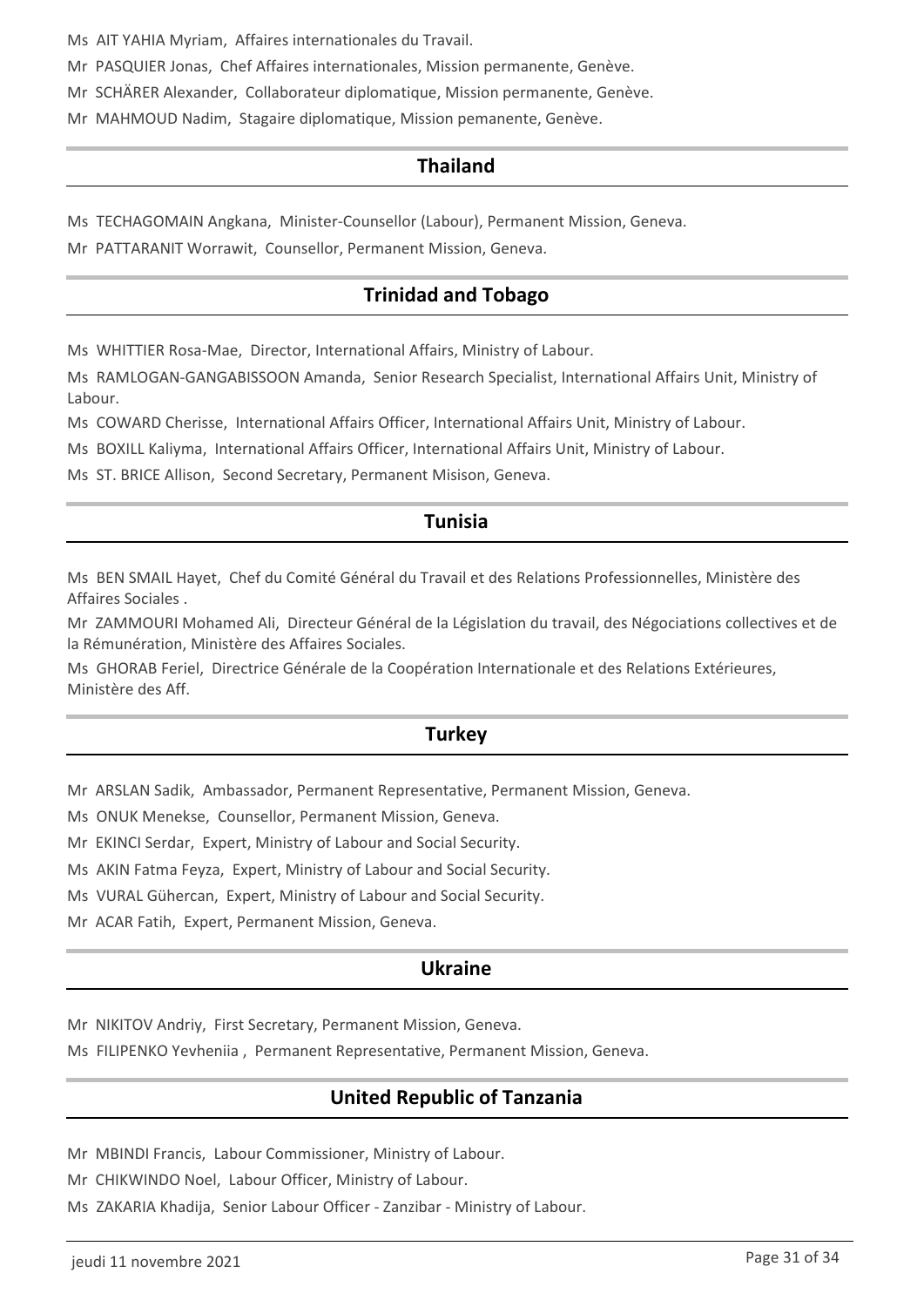Ms ALLY Fatma, Labour Commissioner - Zanzibar - Ministry of Labour.

Ms FUNDI Zulekha, First Secretary, Permanent Mission, Geneva.

# **Uruguay**

Mr ARIZTI Mario, Viceministro, Ministerio de Trabajo y Seguridad Social.

Mr MOERZINGER Álvaro, Representante Permanente, Embajador, Misión Permanente, Ginebra.

Ms COSTA Alejandra, Representante Permanente Alterna, Misión Permanente, Ginebra.

Ms WEISSEL Susan, Encargada, Asesoría Relaciones Internacionales, Ministerio de Trabajo y Seguridad Social.

Ms MARTÍNEZ Soledad, Consejera, Misión Permanente, Ginebra.

Ms ABIMORAD Yliana, Segunda Secretaria, Misión Permanente, Ginebra.

# **Venezuela (Bolivarian Republic of)**

Mr RIVERO GONZÁLEZ José Ramón, Ministro del Poder Popular para el Proceso Social de Trabajo.

Ms ZINGALES Rosalía, Viceministra para el Sistema Integrado de Inspección Laboral y Seguridad Social, Ministerio del Poder Popular para el Proceso Social de Trabajo.

Mr CONSTANT ROSALES Hector, Embajador, Representante Permanente, Misión Permanente, Ginebra.

Mr COLMENAREZ GOYO Elio, Embajador, Representante Permanente Alterno, Misión Permanente, Ginebra.

Mr FLORES TORRES Carlos, Agregado Laboral, Misión Permanente, Ginebra.

# **Viet Nam**

Ms LE Thi Tuyet Mai, Ambassador, Permanent Representative, Permanent Mission, Geneva.

Ms NGUYEN Phuong Anh, Minister Counsellor, Deputy Permanent Representative, Permanent Mission, Geneva.

Ms NGUYEN Khanh Van, Second Secretary, Permanent Mission, Geneva.

# **Zambia**

Mr MTONGA Patrick Harry, First Secretary (Legal), Permanent Mission, Geneva.

# **Zimbabwe**

Mr MUDYAWABIKWA Poem, Minister-Counsellor, Permanent Mission, Geneva.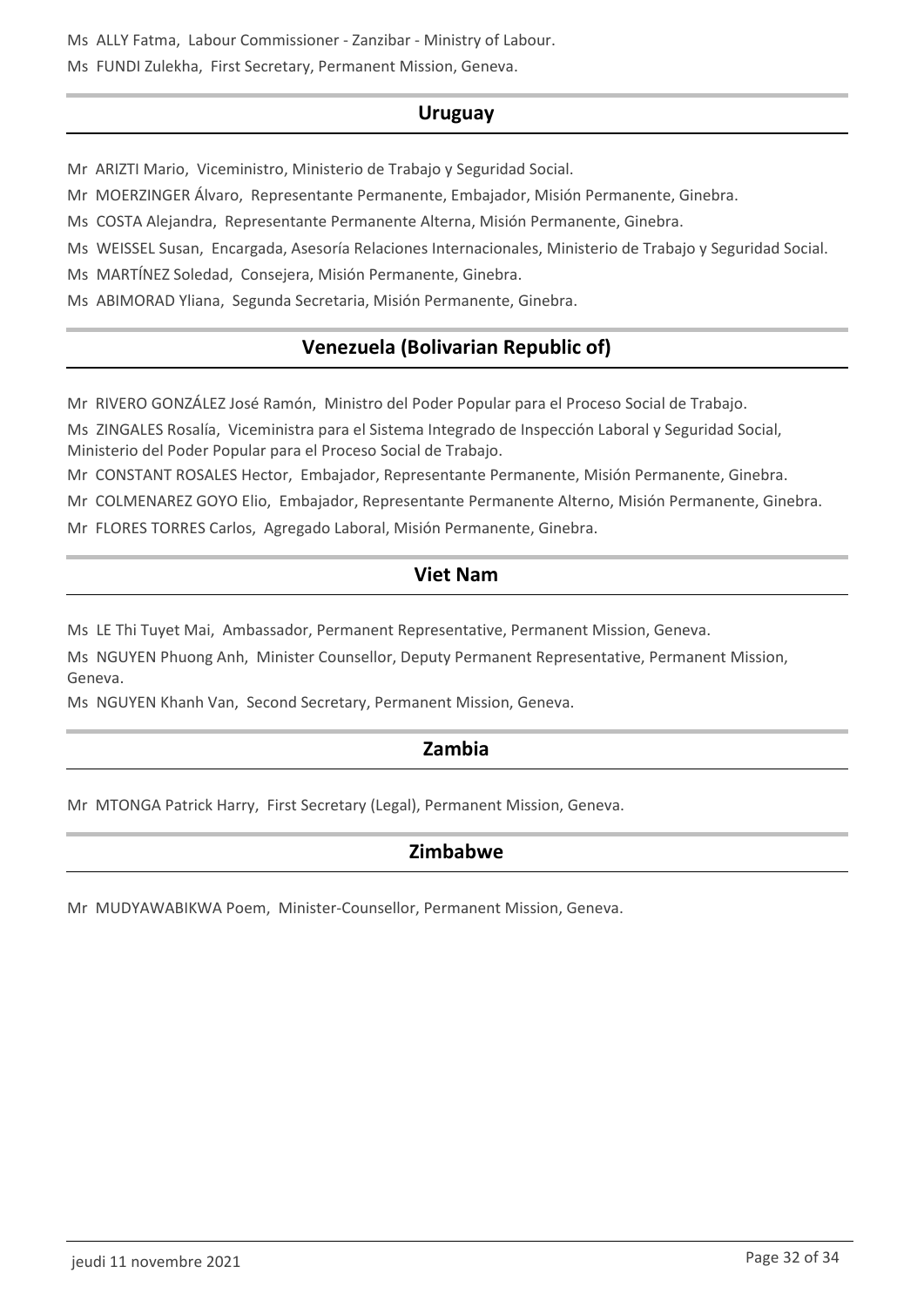# **The Holy See**

- Mr PUTZER John, Mission permanente, Genève.
- Mr DE GREGORI Mgr. Massimo, Mission permanente, Genève.
- Ms BARONI Jessica, Mission permanente, Genève.
- Ms MAZZOLENI Domitilla, Mission permanente, Genève.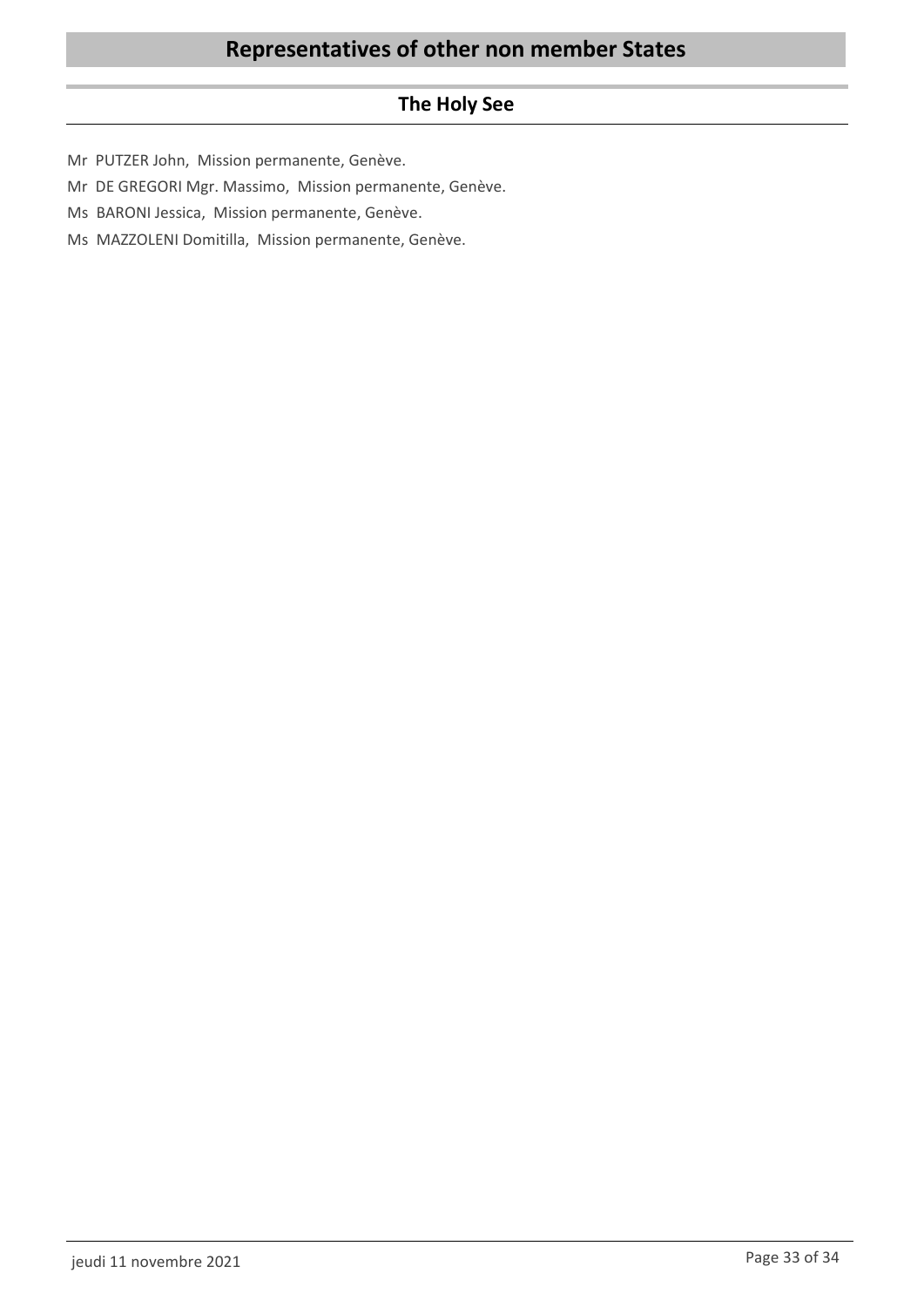### **Palestine**

Mr ABUJAISH Nasr, Minister of Labour.

Dr KHRAISHI Ibrahim, Ambassador, Permanent Observer, Permanent Observer Mission of Palestine.

Mr MUSA Ibrahim, First Counsellor, Permanent Observer Mission of Palestine.

Ms BALAWI Rawia, Third Secretary, Permanent Observer Mission of Palestine.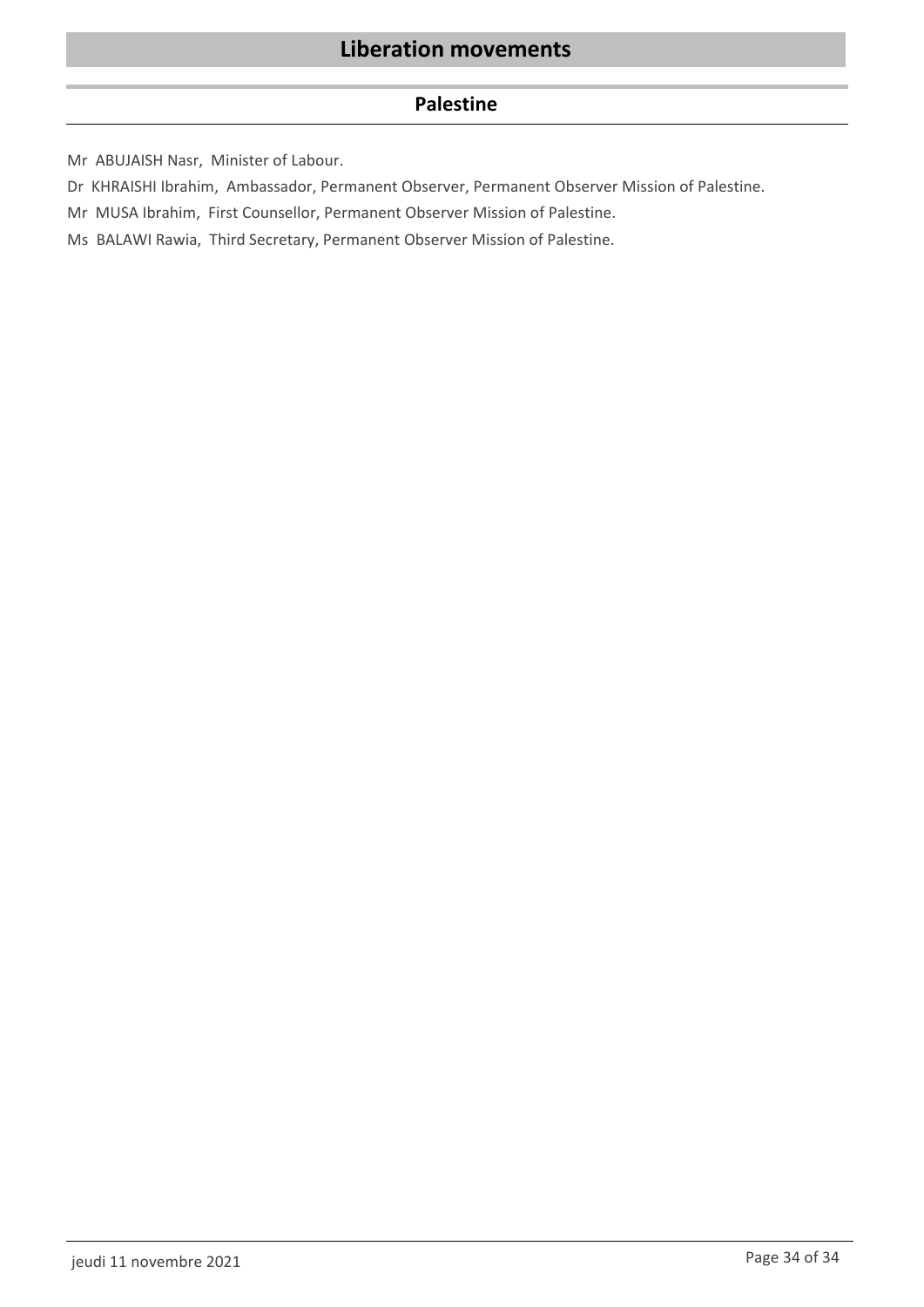# **343rd Session of the Governing Body**



# *Geneva - November 2021*

# **Accredited persons - Employers**

# **Regular Employer members**

**Mr BARKLAMB Scott** - *Australia* - Director, Workplace Relations, Australian Chamber of Commerce

**Mr DIOP Hamidou** - *Senegal* - Secrétaire général, Conseil national du Patronat du Sénégal

**Mr DUBEY Rajeev** - *India* - Group President and CEO, Mahindra and Mahindra Ltd.

**Mr ECHAVARRÍA Alberto** - *Colombia* - Vicepresidente, Asuntos Jurídicos y Sociales, Asociación Nacional de Empresarios de Colombia

**Ms HORNUNG-DRAUS Renate** - *Germany* - Employer Vice-Chairperson of the ILO Governing Body, Managing Director, European and International Affairs, Confederation of German Employers' Associations

**Mr MACKALL Thomas Milton** - *United States of America* - Senior Counsel, United States Council for International Business

**Mr MATSUI Hiroyuki** - *Japan* - Senior Adviser, International Cooperation Bureau, Nippon-Keidanren/Japan Business Federation

**Mr MATTAR Khalifa Khamis** - *United Arab Emirates* - Adviser, Federation of United Arab Emirates Chambers of Commerce and Industry

**Mr MATTHEY Blaise** - *Switzerland* - Directeur général, Fédération des Entreprises romandes Genève

**Mr MEGATELI El Mahfoudh** - *Algeria* - Secrétaire général, Confédération générale des Entreprises algériennes

**Ms MUGO Jacqueline** - *Kenya* - Executive Director, Federation of Kenya Employers

**Mr MUNTHE Henrik** - *Norway* - Advocate, Naeringslivets Hovedorganisasjon

**Ms VAUCHEZ Anne** - *France* - Conseillère, Affaires sociales internationales et européennes, Mouvement des Entreprises de France

**Mr YLLANES Fernando** - *Mexico* - Presidente de la Comisión de Seguridad Social, Confederación de Cámaras Industriales de los Estados Unidos Mexicanos

### **Deputy Employer members**

Mr AHMED Farooq - *Bangladesh* - Secretary-General, Bangladesh Employers' Federation

Mr BECKETT John O'Reilly - *Canada* - Vice-President, Training, Safety and Recruitment, British Columbia Maritime Employers Association

Mr DE MEESTER Kris - *Belgium* - Premier Conseiller, Fédération des Entreprises de Belgique

Mr DRAGÚN Pablo - *Argentina* - Director Centro de Estudios, Unión Industrial Argentina

Mr FURLAN Alexandre - *Brazil* - Presidente del Consejo de Relaciones del Trabajo, Confederación Nacional de la Industria

Mr GHARIANI Khelil - *Tunisia* - Directeur des Affaires sociales, Union tunisienne de l'Industrie, du Commerce et de l'Artisanat

Mr GILL Vern - *Saint Lucia* - Director, Saint Lucia Employers' Federation

Mr KOH Juan Kiat - *Singapore* - Director General, Singapore National Employers' Federation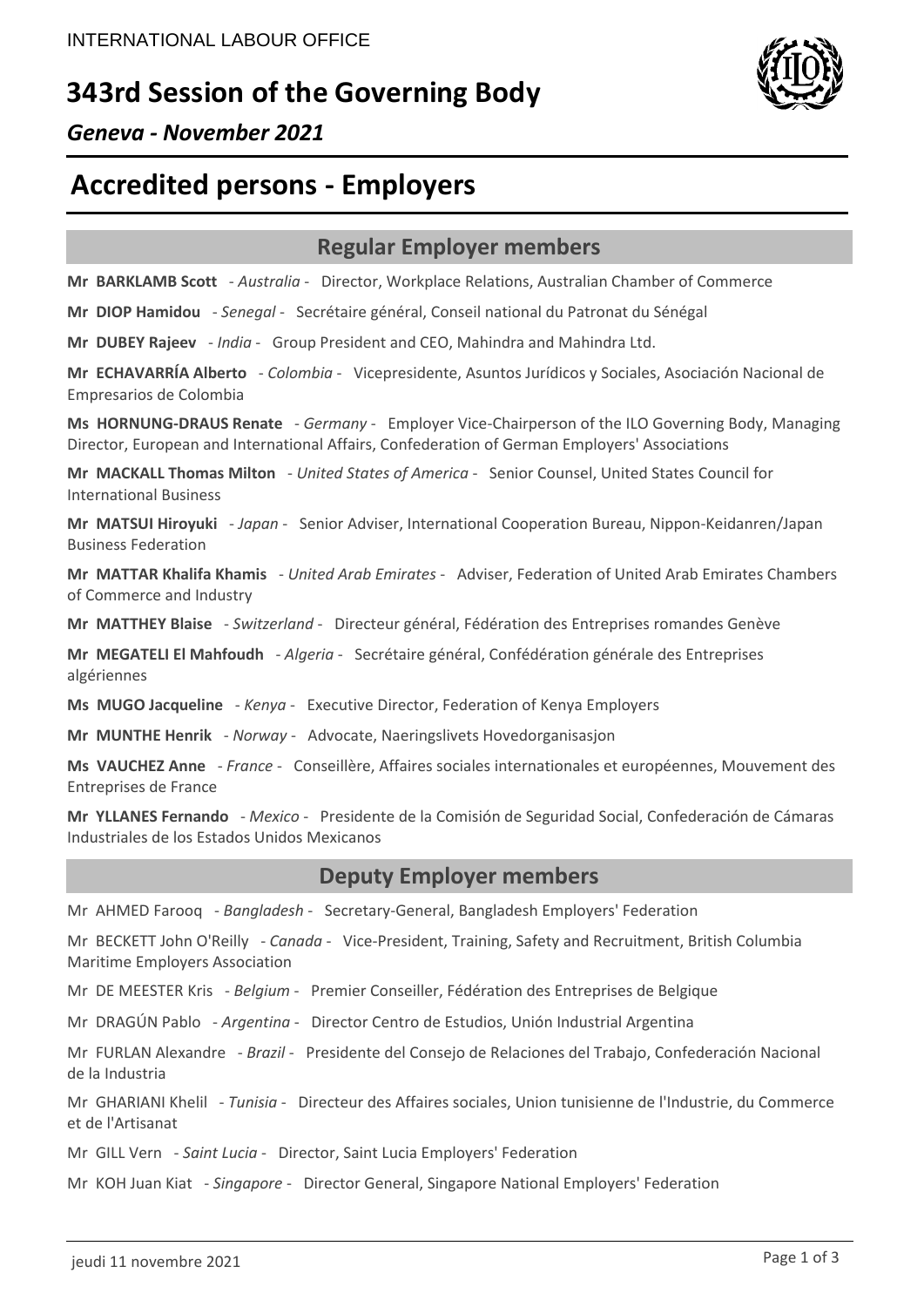Mr KYRIAZIS Chariton - *Greece* - Advisor to the Board, Hellenic Federation of Enterprises

Mr LACASA ASO José Maria - *Spain* - Secretario General, Confederación Española de Organizaciones Empresariales

Ms LIU Hansong - *China* - Deputy Director, China Enterprise Confederation

Mr MACKAY Paul - *New Zealand* - Manager Employment Relations Policy, Business New Zealand

Ms MBONO NGONO Aline Valérie - *Cameroon* - Directrice Exécutive, Groupement Inter-Patronal du Cameroun

Ms MOHAMED JANAHI Sonya - *Bahrain* - Board of Directors Member, Bahrain Chamber of Commerce & Industry

Ms MOSKVINA Marina - *Russian Federation* - Managing Director, Russian Union of Industrialists and Entrepreneurs

Mr MOYANE Kaiser - *South Africa* - Board Member - NEDLAC, Business Unity South Africa

Mr N'DRI Koffi - *Côte d'Ivoire* - Secrétaire exécutif, Union des Entreprises agricoles et forestières

Mr OLAWALE Timothy - *Nigeria* - Director-General, Nigeria Employers' Consultative Association

Mr RICCI Guido - *Guatemala* - Director de Asuntos Laborales, Comité Coordinador de Asociaciones Agrícolas, Comerciales, Industriales y Financieras

### **Substitute Employer members**

Ms AKAN Nagehan - *Turkey* - Legal Affairs Manager, Turkish Confederation of Employer Associations Mr ALI ABBAS Seitchi - *Chad* - Vice President, Conseil national du patronat tchadien Mr ALMAHROUQ Maher - *Jordan* - Director-General, Jordan Chamber of Industry Ms ANDRIAMAMONJIARISON Joséphine - *Madagascar* - Présidente, Groupement des Entreprises de Madagascar Mr ANTONIOU Michael - *Cyprus* - Director-General, Cyprus Employers and Industrialists Federation Mr ARTHUR Guillermo - *Chile* - Confederación de la Producción y del Comercio Mr AZIZ Majyd - *Pakistan* - President, Employers' Federation of Pakistan Ms BAE Jungyeon - *Republic of Korea* - Head of International Affairs Team, Korea Enterprises Federation Mr BARDAN Datul Shamsuddin - *Malaysia* - Executive Director, Malaysian Employers Federation Mr BISSAT Mounir - *Lebanon* - Board Member, Association of Lebanese Industrialists Mr CARRASCO Pablo - *Bolivia (Plurinational State of)* - Presidente, Confederación de Empresarios Privados de Bolivia Mr CHEN Wayne - *Jamaica* - Chief Executive Officer, Jamaica Employers' Federation Mr CHIBANDA Harrington - *Zambia* - Executive Director, Zambia Federation of Employers Mr DREESEN Flemming - *Denmark* - Senior Counsellor, Confederation of Danish Employers Mr IOANNOU Christos - *Greece* - Director - Employment and Labour Market, Hellenic Federation of Enterprises Mr LEDEZMA Juan Antonio - *Panama* - Presidente de la comisión de trabajo, Consejo Nacional de la Empresa Privada Mr MAILHOS Juan - *Uruguay* - Gerente, Asuntos Laborales, Cámara Nacional de Comercio y Servicios del Uruguay Ms MCELWEE Maeve - *Ireland* - Director of Employer Relations, Irish Business and Employers' Confederation Mr OTAREDIAN Mohammad - *Iran (Islamic Republic of)* - President, Iran Confederation of Employers Association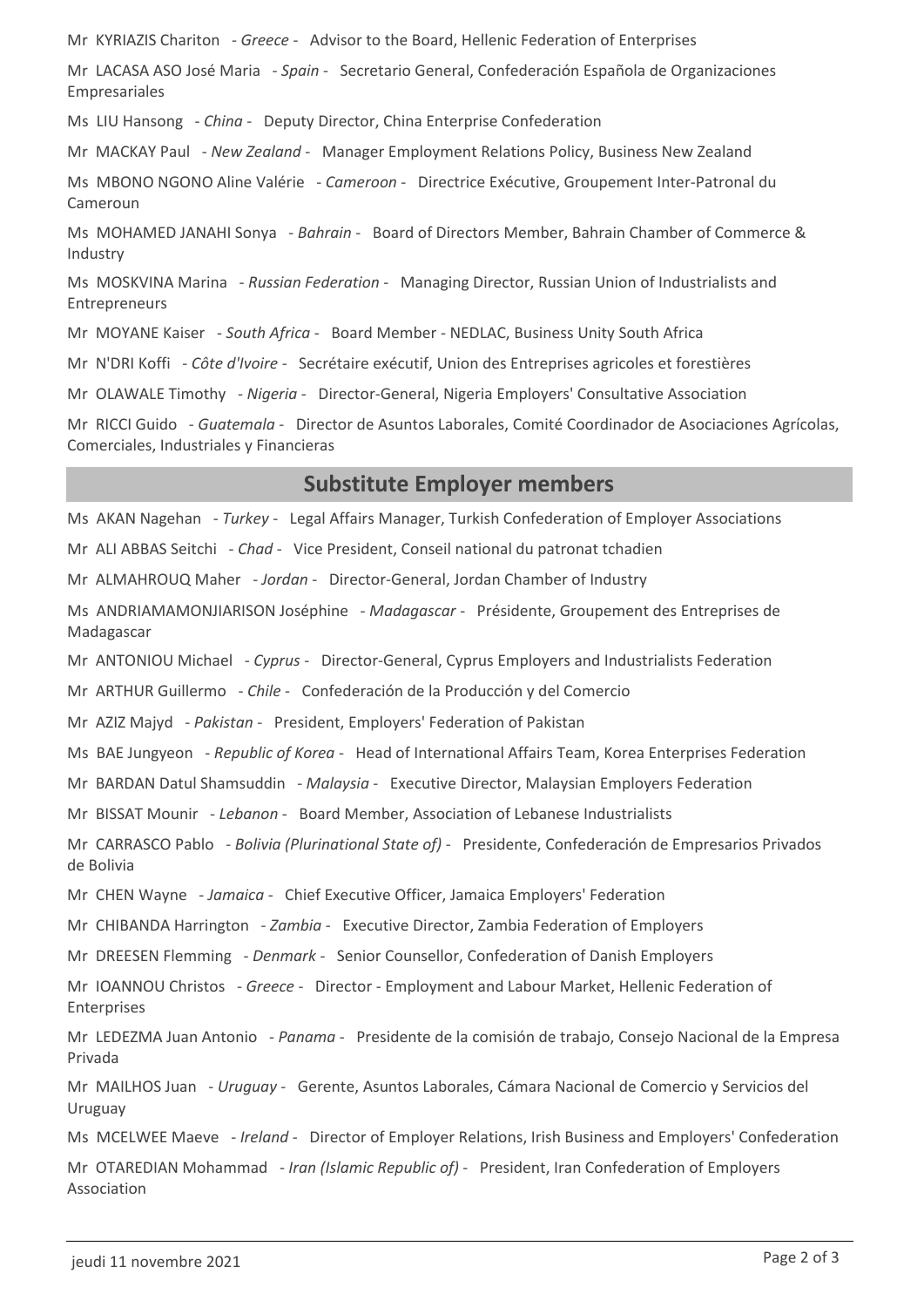Ms OWSIAK Barbara - *Poland* - Deputy Director General, Employers of Poland

Mr ROIG Jorge - *Venezuela (Bolivarian Republic of)* - Presidente, Federación de Cámaras y Asociaciones de Comercio y Producción de Venezuela

Ms ROSSI Stefania - *Italy* - Manager - EU and International Social Affairs, General Confederation of Italian Industry

Mr SCHOENMAECKERS Ton - *Netherlands* - Director for International Social Affairs, VNO-NCW

Ms SEPHOMOLO Lindiwe - *Lesotho* - Chief Executive, Association of Lesotho Employers

Mr SMOLE Jože - *Slovenia* - Secretary General, Association of Employers of Slovenia

Mr TERÁN Manuel - *Ecuador* - Federación Nacional de Cámaras de Industrias del Ecuador

Mr URTECHO Armando - *Honduras* - Director Ejecutivo, Consejo Hondureño de la Empresa Privada

Mr VA'AI Hobart - *SAMOA* - Chief Executive Officer, Samoa Chamber of Commerce and Industry

Ms VLASCEANU Silvia - *Romania* - Vice-President, Employers Confederation of Romania

Mr ZOUANAT Hicham - *Morocco* - Président - Comité de l'Emploi et des Relations sociales, Confédération générale des Entreprises du Maroc

# **Other person(s) accredited to the session**

Ms NWE Rosaline - *Myanmar* -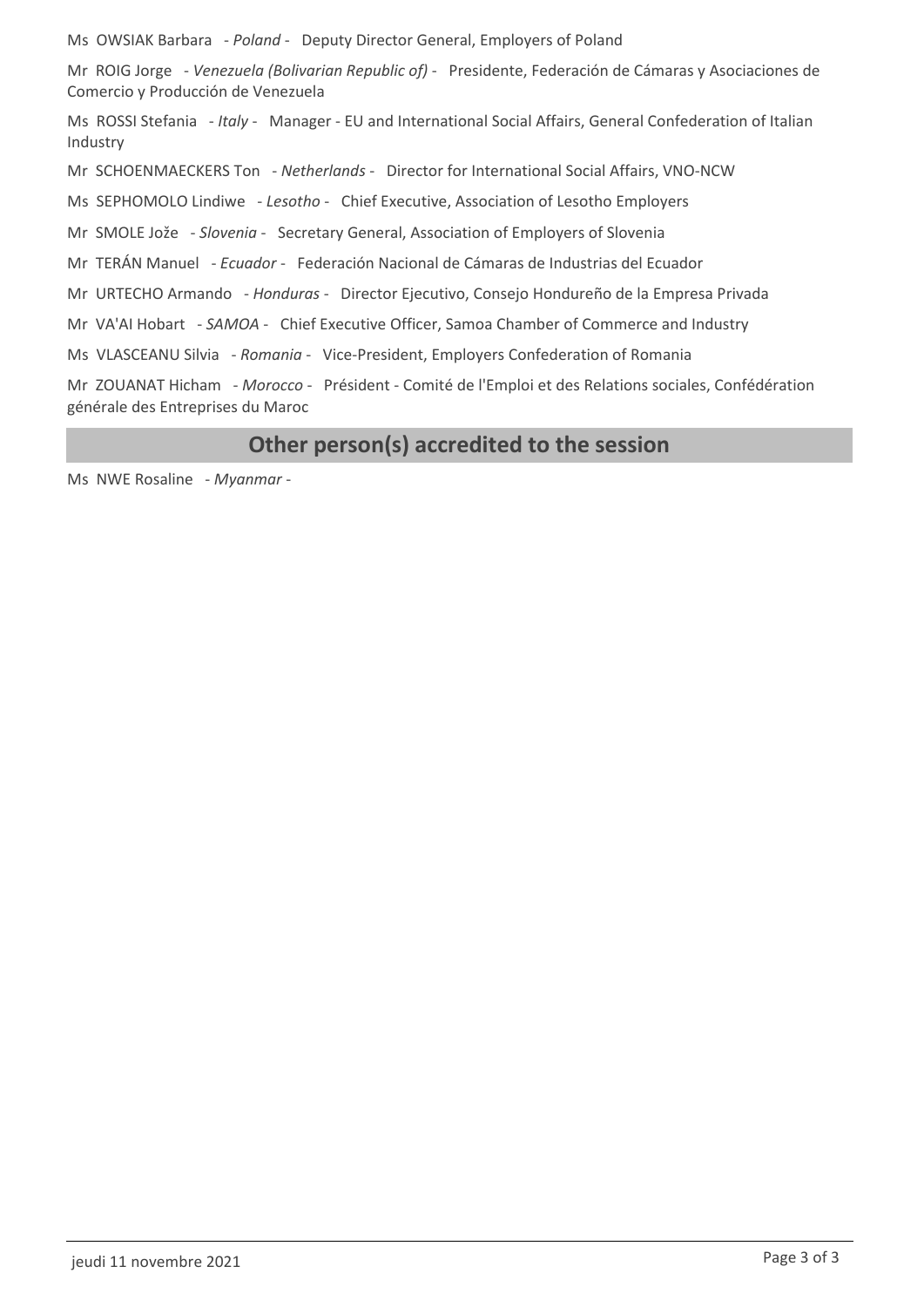# **343rd Session of the Governing Body**



# *Geneva - November 2021*

# **Accredited persons - Workers**

# **Regular Worker members**

**Mr ATWOLI Francis** - *Kenya* - Secretary General, Central Organization of Trade Unions Kenya

**Ms CHANG Lily** - *Canada* - Secretary Treasurer, Canadian Labour Congress

**Mr DIMITROV Plamen** - *Bulgaria* - President, Confederation of Independent Trade Unions in Bulgaria

**Ms FRANCISCO Maria Fernanda Carvalho** - *Angola* - Secretária para Relações Internacionais, União Nacional dos Trabalhadores de Angola

**Ms GONO Akiko** - *Japan* - Vice-President, UA ZENSEN Japan

**Mr JIANG Guangping** - *China* - Executive Committee Member, All-China Federation of Trade Unions

**Ms LESTIC Béatrice** - *France* - Secrétaire nationale, Confédération française démocratique du Travail

**Mr MARTÍNEZ Gerardo** - *Argentina* - Secretario Internacional, Confederación General del Trabajo de la República de Argentina

**Mr NORDDAHL Magnus** - *Iceland* - Chief Lawyer, Icelandic Confederation of Labour

**Ms PASSCHIER Catelene** - *Netherlands* - Worker Vice-Chairperson of the ILO Governing Body, Special Adviser to the President of FNV

**Mr ROSS Kelly** - *United States of America* - Deputy Policy Director, American Federation of Labor and Congress of Industrial Organizations

**Mr SINGH Ashok** - *India* - President of the Uttar Pradesh Branch, Indian National Trade Union Congress

**Mr WABBA Ayuba** - *Nigeria* - President, Nigeria Labour Congress

**Mr WAGSTAFF Richard** - *New Zealand* - President, New Zealand Council of Trade Unions

# **Deputy Worker members**

Mr AMANCIO VALE Antonio de Lisboa - *Brazil* - Secretária de Relaçoes Internacionais, Central Única dos Trabalhadores, Brasil

Mr AWAN Zahoor - *Pakistan* - General Secretary, Pakistan Workers' Federation

Mr BOTSCH Andreas - *Germany* - Director, European and International Affairs, Deutscher Gewerkschaftsbund, Germany

Ms BROWN Amanda - *United Kingdom of Great Britain & Northern Ireland* - Assistant General Secretary, National Union of Teachers, United Kingdom

Ms CHIPELEME Annette Mpundu - *Zambia* - Director, Organization and Recruitment, Zambia Congress of Trade Unions

Ms EGUSQUIZA GRANDA Paola del Carmen - *Peru* - Secretaria de Defensa, Central Autónoma de Trabajadores de Perú

Ms EL AMRI Amal - *Morocco* - Secrétaire nationale, Union marocaine du Travail

Ms FAMILIA Eulogia - *Dominican Republic* - Vicepresidenta encargada de Política de Equidad de Género, Confederación Nacional de Unidad Sindical

Mr GUIRO Mody - *Senegal* - Secrétaire général, Confédération nationale des Travailleurs du Sénégal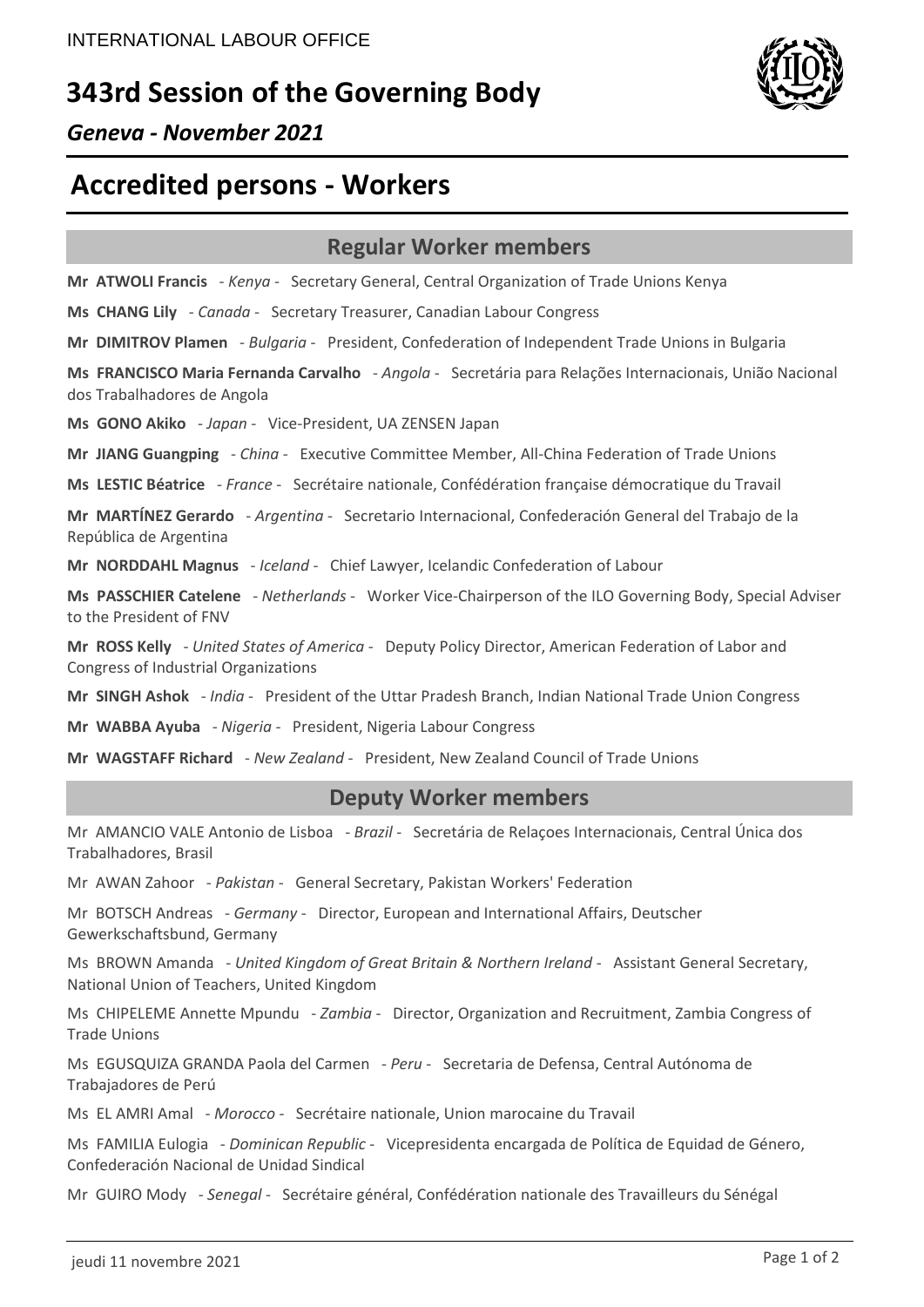Mr IQBAL Said - *Indonesia* - President, Confederation of Indonesian Trade Unions

Ms LIEW KIAH ENG Mary - *Singapore* - General Secretary, Singapore Maritime Officers' Union, National Trades Union Congress

Ms MOORE Toni - *Barbados* - General Secretary, Barbados Workers' Union

Mr NDONGALA Modeste - *Democratic Republic of the Congo* - Président, Union nationale des Travailleurs du Congo

Mr NTSHALINTSHALI Bheki - *South Africa* - General Secretary, Congress of South African Trade Unions, South Africa

Ms OCMIN Liliana - *Italy* - National Coordinator for Women, Confederazione Italiana Sindicati Lavoratori, Italy

Ms PHYO SANDA Soe - *Myanmar* - Assistant General Secretary, Confederation of Trade Unions Myanmar

Mr SAED Mohammed Shaher A.F. - *Palestine* - General Secretary, Palestine General Federation of Trade Unions

Ms TAVARES Catarina - *Portugal* - Executive Secretary, União Geral de Trabalhadores, Portugal

Mr ZHARKOV Alexey - *Russian Federation* - National Secretary, Federation of Independent Trade Unions of Russia

# **Other person(s) accredited to the session**

Mr CARBONE Servando - *Venezuela (Bolivarian Republic of)* -

Ms DUBOIS Jocelyne

Ms FRAPARD Mathilde - *France* -

Ms HAYASHIBALA Michiko - *Japan* -

Mr HO Frederick - *Singapore* -

Mr JIUN Loy York - *Singapore* -

Mr LAMAS Rafael - *Belgium* - Directeur, Relations internationales et européennes

Ms LEÓN MOLINA Leida Marcela - *Venezuela (Bolivarian Republic of)* -

Mr LOPEZ Carlos - *Venezuela (Bolivarian Republic of)* -

Mr POPELLO Sergey - *Russian Federation* -

Mr RIVERO GONZALEZ José Vicente - *Venezuela (Bolivarian Republic of)* -

Ms RUPPERT Clair Siobhan - *Brazil* -

Ms TEPFER Mónica - *Argentina* -

Ms VOLLMANN Carolin - *Germany* -

Mr XIAOBAO Gang - *China* -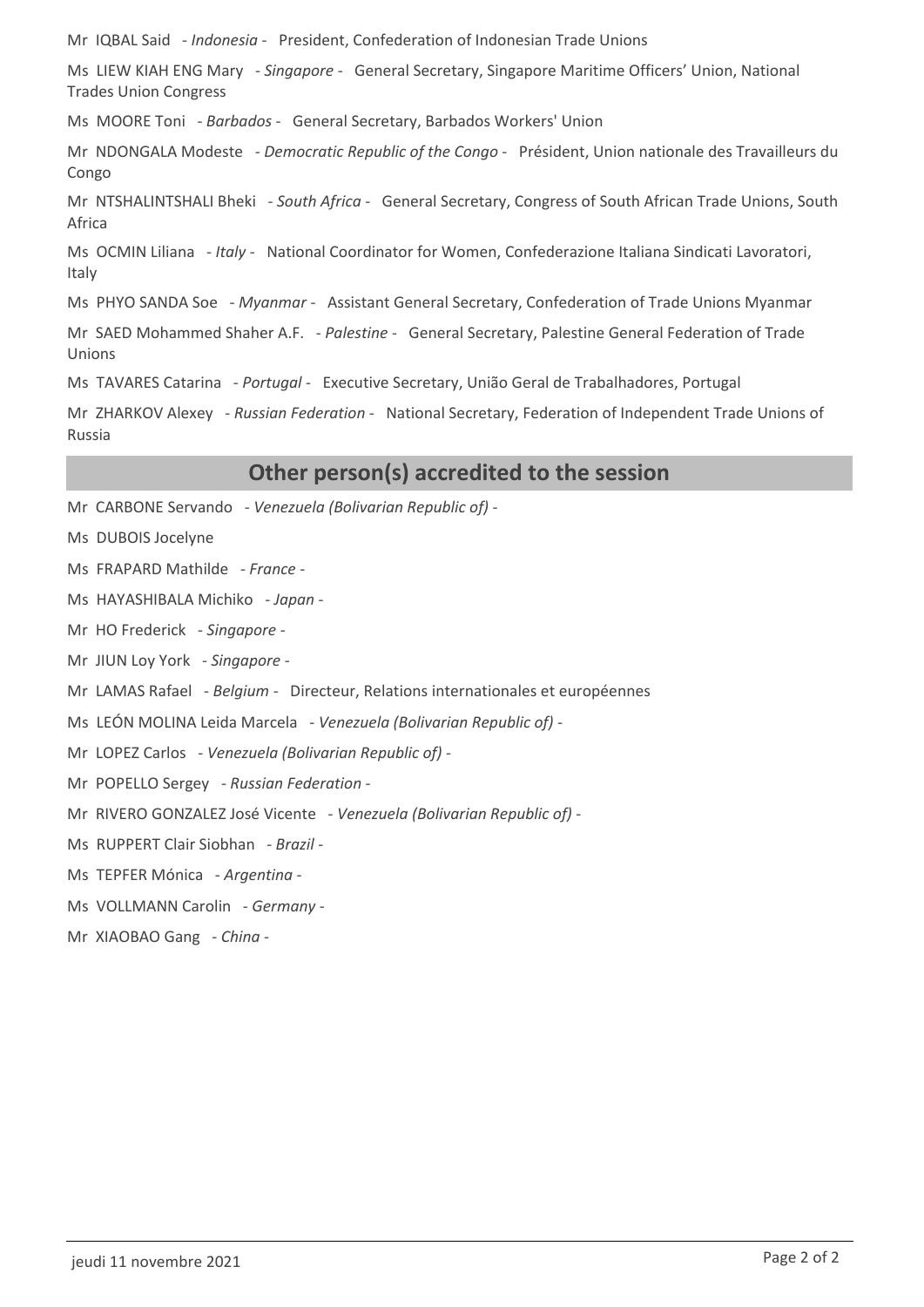# **343rd Session of the Governing Body**



# *Geneva - November 2021*

# **Accredited persons - Organizations**

# **Representatives of international governmental organizations**

# **GCC Labour Executive Bureau (GCC)**

Mr AL HAJRI Amur Bin Mohammad, Director-General

Mr BUHAZAA Khalil Yaqoob, Labour Department Manager

### **Organisation internationale de la Francophonie (OIF)**

Mr NAKSEU-NGUEFANG Georges, Ambassadeur, Représentant permanent Ms ODOUNLAMI BEUGGER Nathalie, Conseillère aux Affaires sociales et humanitaires

# **United Nations (UN)**

Ms MOLLARD Pauline, Associate Expert, Political Affairs and Partnerships Section, Office of the Director-General

Mr FUNES BETANCOR Alberto, Policy Assistant, International Unit, Directorate-General for Employment, Social Affairs and Inclusion, European Commission

# **World Health Organization (WHO)**

Mr IVANOV Ivan D., Head of the Occupational and Workplace Health Unit, Environment, Climate Change and Health Departme

# **World Trade Organization (WTO)**

Mr MATHUR Sajal, Counsellor, Trade and Environment Division

Ms DAR ALI Marisol, Young Professional, Trade and Environnement Division

Mr FERRERO Mateo, Counsellor, Trade and Environnement Division

# **Organization of Islamic Cooperation (OIC)**

Ms BAGHLI Nassima, Ambassador, Permanent Observer, Permanent Delegation, Geneva

Ms EREN Yasemin, Consellor, Permanent Delegation, Geneva

# **African Union (AU)**

Mr NAMEKONG Georges-Rémi, Chargé d'Affaires a.i., Permanent Delegation of the African Union in Geneva

Mr MBOKAZI Sabelo, Head of Division

Mr DIOP Oumar, Senior Policy Officer

Ms NAIDOO Bhavanesha, Social Affairs Officer, Permanent Delegation of the African Union in Geneva

# **Arab Labour Organization (OAT)**

Mr ALMUTAIRI Fayez, Director-General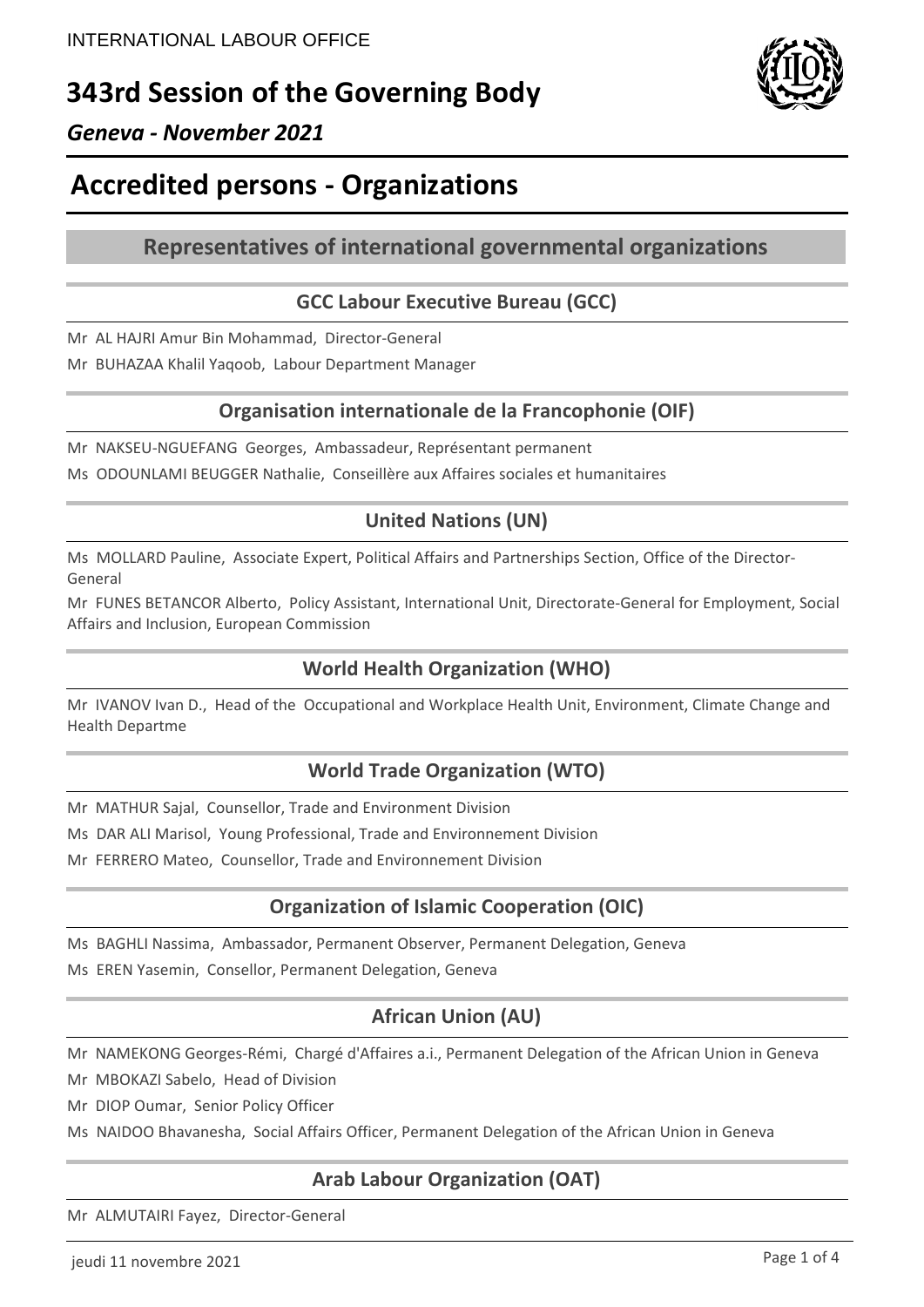Mr SHERIF Emad, Head of the ALO Permanent Delegation in Geneva

Ms KASBAOUI Zahira, Permanent Delegation of the ALO in Geneva

Mr MAGDUSH Rabeh, Directeur, ACLAE

# **European Public Law Organization (EPLO)**

Mr PAPADATOS George, Ambassador, Head of Delegation and Permanent Observer of EPLO in Geneva Ms SHAKHSHEER Liane

# **European Union (EU)**

Ms KNUDSEN Lotte, Ambassador, Head of the Permanent Delegation of the European Union to the United Nations in Geneva

Mr WAGNER Thomas, Ambassador, Deputy Head of the Pemanent Delegation of the European Union to the United Nations in Geneva

Mr VAN DEN AKKER Gerton, First Counsellor, Head of Section, Permanent Delegation of the European Union to the United Nations in Geneva

Mr DZIWORSKI Wojciech, Counsellor, Permanent Delegation of the European Union to the United Nations in Geneva

Ms MCCARTHY Lynsey, First Secretary, Permanent Delegation of the European Union to the United Nations in Geneva

Mr PRATS Luís, Head of International Unit, Directorate-General for Employment, Social Affairs and Inclusion, European Commission

Ms SEITZ Ruth, Deputy Head of International Unit, Directorate-General for Employment, Social Affairs and Inclusion, European Commission

Mr BÜNKER Benedikt, Policy Officer, International Unit, Directorate-General for Employment, Social Affairs and Inclusion

Ms BRZOZOWSKA Anna, Policy Officer, Unit Multilateral Trade and Sustainable Development Policy, Green Deal, Conflict Minerals

Ms KÁDAS Vera, Team leader for ILO relations, Directorate-General for Employment, Social Affairs and Inclusion, European Commission

Mr DE ONA Alvaro, Policy Officer, International Unit, Directorate-General for Employment, Social Affairs and Inclusion, European Commission

Mr SCHRÖER Stefan, Policy Officer, International Unit, Directorate-General for Employment, Social Affairs and Inclusion, European Commission

Ms WARD Tina, International Relations Officer, Directorate-General for Employment, Social Affairs and Inclusion, European Commission

Ms ISMAIL Isabella, International Unit, Directorate-General for Employment, Social Affairs and Inclusion, European Commission

Ms CALAMANTI Giada, Permanent Delegation of the European Union to the United Nations in Geneva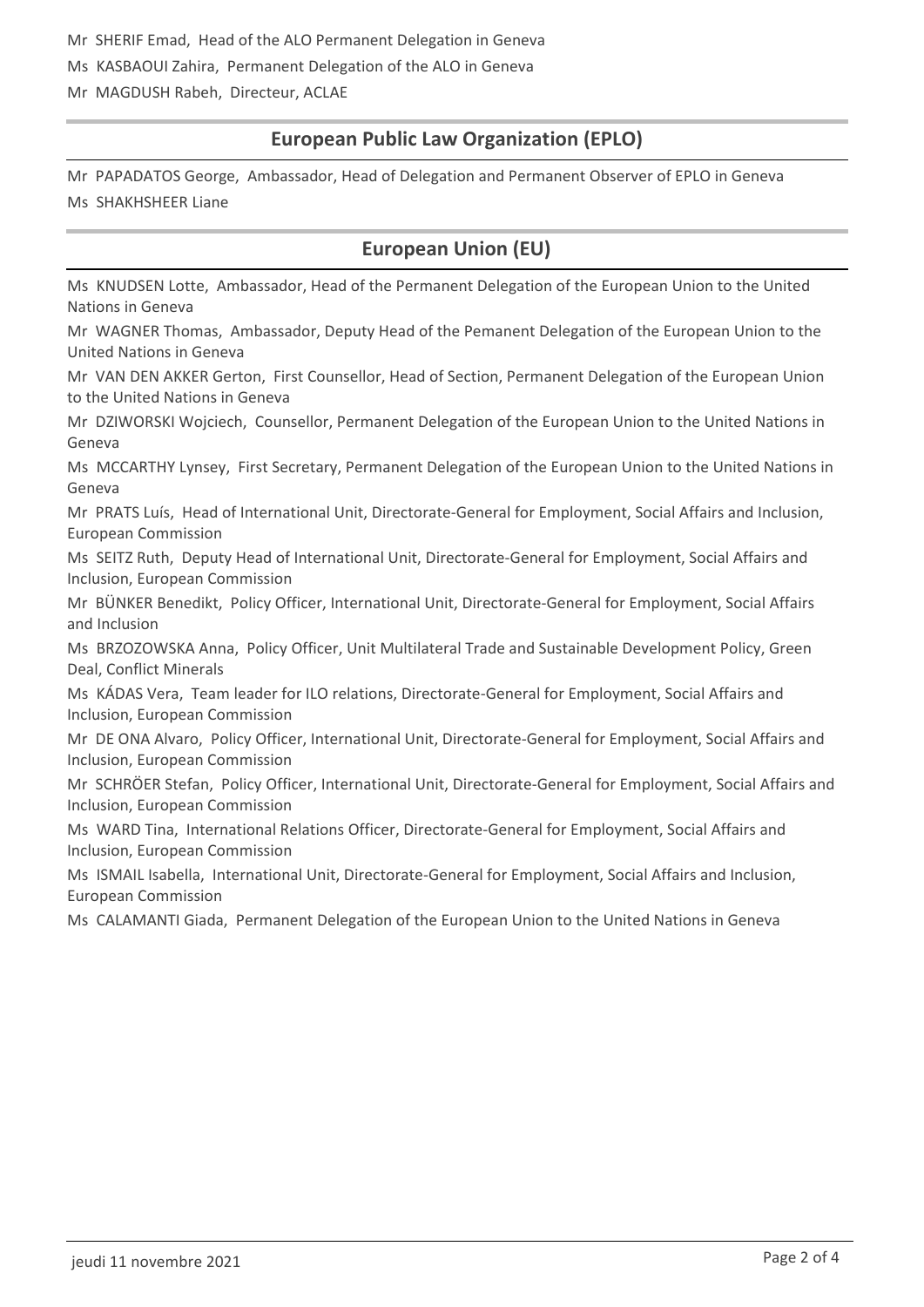# **Representatives of international non-governmental organizations**

### **Business Africa (BA)**

Ms MUGO Jacqueline, Secretary-General

### **International Trade Union Confederation (ITUC)**

- Ms GONZALEZ Raquel, Director, ITUC Geneva Office
- Ms LLANOS Maité, Assistant Director, ITUC Geneva Office
- Ms COSTA Cidália, Administrative Assistant
- Ms BURROW Sharan, General Secretary
- Mr TUDOR Owen
- Mr DANQUAH Paapa
- Ms SIMONETTI Paola
- Ms WONG Monina
- Mr PRAÇA Alex
- Mr NOONAN Tim
- Ms ASTOR Evelyn
- Mr BEIRNAERT Jeroen
- Ms GROSSI Mabel
- Ms WALTON Karene
- Mr BAEZ Victor
- Mr DIALLO Mamadou
- Mr BARRETTO Hugo

### **World Federation of Trade Unions (WFTU)**

- Ms ANASTASAKI Archontia
- Mr PETROU Petros

### **International Organisation of Employers (IOE)**

- Mr SUÁREZ SANTOS Roberto, Secretary-General
- Mr THORNS Matthias, Deputy Secretary-General
- Ms ANZORREGUY Maria Paz, Director of ILO Coordination
- Mr VINCENSINI Pierre, Senior Adviser
- Ms MORNI Akustina, Senior Adviser
- Mr MORALES Luis Rodrigo, Senior Adviser
- Ms YIP Rita, Adviser
- Mr ESPINOSA Matias, Adviser
- Mr MARINKOVIC Robert, Adviser
- Mr SAKO Amadou, External Adviser for the Africa Region
- Ms WINET Stéphanie, Head of Stakeholder Engagement
- Ms WIEBUSCH DE FARIA Marina, Management Assistant
- Ms RICHTER Elodie, Team Assistant
- Mr PEGAT-TOQUET Jason, Advisers' Junior Assistant
- Ms MILLIGAN Jean, Director of Communications